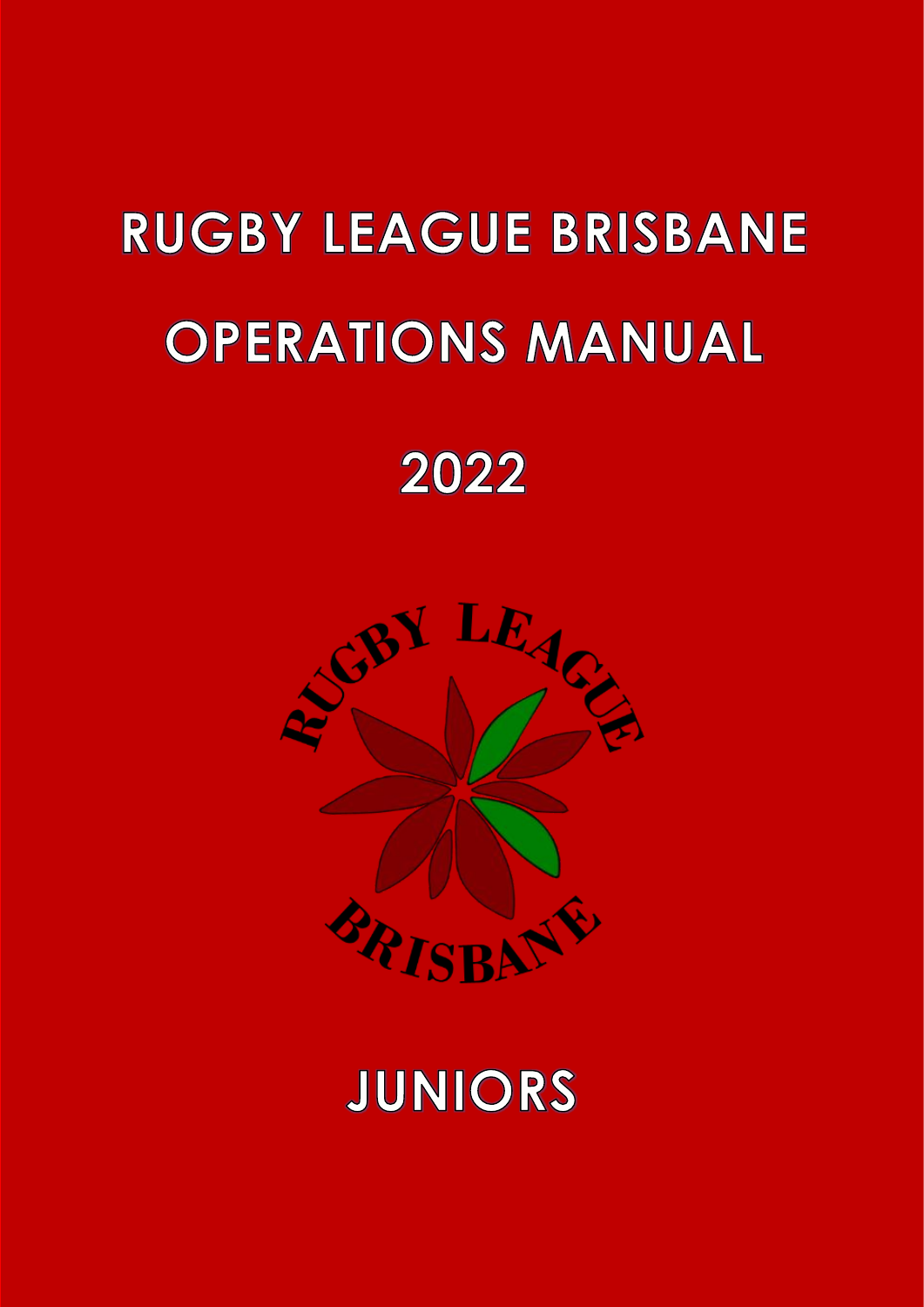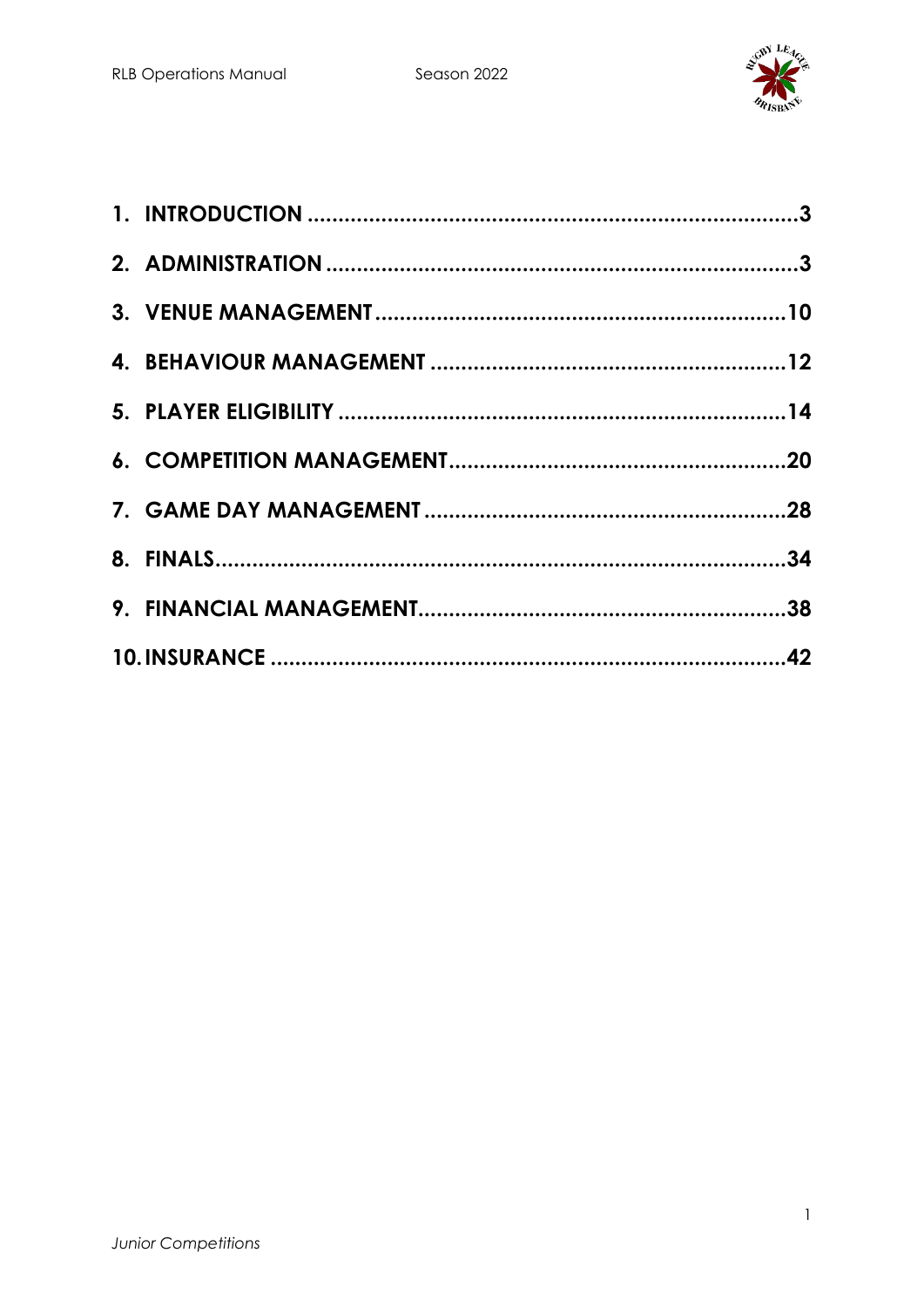

#### FOREWORD

This **2022 Operations Manual** supersedes all previous versions and is a reference for all persons involved in the day-to-day management, administration, coaching, playing, and officiating of all Rugby League Brisbane (**RLB**), Clubs affiliated with the Queensland Rugby League (**QRL**), South-East Queensland (**SEQ**) Region and RLB. This includes

| management committees,                                                   |
|--------------------------------------------------------------------------|
| development staff,                                                       |
| team officials (including coaches, managers, and on-field support staff) |
| duty officials                                                           |
| players, and                                                             |
| spectators.                                                              |

Only the RLB Board can amend this document. All amendments will be issued under covering RLB Area Manager's Memo. The rules detailed in this document will be operative and enforced for all rulings and proceedings from the date of issue.

#### REFERENCE DOCUMENTS

[Rules of the Queensland Rugby Football League Limited](https://www.qrl.com.au/clubhouse/resources/rules-and-policies/qrl-rules/)

[Constitution of Rugby League Brisbane Limited](https://781a37eb-2439-4df7-8027-996dae519650.filesusr.com/ugd/a0779d_c46347eb000a4b36b6f572cc108a07c2.pdf)

[Working with Children \(Risk Management and Screening\) Act 2000](https://www.legislation.qld.gov.au/view/pdf/inforce/current/act-2000-060)

[NRL Policies and Guidelines](https://www.playrugbyleague.com/policies/)

[NRL Laws of the Game](https://www.nrl.com/siteassets/operations/the-game/nrl-international-laws-of-the-game-2020.pdf)

[NRL Code of Conduct](https://www.playrugbyleague.com/media/9949/2020nrl-dev19_code_of_conduct_v4.pdf)

[Associations Incorporations Act 1981](https://www.legislation.qld.gov.au/view/pdf/inforce/current/act-1981-074) (Qld)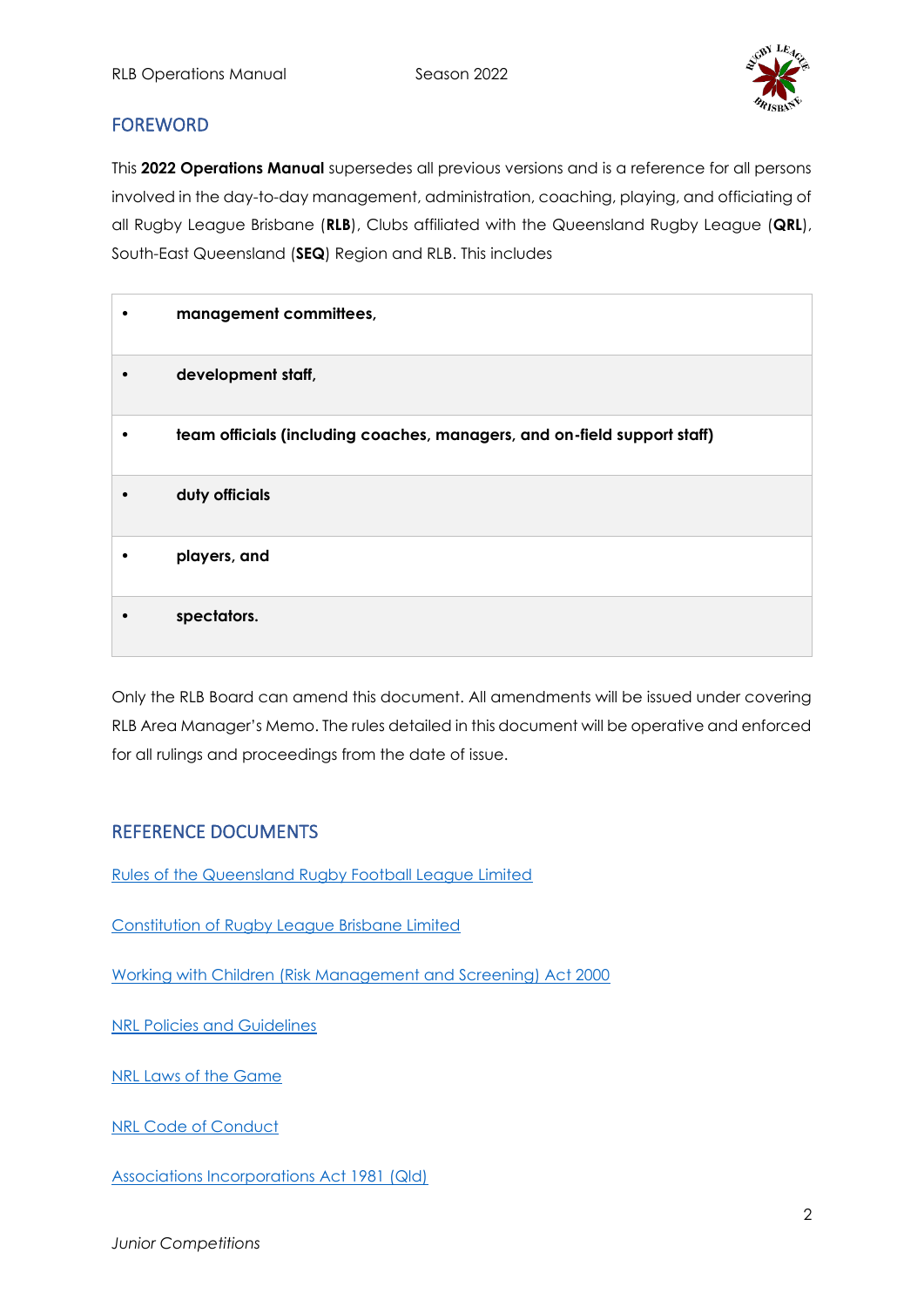

## <span id="page-3-0"></span>**1 INTRODUCTION**

The Rules of the Queensland Rugby Football League Limited (**QRL Rules**), as amended from time to time, provide the framework under which all Rugby League is administered within the State of Queensland.

The rules detailed within this Operations manual are to supplement the QRL Rules and to ensure the common interpretation and consistent application across all Rugby League Clubs affiliated with RLB.

The rules detailed in this operation manual have been written in good faith; however, the RLB Board of Directors reserves the right to modify or override any rule that unintentionally hinders or favours any affiliated Club, their officials, players, and staff.

Should any information within this document conflict or contradict any of the QRL Rules, then the QRL rule as documented within the Rules of the Queensland Rugby Football League Limited (as amended from time to time) will have precedence. Please notify in writing the RLB Area Manager (or Nominee) of any such issues

## <span id="page-3-1"></span>**2 ADMINISTRATION**

#### 2.1 Affiliation

- 2.1.1 RLB require each Club to submit/lodge with the League specific information/forms by specified due dates within a football year.
- 2.1.2 Failure to comply with lodgement of forms by the nominated due date may result in a fine imposed by RLB to the Club.
- 2.1.3 Additionally, RLB Board has the right to refuse an application for affiliation if the Club:
	- **has failed to meet its financial obligations with the RLB or the region; and/or**
	- **is in breach of any QRL or sub-ordinate rule and has failed to remedy the breach within a reasonable amount of time.**

2.1.4 In addition, any other grounds determined by the Region and/or RLB Board for rejection of an affiliation application from a Club, should that Club then not complete and lodge an affiliation application for the following year by the date specified in the application, RLB Board shall be entitled to reject such application.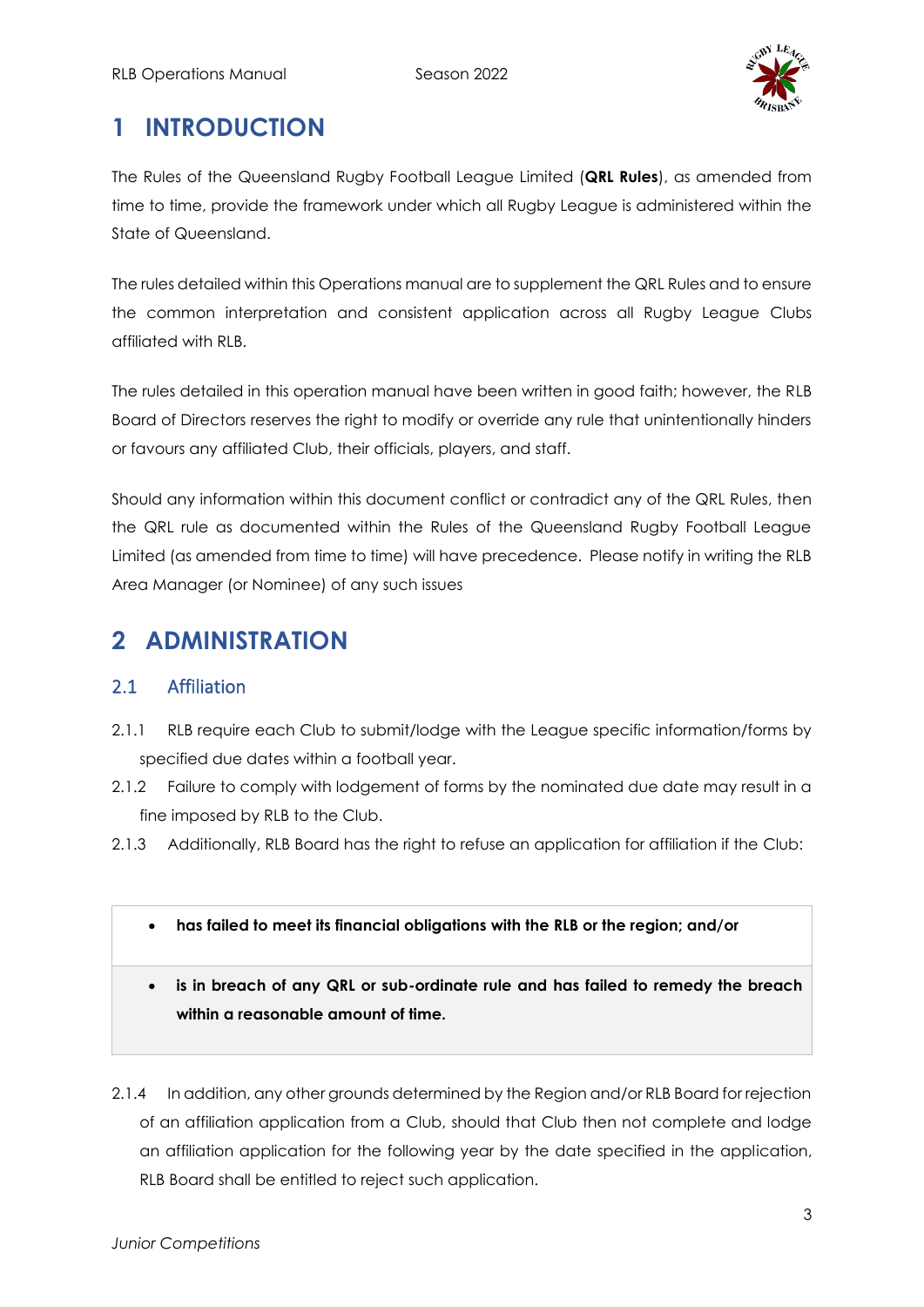

#### 2.2 Child Protection

2.2.1 RLB adopts Risk Management Program / Blue Card Policy. Refer to Queensland [Government Blue Card Services.](https://www.qld.gov.au/law/laws-regulated-industries-and-accountability/queensland-laws-and-regulations/regulated-industries-and-licensing/blue-card/system/system-explained)

#### 2.3 Integrity – Anti Doping

2.3.1 All participants within Rugby League Brisbane are bound by the League's Anti-Doping Policy and participants must be aware of their obligations and the rules that apply to them. Refer to [NRL Anti-Doping Policy](https://www.nrl.com/siteassets/operations/documentation/the-leagues-anti-doping-policy.pdf)

#### 2.4 Heat Policy

- 2.4.1 A common-sense attitude must be applied with consideration to the comfort and wellbeing of all individuals, including participants and officials. For further information, refer to [NRL Heat Guidelines](https://www.playrugbyleague.com/media/1936/heat-guidelines_with-changes1.pdf)
- 2.4.2 If the prevailing weather conditions necessitate some relief from the normal playing conditions, the following concessions may apply:
	- **All matches must have a compulsory "drinks-break"**
	- **Referees will call one (1) minute "timeout" period halfway into each half to allow players to take a fluid break**
	- **Players will remain on the field and may only be tendered to by trainers;**
	- **No Coaching Staff shall be permitted on the field during the "time-out period.**
	- **The Sports Trainers/Trainers National Accreditation Scheme [On Field Policy](https://www.playrugbyleague.com/media/4916/nrl-on-field-policy_v4_0.pdf?_ga=2.200069165.285067718.1616240900-1105502845.1611784090) will be relaxed so that all trainers may carry water;**
	- **The half-time interval may be extended and shall be done so after consultation of both match and team officials;**
	- **In the event of severe heat conditions, the commencement of a match may be delayed.**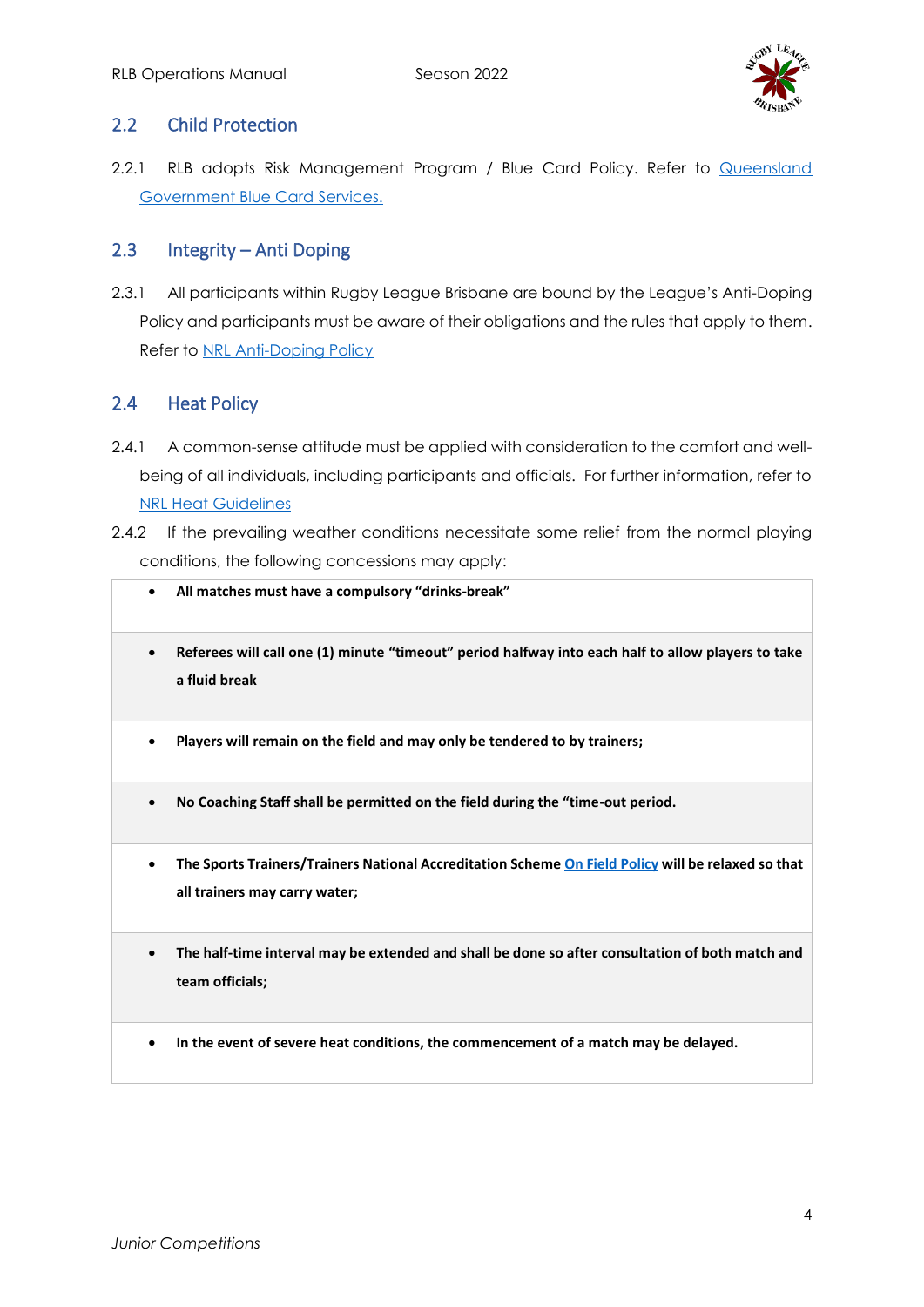

#### 2.5 Player's Equipment

- 2.5.1 All Clubs must submit their playing strip design to the RLB Office for approval prior to production. Jerseys must be manufactured in accordance with the QRL Brand Guidelines and relevant to the Season Year Competition.
- 2.5.2 All players must wear the complete uniform jersey, shorts, and socks as registered by the Club and approved by the RLB. A player's normal gear shall consist of:

| A numbered Jersey,          |
|-----------------------------|
| A pair of shorts,           |
| Long Socks, and             |
| Studded Boots and/or shoes. |

- 2.5.3 Protective equipment refers to shoulder pads, arm bands, rib covering, head gear and hip pads. Protective equipment may be worn provided it contains nothing of a ridged nature. The use of gloves or mittens is prohibited.
- 2.5.4 All visible body jewellery must be removed, and Non-visible jewellery must be taped. Players with beads in their hair must remove them or must wear head gear which covers the beads.
- 2.5.5 The practice of 'knotting' (pulling together and tying a knot in the jersey) or 'bundling' (pulling together in a bundle or tail and taping) as a method for tightening the fit of a Rugby League jersey is prohibited.

#### 2.6 Non-Standard Equipment

- 2.6.1 Non-Standard or modified equipment must first be approved for use by the RLB Area Manager (or Nominee) before that item maybe used by a player in a match.
- 2.6.2 The referee may order a player to remove any item or any part of his/her equipment that may be considered dangerous. The player shall not be allowed to take any further part in the match until the item or equipment is removed.
- 2.6.3 The Match Officials should check all equipment (field and player) prior to the commencement of each match.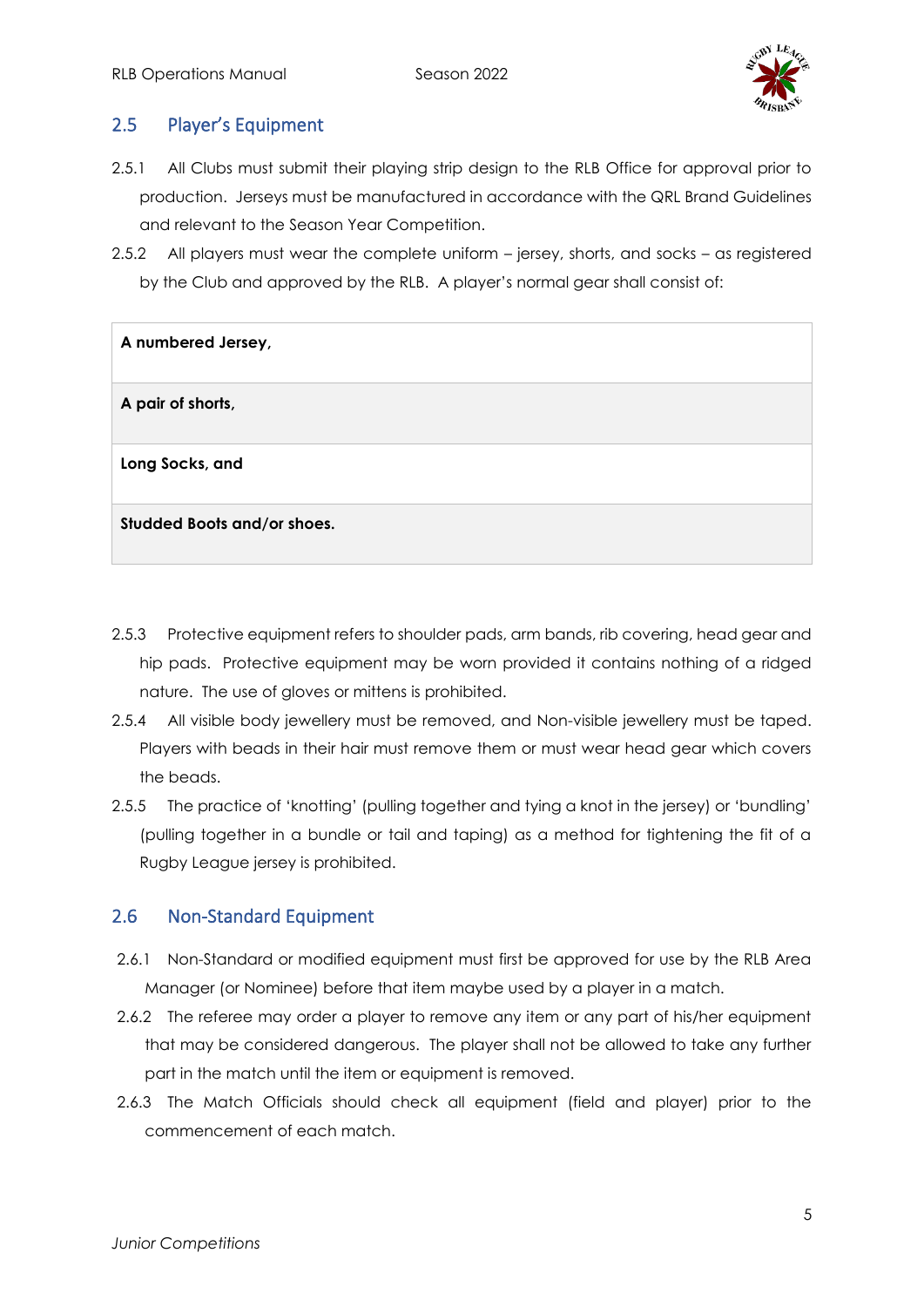

#### 2.7 Sponsors Logo

2.7.1 All approved RLB sponsorship logos are required to be sublimated onto all jerseys for affiliated Clubs who are entering the RLB Competitions for the season. The preferred position for the logo is the left sleeve.

#### 2.8 Compression Garments

- 2.8.1 A player may wear compression garments provided it does not:
	- **extend below the elbow or knee of the player; or**
	- **extend outside the neck/collar of the jersey; or**
	- **extend past the length of the player sock**
- 2.8.2 Full length compression garments are not permitted unless approved by the RLB Area Manager (or Nominee). The colour of the garment may only be black. Branding and/or logos other than the garment manufacturer's logo is not permitted.

#### 2.9 Registration

- 2.9.1 All registrations (existing and new players) must be completed online via [MySideline.](https://profile.mysideline.com.au/register/) Strict control measures are in place to ensure the information uploaded in the online registration are not accessible to any persons other than:
	- **A Club President, Secretary or Registrar and/or**
	- **The RLB Area Manager (or Nominee).**
- 2.9.2 All players participating in RLB administered rugby league matches must be registered with a Club affiliated with the QRL before participating in training, trial matches and/or RLB premiership fixtures.
- 2.9.3 New players to a Club are not covered by Insurance and must not be allowed to participate in training, trial matches and RLB Premiership fixtures until the registration process has been completed.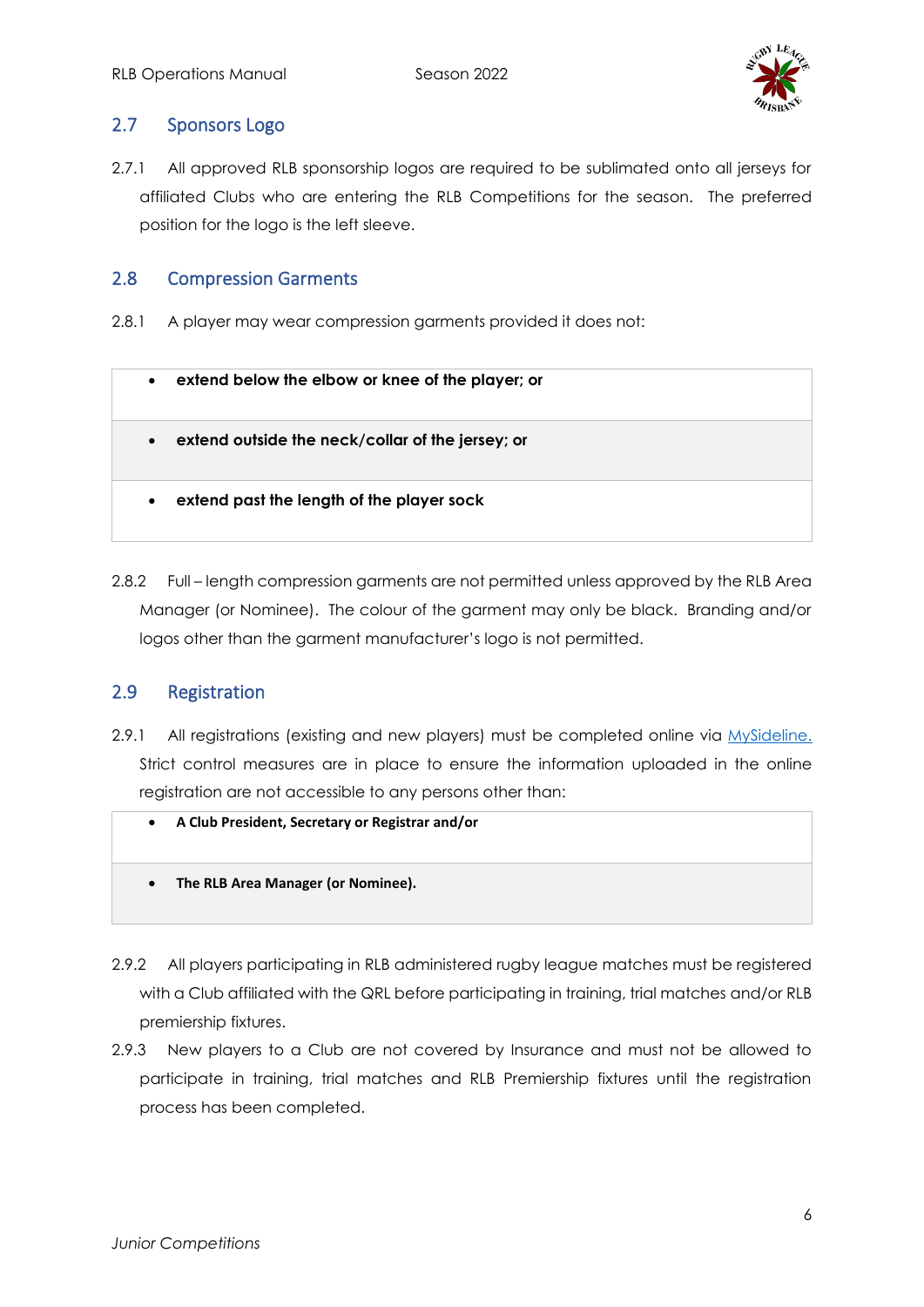

2.9.4 A player is deemed to be registered/re-registered with a Club and may train and participate in training, trial matches and RLB premiership fixtures after the following has been actioned:

| $\bullet$ | The relevant player online registration has been duly completed;                                                                |  |
|-----------|---------------------------------------------------------------------------------------------------------------------------------|--|
| $\bullet$ | Acknowledgement and acceptance of statements and information pertaining to the<br>registration/re-registration of a player; and |  |
| $\bullet$ | A current photograph and/or proof of age document of the player has been uploaded to the<br>MySideline.                         |  |

#### 2.10 Proof of Age

2.10.1 An approved 'Proof of Age' Document must be supplied by a player to a Club and uploaded to [MySideline.](https://profile.mysideline.com.au/register/) The following forms of Identification are considered acceptable by RLB:

| $\bullet$ | An Original Birth Certificate;           |
|-----------|------------------------------------------|
| $\bullet$ | An Extract of a Birth Certificate;       |
| $\bullet$ | A Current Driver's Licence/18+ Card; and |
| $\bullet$ | <b>A Current Passport</b>                |

- 2.10.2 A copy of the document used to establish proof of age must be uploaded to the player's data card in **[MySideline](https://profile.mysideline.com.au/register/)** including the document number.
- 2.10.3 All Clubs must upload a recent photograph of every registered player to the [MySideline.](https://profile.mysideline.com.au/register/) This photograph must not be altered in anyway.

#### 2.11 Transfers and Clearances

- 2.11.1 Players may transfer to an accepting RLB Club from the following:
	- **A QRL Affiliated Club (QRL Rules Part 4 –** 4.1 [Players](https://www.qrl.com.au/contentassets/fe165f50b22a4557bddabb6ca8e9d0a2/2021-part-4--review-261121-final.pdf) **is applicable)**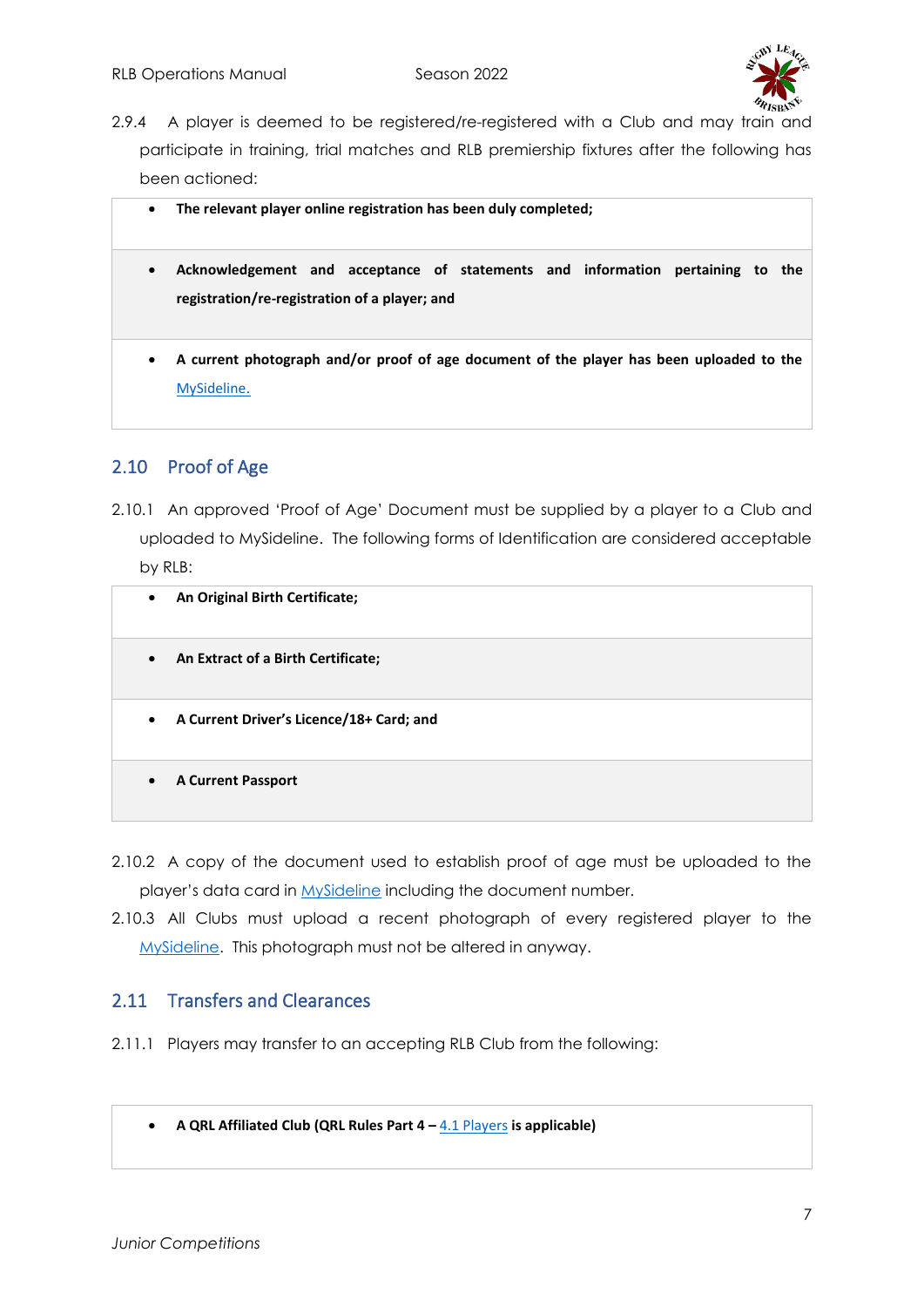

• **An Interstate Club**

- **A New Zealand Club (refer to** [International Clearance Form](https://www.playrugbyleague.com/play/international-clearance/)**)**
- **An International Club (on the condition a National Rugby League Clearance Certificate is provided)**

2.11.2 Requests to change Clubs will be granted by the releasing Club provided that:

- **The player has no outstanding financial obligation to the releasing Club**
- **The Club is responsible for collecting registration fees by 30 June of the football year. If Fees are not collected by the Club by 30 June – it will be deemed the Club will carry the financial burden of the unpaid fees; and**
- **The player is not currently serving a suspension by the Club and/or RLB.**
- 2.11.3 RLB may overturn any decision of a Club in not approving a request to change Clubs if, in the opinion of the RLB Area Manager (or Nominee), the denial was not for a reason listed above.
- 2.11.4 Where a team becomes defunct, any players from that team **may**, upon application, be granted a transfer without being subjected to **QRL Rule 4.1.** A Club with more than one team must withdraw the lower/lowest graded team.
- 2.11.5 Where an application to change Clubs is unreasonably delayed or refused, the transferor Club's approval may be dispensed with and approved by RLB.

#### **RLB Junior Player Points System (Under 13 – 18 years)**

2.11.6 Clubs will have a limit of 14 points per age group for the intake of players previously registered with another junior RLB club. All current registered junior RLB players are rated based on their previous season only. Please find Player Points System below:

| Ten (10) Points | Representative Player (HPC CC/MM) |
|-----------------|-----------------------------------|
| Five (5) Points | Division One Player               |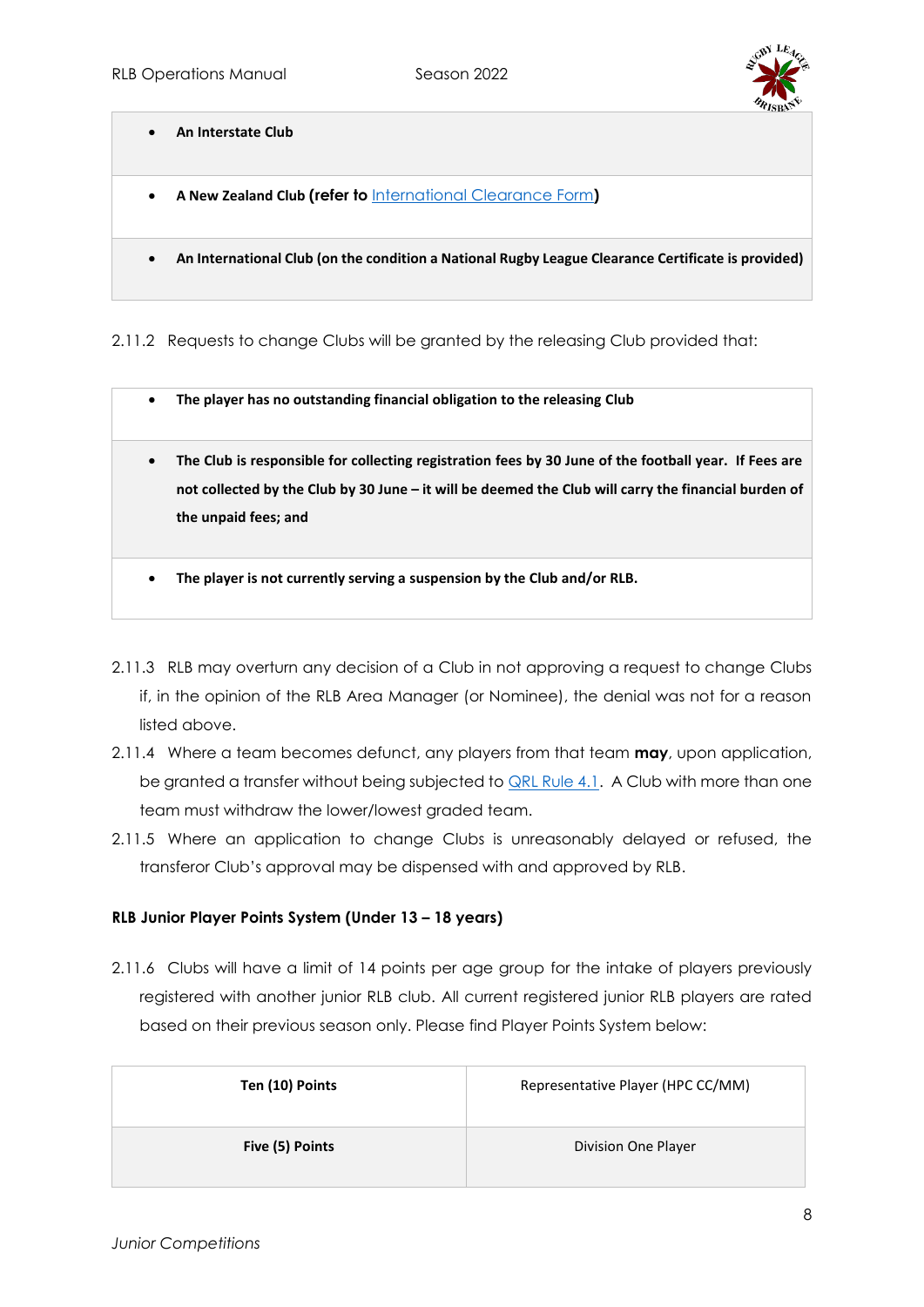

| Three (3) Points | $-1.7$ . The set of $-1.7$<br>Division Two Player |
|------------------|---------------------------------------------------|
| One (1) Player   | Division Three Player                             |
| Zero (0) Points  | Division Four and below                           |

#### 2.12 Permit Registration

- 2.12.1 Permit registration of players will be allowable between Clubs/teams that have approval from RLB Area Manager (or Nominee). However, Permit registration is not allowable between Clubs/teams playing in the same division/grade.
- 2.12.2 Permit registered players playing down may only play one (1) division down *i.e., an Under 16 Division 1 player registered player may only play with the affiliated Club in the Under 16 Division 2 and not in any lower division or age group.* Exception to this would be for an underage player.
- 2.12.3 A provision will be in place for individual consideration by the RLB Management for dual registration of any player. Such consideration is to be made in writing and be lodged with the RLB Area Manager (or Nominee).

#### 2.13 Train and Trial Only

- 2.13.1 RLB permits trial and train to temporarily register a new player to the game and/or a player new to the geographical area of the Club. [Train and Trial Forms](https://781a37eb-2439-4df7-8027-996dae519650.filesusr.com/ugd/a0779d_b20a0ea8ff194105bbb34459a32481f8.pdf) must be completed in full, signed and submitted within three (3) days to the RLB Office. They are not to be used as part of any recruitment process.
- 2.13.2 The form covers a player with normal QRL insurance whilst training or playing in trial matches up and until **28 February of the current football year**. It does not cover players for fixture matches.
- 2.13.3 A player must be fully registered to take the field in any RLB Premiership fixture. Any player registered to a previous Club must be fully registered by **28 February of the current football year** prior to training and/or playing.

#### 2.14 Team Nomination

2.14.1 Affiliated Clubs must nominate using the approved RLB process and should be submitted prior to closing deadlines. Clubs must nominate the number of teams in each division/age group and the proposed Competition grade in which they will field teams.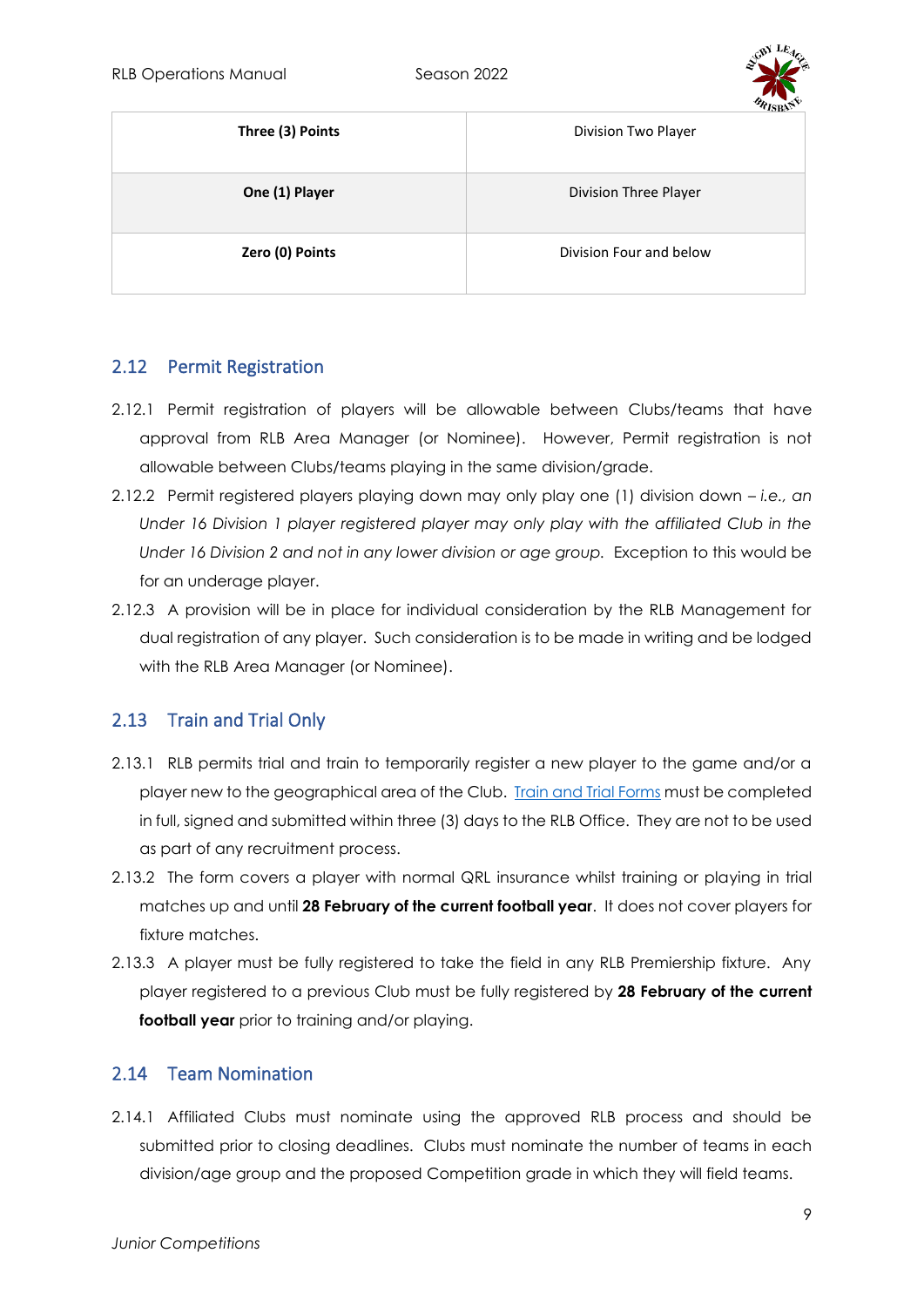

2.14.2 Clubs will be invoiced individually for their team nominations.

2.14.3 Each team nominated in the RLB Competition must have the following team officials:

#### • **An accredited and registered coach;**

- **An accredited and registered League Safe (Yellow Shirt);**
- **An accredited and registered League First Aid – (Under 6 to Under 15);**

• **An accredited and registered Level 1 Sports Trainer – (Under 16 to Opens);**

- **A qualified registered touch judge – (U13 to Opens)**
- 2.14.4 A Team Manager may also fulfil one of the roles listed above.
- 2.14.5 Nominated Leaguesafe and Sports Trainers must nominate and successfully complete the relevant course prior to their first team fixture (including trials).
- 2.14.6 Nominated coaches and/or assistant coaches must nominate and complete the relevant online modules prior to their first team fixture (including trials). Face-to-face components of their accreditation must be completed before **June 30 of the current football year.**

### <span id="page-10-0"></span>**3 VENUE MANAGEMENT**

#### 3.1 Facilities

- 3.1.1 RLB will review all Club playing venues on an annual basis to confirm compliance with these rules, particularly regarding player facilities.
- 3.1.2 The Club shall ensure that the venue nominated to host a Competition match is presented in an appropriate manner and has adequate security engaged in the interest of the comfort of the public and the welfare of match officials.

#### **For further information - refer to [NRL Facilities Guide](https://www.playrugbyleague.com/media/1941/nrl-preferred-facility-guidelines.pdf)**

#### 3.2 Ground Markings/Dimensions

3.2.1 RLB adopts NRL recommended ground markings/dimensions for all levels of Competition.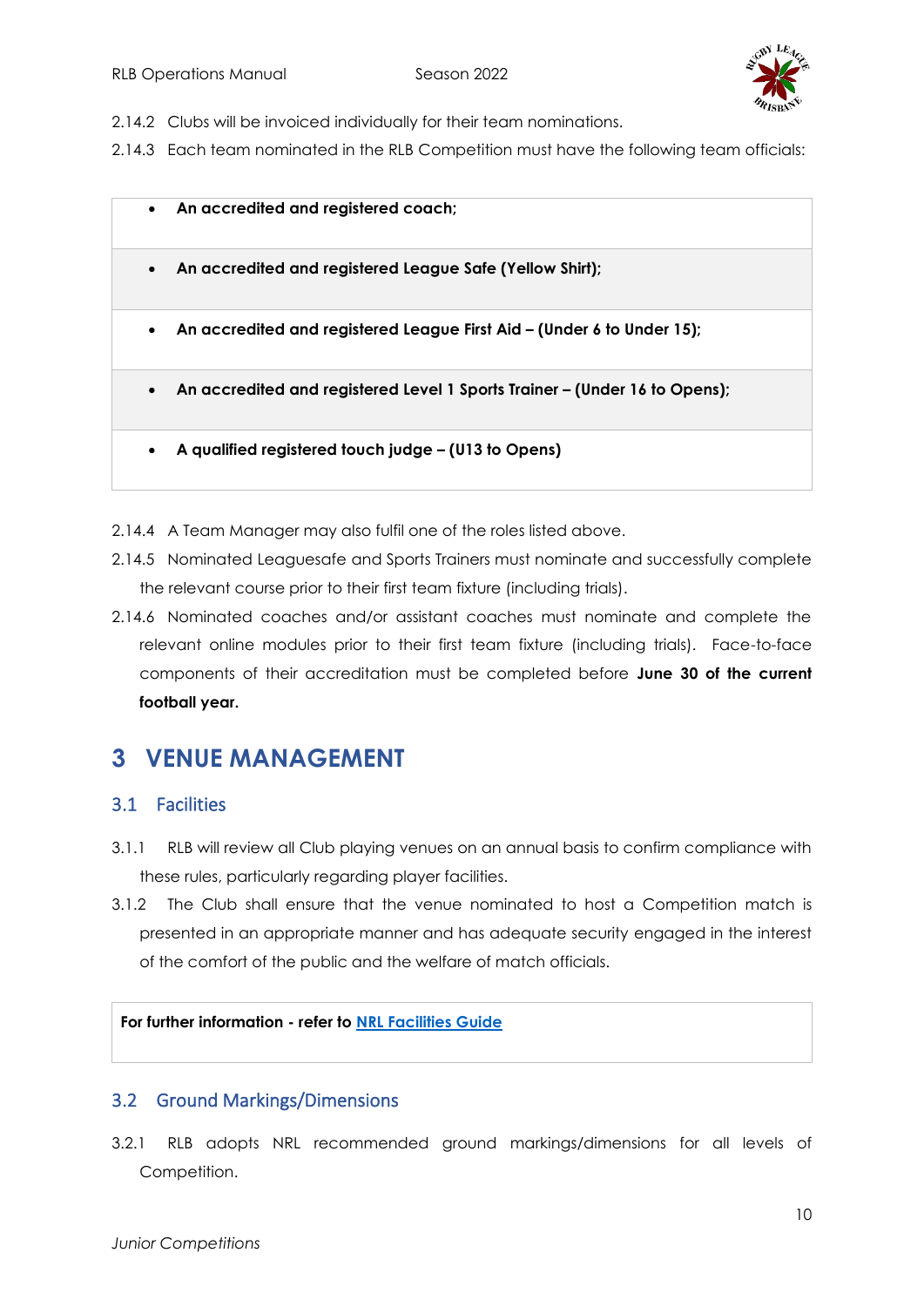

**Juniors (6-12) refer to [Junior League Laws.](https://www.playrugbyleague.com/laws-of-the-game-community/junior-league-laws-6-12s/)**

**Junior International (13-18) and Seniors (19+) refer to [International Laws.](https://www.playrugbyleague.com/laws-of-the-game-community/international-13splus-laws/)** 

#### 3.3 Warm Up Area

3.3.1 The home team shall ensure a safe, secure and suitable area is provided for warm up.

#### 3.4 Lighting Standards

3.4.1 The following lighting standards shall be required for training and competition matches:

| <b>Ball and Physical Training</b>                                 | <b>50 LUX</b>  |
|-------------------------------------------------------------------|----------------|
| Local Club Competitions and Match Practice (Local Club Standards) | <b>100 LUX</b> |

**For further information, refer to [NRL Facilities Guide.](https://www.playrugbyleague.com/media/1941/nrl-preferred-facility-guidelines.pdf)**

#### 3.5 Field Equipment

- 3.5.1 The Match Officials should check all equipment prior to the commencement of each match.
- 3.5.2 A kicking tee may be used provided it is a product that is licenced and displays the logo of the QRL, NSWRL or NRL. Such tees may be used for kicks at goal and starts or restarts of play from the 50m line.
- 3.5.3 The following is the minimum acceptable field equipment:

| <b>Goal Post Pads</b><br>shall be a maximum width and depth of 50cm and shall comply with<br>the Brand guidelines relevant to the year of Competition. |                                                                                                                                                          |
|--------------------------------------------------------------------------------------------------------------------------------------------------------|----------------------------------------------------------------------------------------------------------------------------------------------------------|
| <b>Corner Post Pads</b>                                                                                                                                | may be no wider than the width of the touch line and shall comply with<br>the Brand guidelines.                                                          |
| <b>Corner Posts</b>                                                                                                                                    | shall be placed at the intersection of each touch line and goal line. The<br>posts shall be of non-rigid material and shall not be less than 1.25m high. |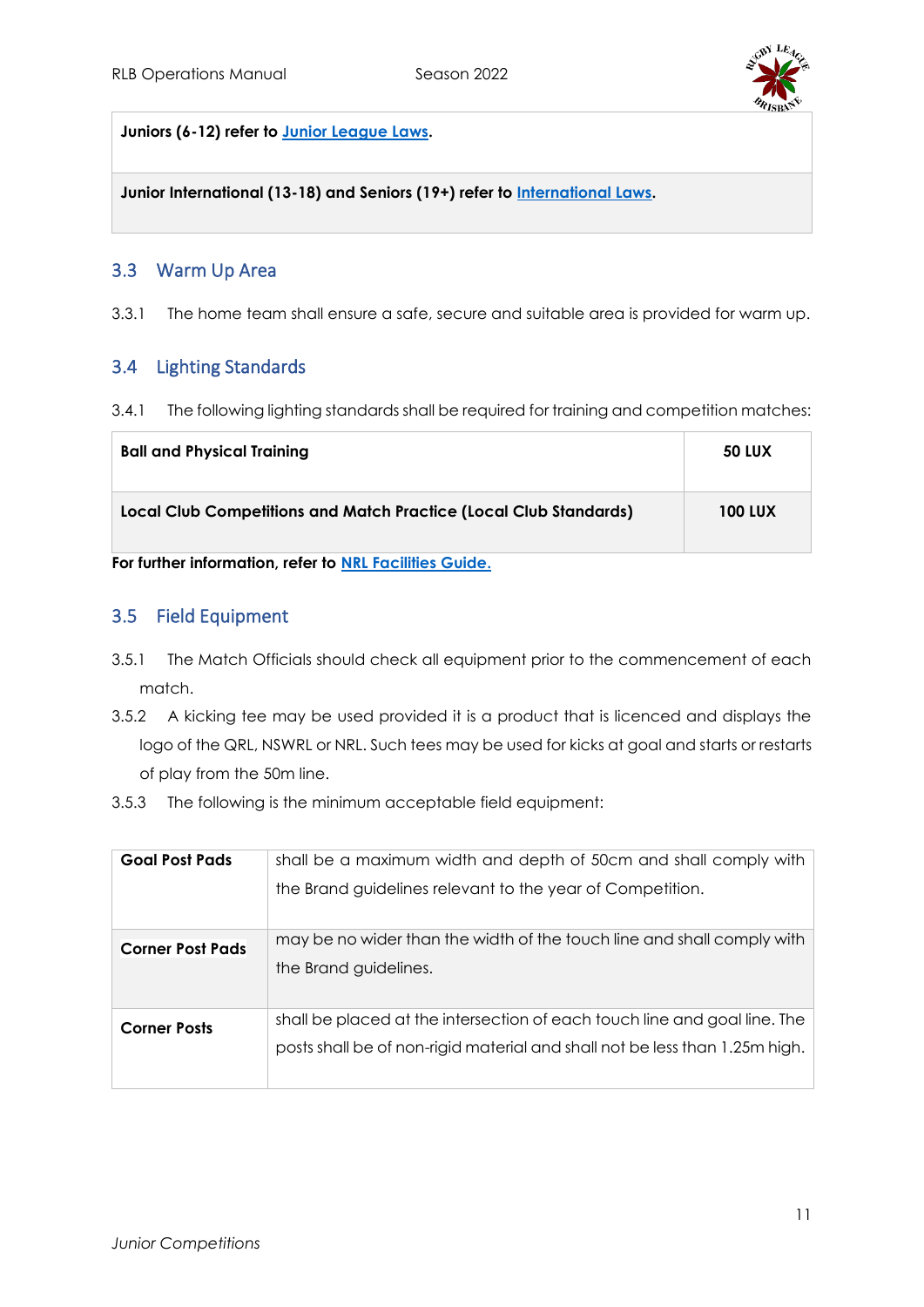

## <span id="page-12-0"></span>**4 BEHAVIOUR MANAGEMENT**

#### 4.1 Code of Conduct

4.1.1 RLB adopt the [NRL Code of Conduct.](https://www.playrugbyleague.com/media/9949/2020nrl-dev19_code_of_conduct_v4.pdf) It provides all participants - players, parents, coaches, referees, spectators, and officials – with simple rules that assist in delivering a safe and positive environment to everyone involved in the game.

#### 4.2 Dismissed Players

- 4.2.1 The match referee has the discretion to suspend for ten (10) minutes or to dismiss a player for 'on field' misconduct.
- 4.2.2 A player receiving a period of temporary suspension by the referee shall immediately leave the field of play and shall be met at the sideline by an official from the host Club and escorted to the designated 'sin bin' area. The player shall remain in that area until the end of the temporary suspension period.
- 4.2.3 The time of temporary suspension shall be ten (10) minutes and is for playing time only and shall commence after the referee signals time-on and/or when play recommences. Suspended time does not include the half-time break and shall cease at the end of the first period and resume upon the commencement of the second period.
- 4.2.4 If more than one player receives temporary suspension from the one incident, the players' temporary suspension shall be equal and shall be entitled to return to the field of play together after the completion of their suspension.

**Hosting Clubs – it is recommended to have two (2) separate sin bin areas to avoid any further issues in the event players from opposition teams are sent to the sin bin at the same time.**

- 4.2.5 Players re-entering the field of play from the sin bin shall do so from an onside position after reporting to the Touch Judge.
- 4.2.6 Any player permanently dismissed from the field (i.e., sent-off), must immediately return to their team's dressing room and change out of their playing uniform. Under no circumstances can a dismissed player return to the players' bench unless it is outside the area bounded by the fence surrounding the playing area.

#### 4.3 Referee Incident Report

4.3.1 The referee shall complete a Referee Incident Report immediately after the completion of the match and shall lodge the form with a nominated representative of the Club of the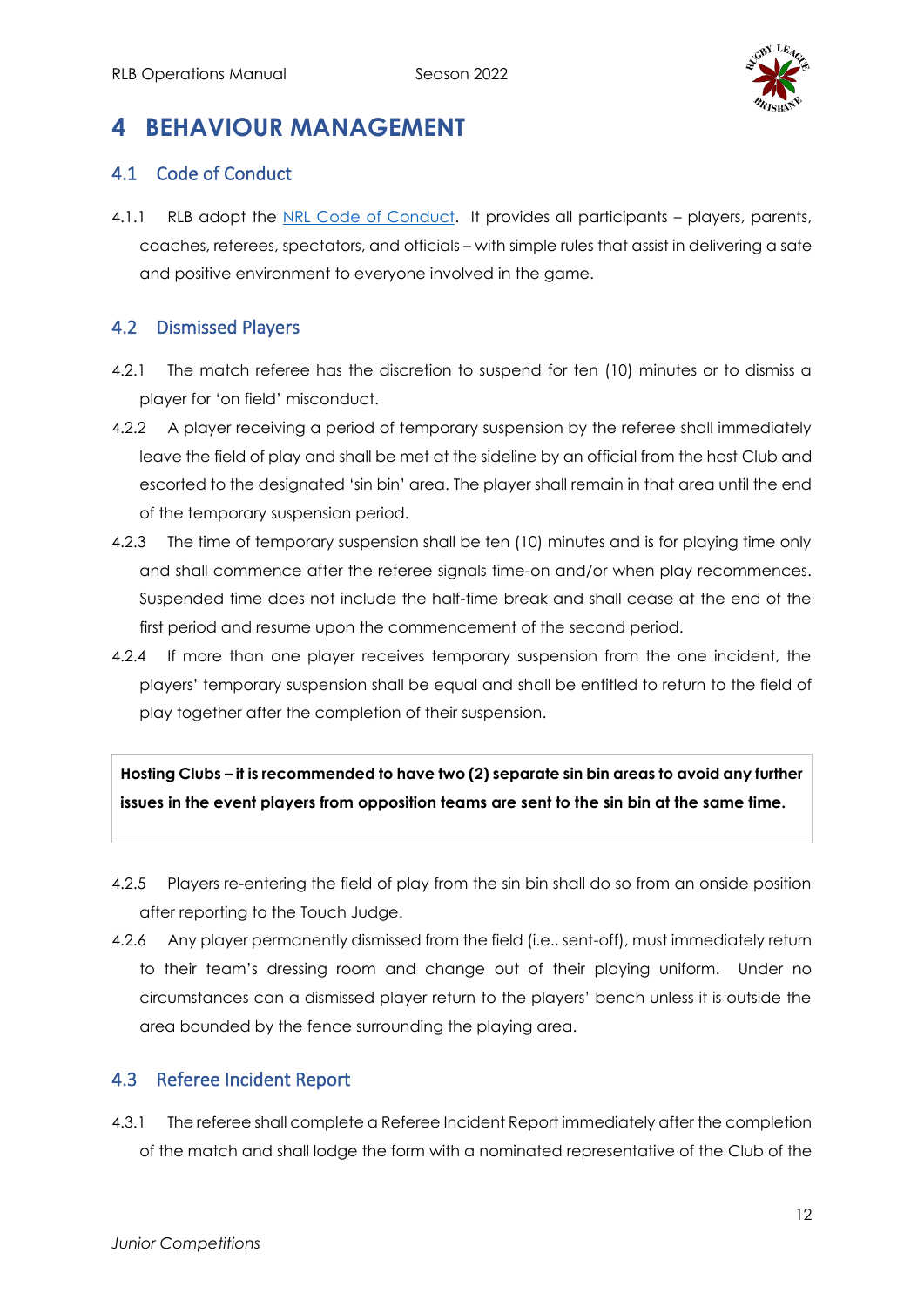

dismissed player, Brisbane Rugby League Referee's Association (**BRLRA**) secretary and the RLB Area Manager (or Nominee) within 24 hours of the incident.

#### 4.4 Tribunals

- 4.4.1 An RLB *Judicial or Disciplinary Tribunal* will generally be convened on the Thursday evening following each weekend round of fixtures at time and venue nominated by the RLB. All players appearing before the RLB Judiciary Tribunal will have their identity verified against the MySideline database.
- 4.4.2 [Major incidents](https://www.rugbyleaguebrisbane.com.au/_files/ugd/a0779d_2b4b212b6795419c9a89add91790d8b6.pdf) are to be immediately reported to the RLB Area Manager (or Nominee).
- 4.4.3 Any registered player participating in any Competition under the jurisdiction of the QRL (including games sanctioned by the QRL) who is suspended by a MRC, Judiciary Tribunal or any other Disciplinary Tribunal must serve out the number of fixture games imposed upon that player in accordance with the Base Penalty Schedule. The player must not participate in any form (i.e., Leaguesafe) in any match whilst serving that suspension.

#### **For further information – refer to [QRL Rules Part 5.](https://www.qrl.com.au/contentassets/5082282f19124e0cab5852f0b1815557/qrl-rules-part-5.pdf)**

#### 4.5 Positive Environment Program (Behaviour Campaign)

- 4.5.1 RLB will adopt the Positive Environment Program (PEP) to improve behavioural issues. This will enforce the existing [NRL Code of Conduct](https://www.playrugbyleague.com/media/9949/2020nrl-dev19_code_of_conduct_v4.pdf) and provide tougher penalties to the Match Review Committee, Judicial and Disciplinary Tribunals.
- 4.5.2 The QRL Rules and Guidelines shall apply for all Judiciary procedures, Appeals and Disputes.

#### 4.6 Poaching of Players

- 4.6.1 RLB prohibits the poaching or enticing of a player registered with any other Junior rugby league football club or team.
- 4.6.2 No coach, manager, official nor anyone associated with a junior rugby league football club or team, shall poach, or entice a player registered with any other rugby league club in Queensland. This means a player currently registered or registered in the immediate past season.

**Poaching:** is defined as a direct approach to a player, or an indirect approach through an agent to a player, by a coach, manager, official or anyone associated with a Club, to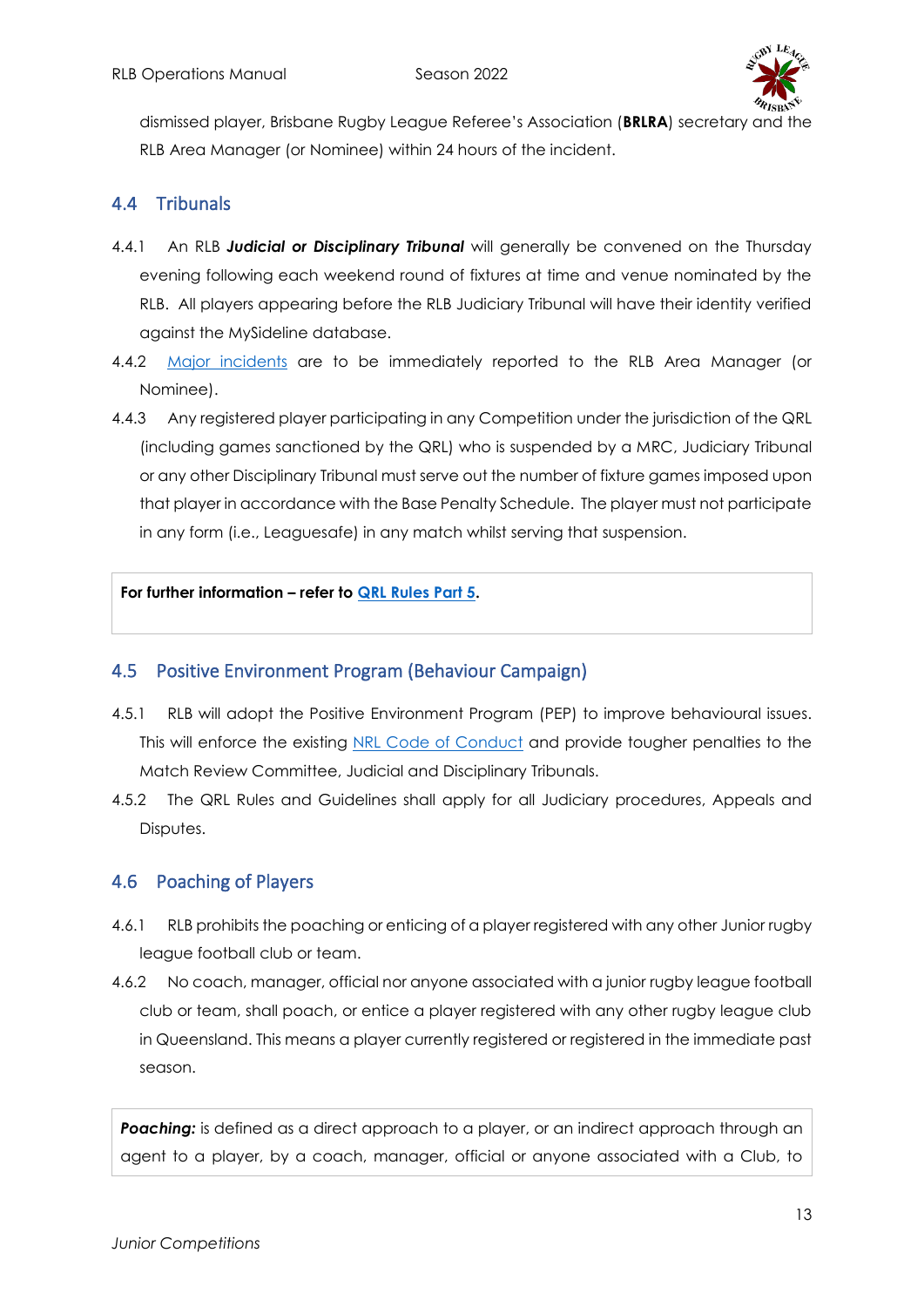

entice that player to move from the club they are registered with to play for any other Club in Queensland.

**Enticement:** is defined as anything offered to a player as an incentive to change clubs and that may include but is not limited to a promise of better playing conditions, free apparel, payment or promise of payment. Notwithstanding this definition, it is the actual approach to the player that constitutes a breach of the Rule.

Penalty: A coach found guilty of poaching a player will face a penalty, which may include suspension from participating in the game in any form. Any Official found guilty of poaching a player faces a maximum penalty of exclusion from holding any position in rugby league in Queensland.

## <span id="page-14-0"></span>**5 PLAYER ELIGIBILITY**

#### 5.1 Junior Eligibility

#### **Refer to [QRL Rules Part 4](https://www.qrl.com.au/contentassets/fe165f50b22a4557bddabb6ca8e9d0a2/qrl-rules-part-4.pdf) – 4.1.3 Age Eligibility**

- 5.1.1 All players who are correctly registered in [MySideline](https://profile.mysideline.com.au/register/) (Under 6 and above) are eligible to participate in the RLB Competitions if they have uploaded:
	- **an official photograph and**
	- **an approved "proof of age" document.**

Refer to the following table:

| * Age as of 1 January | <b>Eligible Age Groups</b> | <b>MUST NOT PLAY</b> |
|-----------------------|----------------------------|----------------------|
| $4*$                  | U <sub>6</sub>             | U7 or above          |
| $5***$                | U6, U7                     | U8 or above          |
| 6                     | U7, U8                     | U9 or above          |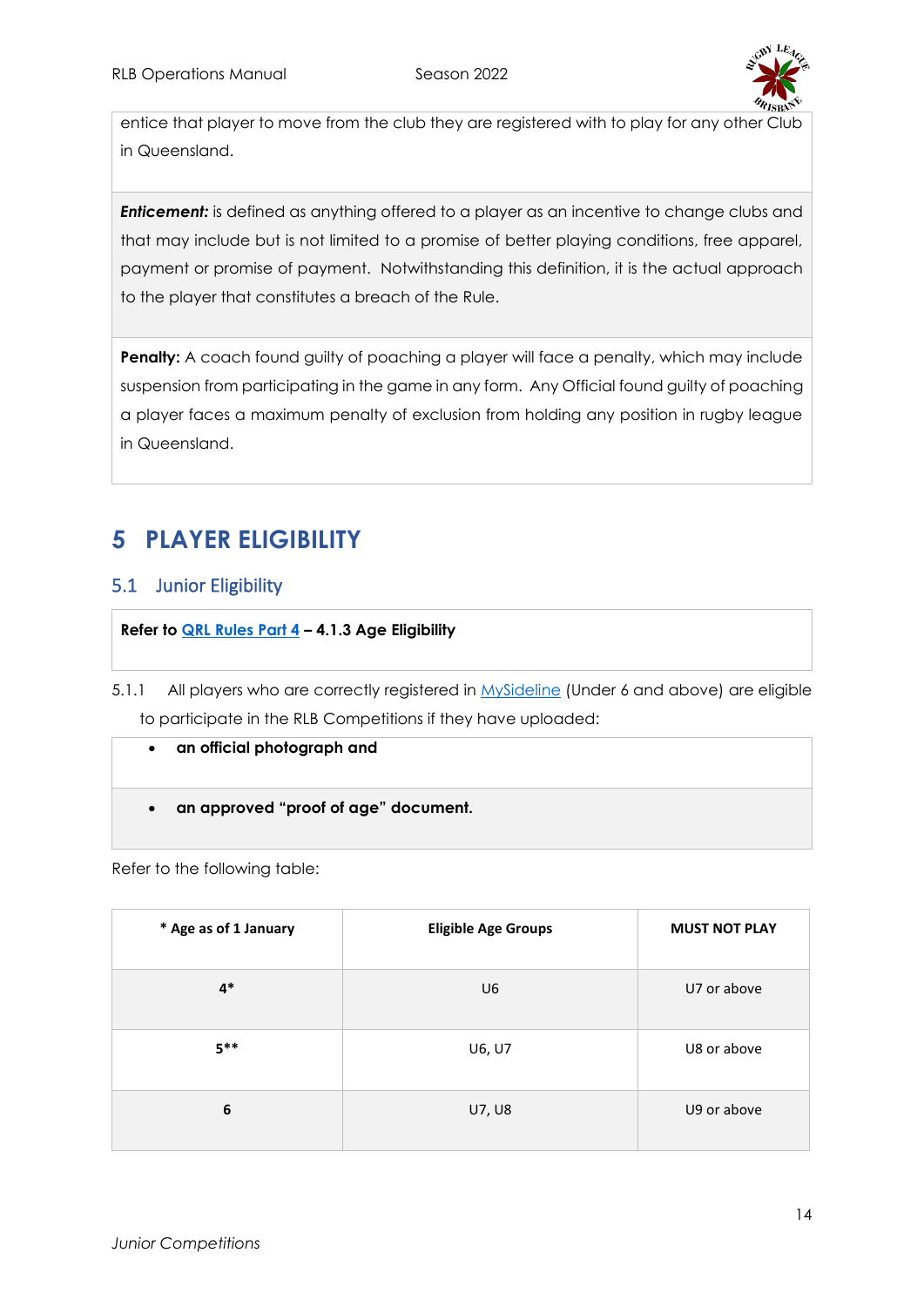

| $\overline{\mathbf{z}}$ | U8, U9                                                                                    | U10 or above |
|-------------------------|-------------------------------------------------------------------------------------------|--------------|
| 8                       | U9, U10                                                                                   | U11 or above |
| $\mathbf{9}$            | U10, U11                                                                                  | U12 or above |
| ${\bf 10}$              | U11, U12                                                                                  | U13 or above |
| 11                      | U12, U13                                                                                  | U14 or above |
| 12                      | U13, U14                                                                                  | U15 or above |
| 13                      | U14, U15                                                                                  | U16 or above |
| 14                      | U15, U16                                                                                  | U17          |
| 15                      | U16 & U17                                                                                 | U18 or above |
| 16                      | U17 & U18                                                                                 |              |
| $17***$                 | Any senior grade only if no under 18<br>competitions are available in the Local<br>League |              |

\*A Junior player who will turning the age of five (5) in the calendar year, in the current year of competition, player may with the written consent from his or her Parent or Primary Care Provider, register in any Under six (6) age group competition.

\*\* To play Under 7, a player must turn the age of six (6) in that year.

\*\*\* Where a Junior has attained seventeen (17) years prior to one (1) July, that player may with consent of the club and their parent or primary carer, register and play in any Senior Grade competition in that year but **only if there is no under eighteen (18) competition offered in that league.** This must be approved by the RLB Area Manager (or Nominee).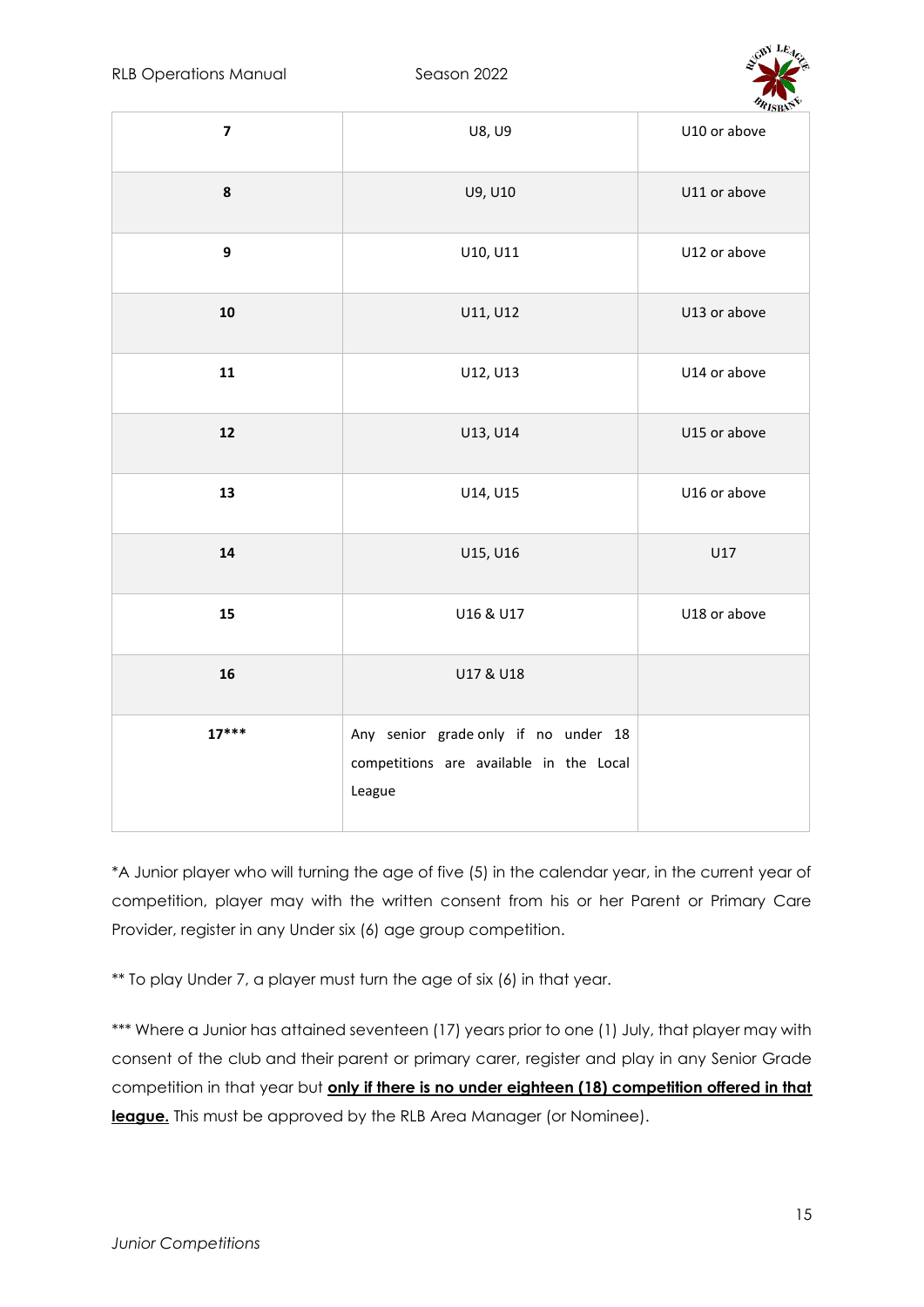

#### 5.2 Mini and Mod League

**For further information – refer to [Junior League Laws.](https://www.playrugbyleague.com/laws-of-the-game-community/junior-league-laws-6-12s/)**

- 5.2.1 Eligibility of players participating in the Mini Footy (5 to 9 years) and Mod League (10 to 12 years) matches is as defined in the [Junior League Laws.](https://www.playrugbyleague.com/laws-of-the-game-community/junior-league-laws-6-12s/)
- 5.2.2 Mini-Footy players (under 9 only) may be granted permission to play Mod League provided only that:
	- **Application has been made on Club letterhead by the Club Secretary to RLB and approved, prior to the player taking part in the RLB competition.**
	- **There is no team of their age group registered that season within the club.**
	- **The player must have completed at least one full season as an Under 8 player in Mini-Footy**
- 5.2.3 A new Under 9 player who has not previously played any junior rugby league will not be allowed to play Mod-League and no new Under 12 player who has not previously played any junior international rugby league will not be allowed to play International rules rugby league (subject to approval of the RLB Area Manager (or Nominee).

#### 5.3 Classification of Players

- 5.3.1 Every player within each team in the Under 13 to 18's competitions will be classified as either a **'core player'** or **'non-core player'** and are subject to the rules relating to the movement of players.
- 5.3.2 Junior clubs (Under 13 to Under 18) are required to grade their players into teams based on skill level. The best and most skilled players must be allocated to the highest graded team and the least skilled players to the lowest graded team within the same age group.
- 5.3.3 Following the completion of the premiership round immediately following the completion of **round three (3).** Complete their Player Grading Register **[RLB Form 05](https://781a37eb-2439-4df7-8027-996dae519650.filesusr.com/ugd/a0779d_45185eab8fd94f889a766c0a4e38e32a.pdf)** for each of its teams and submit to RLB office. Player's names must only appear on one team list.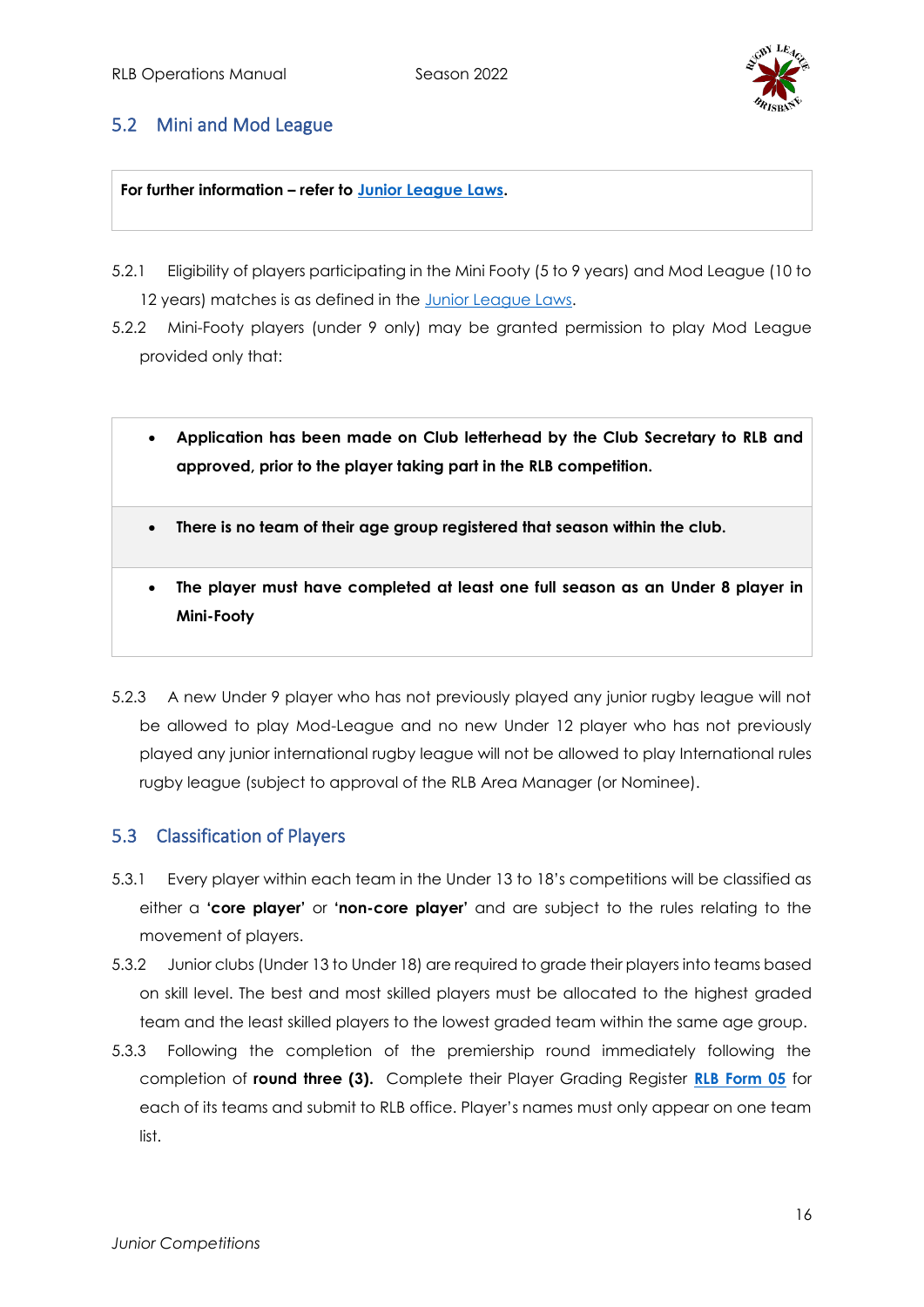

- 5.3.4 The RLB Area Manager (or Nominee) may determine a player's core/non-core status and their grading in the absence of Player Grading Register.
- 5.3.5 Deliberate attempts to exclude players from the core player list to gain advantage for lower divisions/grades is considered a serious breach of these rules and a maximum fine of \$500.00 per player may apply.

#### 5.4 Moving Between Age Groups (Junior Players)

- 5.4.1 On those occasions where there are insufficient players available, lower age group players may be used in the premiership fixtures and finals, but they must not play in a higher age group graded competition that is:
	- **For core players, more than one division lower than the player's normal graded division in his own age group. Example, a player playing in the under 13 Division 1 may play for his club in the Under 14 Division 1 and 2 grades but not under 14 Division 3 or below.**
	- **For non-core players, more than two grades lower than the player's normal graded division in his own age group. Example, a non-core player playing in the under 13 Division 1 may play for his club in the under 14 Division 1, 2 and 3 teams but not under 14 Division 4 or below.**
	- **Under 16 core players may play up in the U17 age group in a grade no more than two grades below his normal grade in his own age group. Under 16 non-core players can play up in any under 17 age group competition.**
	- **Where lower division or lower age group players are being used as temporary reserves during fixtures and/or finals, RLB requires that permanent members of the team take the field first and be used prior to the lower grade or age group player entering the game.**
- 5.4.2 When a lower age group player plays in a higher age group game, their registered age group must be entered alongside their name on that game's Match Report form. This rule also applies to Dual Registered players i.e., the initials 'DR' is to be notated on the Match Report if the player is Dual Registered with another club.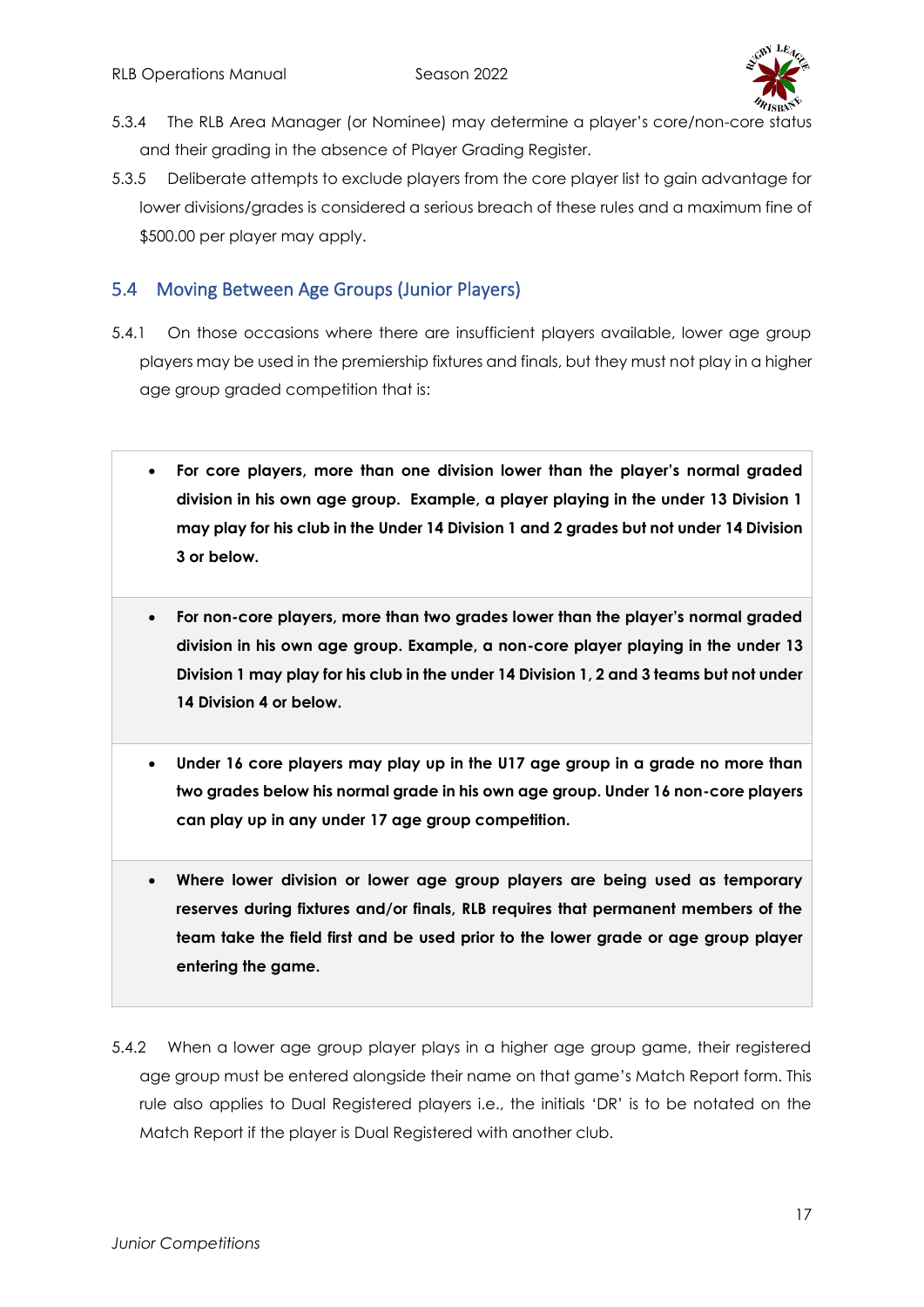

5.4.3 The notation '18M' should be placed on the match report for any player registered under the eighteen (18) month registration window rule. If a club fails to abide by this rule, a fine and/or penalty may apply.

#### 5.5 Players Moving Between Grades (same age group)

- 5.5.1 RLB does not permit Core players to play in any lower graded team.
	- **'Non-Core' players listed on a higher graded team's Player Grading Register are only permitted to play down in the next lowest graded team within the same age group in their club.**
	- **Non-Core players are permitted to play unlimited games up in a higher grade at any time during the fixture rounds.**
	- **Under no circumstances are lower graded players to be forced to play in a higher graded team within the same age group. The player and player's parent/primary care provider's consent must be obtained before using a lower graded player in a higher graded team.**

#### 5.6 Rules Specific to Under 17 Competitions

- 5.6.1 The **Nev Blair Shield** is a Premier grade competition for the Under 17 age group.
- 5.6.2 The RLB Area manager (or Nominee) will determine the format for the Nev Blair Shield competition prior to the commencement of each season.
- 5.6.3 Eligibility rules for players participating in a Nev Blair Shield team are as defined in **QRL** [Rules Part 4](https://www.qrl.com.au/contentassets/fe165f50b22a4557bddabb6ca8e9d0a2/qrl-rules-part-4.pdf) – 4.1.3 Age Eligibility, with the following additional clauses.
	- $\triangleright$  A dual registered junior player who is called up and participates in an NRL competition is not eligible to return to a junior competition.
	- ➢ Any Junior player called up to play in a senior grade (e.g., State-wide under 21s) from the junior club he is registered with, during the competition season, will be entitled to return to his junior club and will be regarded as a core player in the highest graded team in that age group of that junior club. A revised Player Grading Register must be submitted if required.
	- $\triangleright$  A player, who in the previous football year played most matches in the Under 16 Division 1 competitions, cannot play in an Under 17 Division 2 competition or below subject to the RLB Area Manager's (or Nominee) review and approval.
	- $\triangleright$  Any club withdrawing a team from the Nev Blair Shield competition after the first premiership fixture will not be refunded the team nomination fee.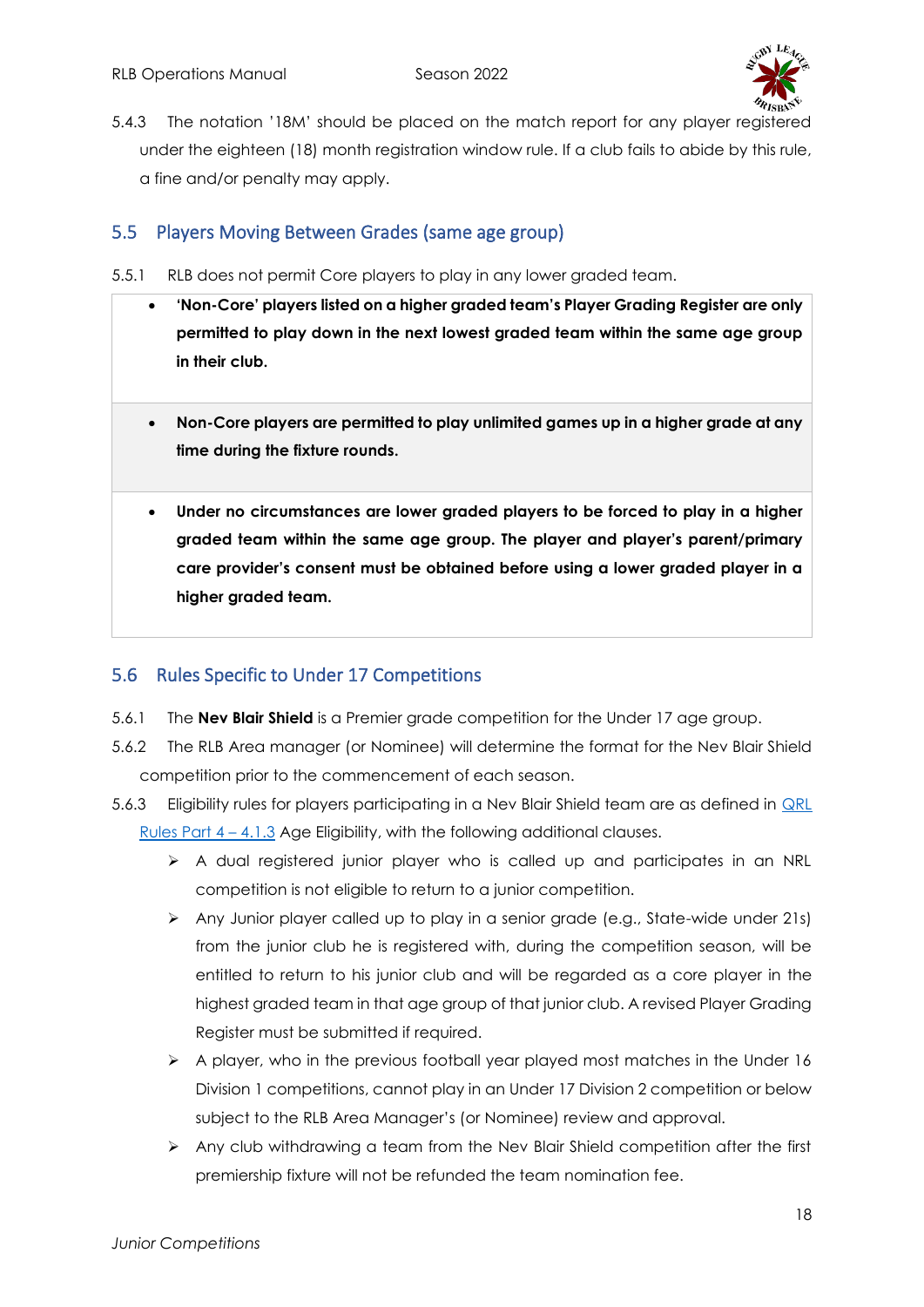

#### 5.7 Player Eligibility – Finals Series

**Refer to Finals section for the format and hosting requirements.**

- 5.7.1 To be eligible for any Finals Series match, a player must have **played three (3) or more Premiership fixture matches** in the current season for their club prior to the completion of the final round of fixtures as well as satisfying other applicable qualification rules. For the purposes of determining the number of games played during the season, only one (1) match in any fixture weekend will count; multiple matches in different grades on the same weekend will only count as one match. In this case the lower grade match shall count in determining qualification.
- 5.7.2 All players who have met the minimum match requirement will qualify to play in the Finals Series in the division and/or graded competition where they have played most of their matches.

**Note: Clubs are responsible for recording from player stats report (MySideline) the divisions and/or age group/s a player participates in during the premiership fixtures to establish what divisions/age group finals a player qualifies to participate in, and such information must be relayed to the coach of the player/team involved.**

- 5.7.3 A player will not be eligible to play in two levels of a Final Series scheduled on the same weekend except where the lower-level team has played earlier than the higher-level team on that weekend.
- 5.7.4 If a player has participated in an equal amount of premiership competition matches in multiple levels of competitions, the player shall be deemed eligible for the lower level subject to the discretion of the League to decide on final's eligibility.
- 5.7.5 Any player who sustains an injury during a competition game, must provide a **medical certificate within 14 days of the injury and a medical clearance** to obtain eligibility for any missed fixtures. This must be provided to the RLB Area Manager (or Nominee).
- 5.7.6 In the event of forfeited or cancelled matches, clubs must submit a Team List via MySideline **by 5pm Sunday**, listing the players who would have played if these matches to be counted for eligibility. Teams forfeiting the match cannot have matches counted for finals eligibility.
- 5.7.7 The League will always exercise discretion in determining finals eligibility.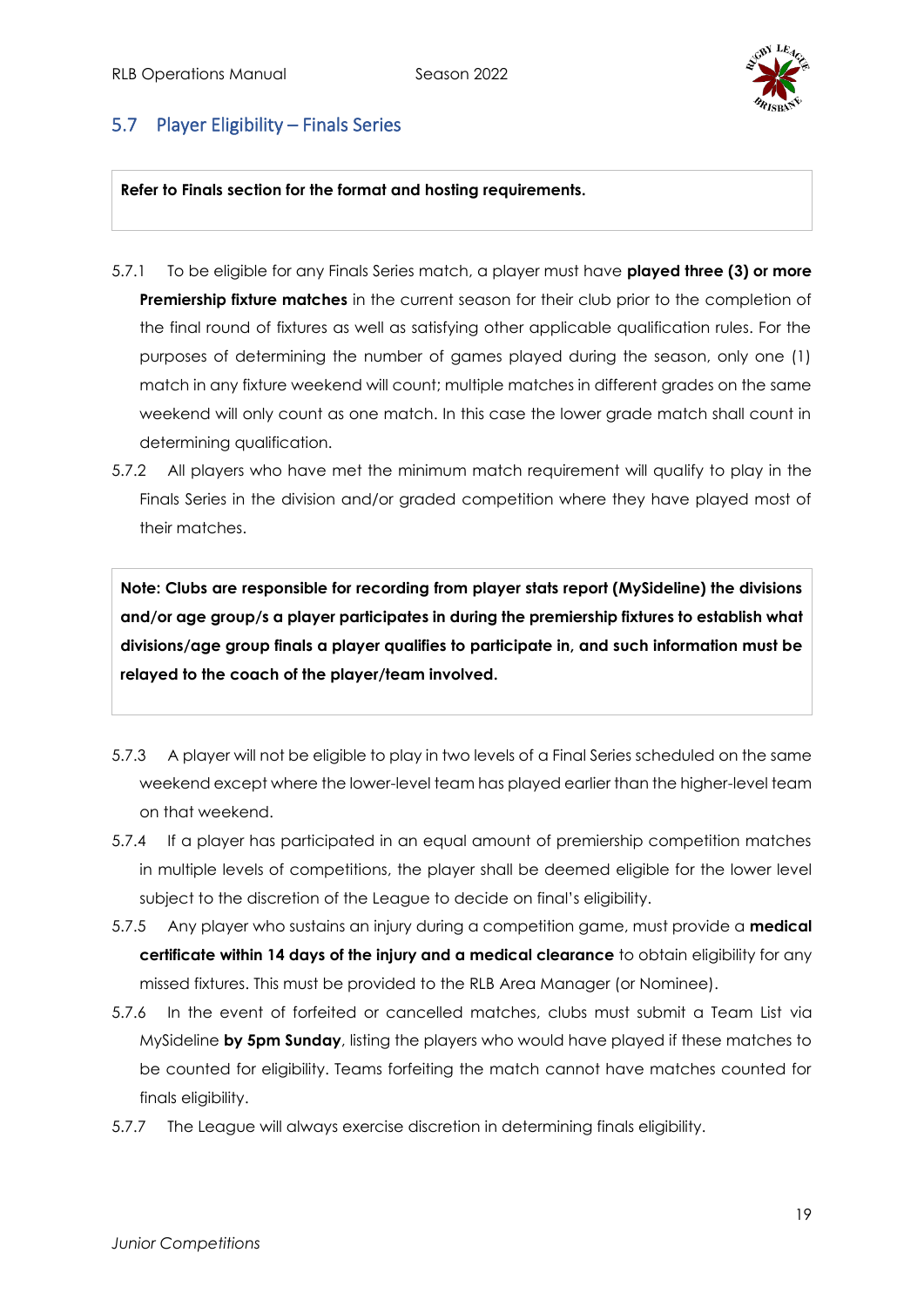

## <span id="page-20-0"></span>**6 COMPETITION MANAGEMENT**

#### 6.1 Trials

- 6.1.1 For preseason and post season trials, other than intra club trials which may be approved upon application to the RLB Area Manager (or Nominee), clubs shall refrain from playing games from the 3rd weekend of October to the 2nd weekend in January, inclusive (QRL abeyance period).
- 6.1.2 RLB have agreed to a maximum of two (2) trial matches only during a specified trial window by RLB Area Manager (or nominee). Any requests for additional matches must be referred to RLB Area Manager (or Nominee).
- 6.1.3 For all RLB Trials Requests, clubs must complete and submit [Form 14](https://qrlcomau.sharepoint.com/sites/SEQRegion/Shared%20Documents/Rugby%20League%20Brisbane/Forms/Forms%202022/PDF%20Versions/RLB%20Form%2014%20-%20Application%20to%20Participate%20Trial%20Match.pdf) to Area Manager (or nominee) a minimum of two (2) weeks prior to proposed match.
- 6.1.4 Clubs wishing to host a preseason or post season trial match against another club within the QRL SEQ Region must submit a completed 'Application to Tour form' a minimum of two (2) weeks prior to proposed match. A copy of this form can be found here: Match [Sanctioning Form.](https://www.cognitoforms.com/QueenslandRugbyLeague1/matchsanctioningform2)
- 6.1.5 Any club wishing to host a trial match against a club from another QRL division or Interstate league must lodge a duly completed QRL 'Application to Tour' form a minimum of eight (8) weeks prior to the proposed match date. A copy of this form can be found here: [Match Sanctioning Form.](https://www.cognitoforms.com/QueenslandRugbyLeague1/matchsanctioningform2)
- 6.1.6 Any club wishing to host an overseas club or tour to an overseas club must submit a duly completed QRL 'Application by a Queensland Club to Tour or Host' form a minimum of six (6) months prior to the proposed match.

**Trials to be limited and held within trial window as set by RLB Area Manager (or Nominee) – Check RLB Schedule**

#### 6.2 Competition Format

- 6.2.1 RLB has the authority to decide:
	- **The format and implementation of competitions, including the number of divisions, times, and dates of all playing fixture matches and final series matches.**
	- **RLB will offer fixtures in RLB Junior age groups from Under 6 to Under 18 ages.**
- 6.2.2 Competition points shall be allocated during the season in the following manner: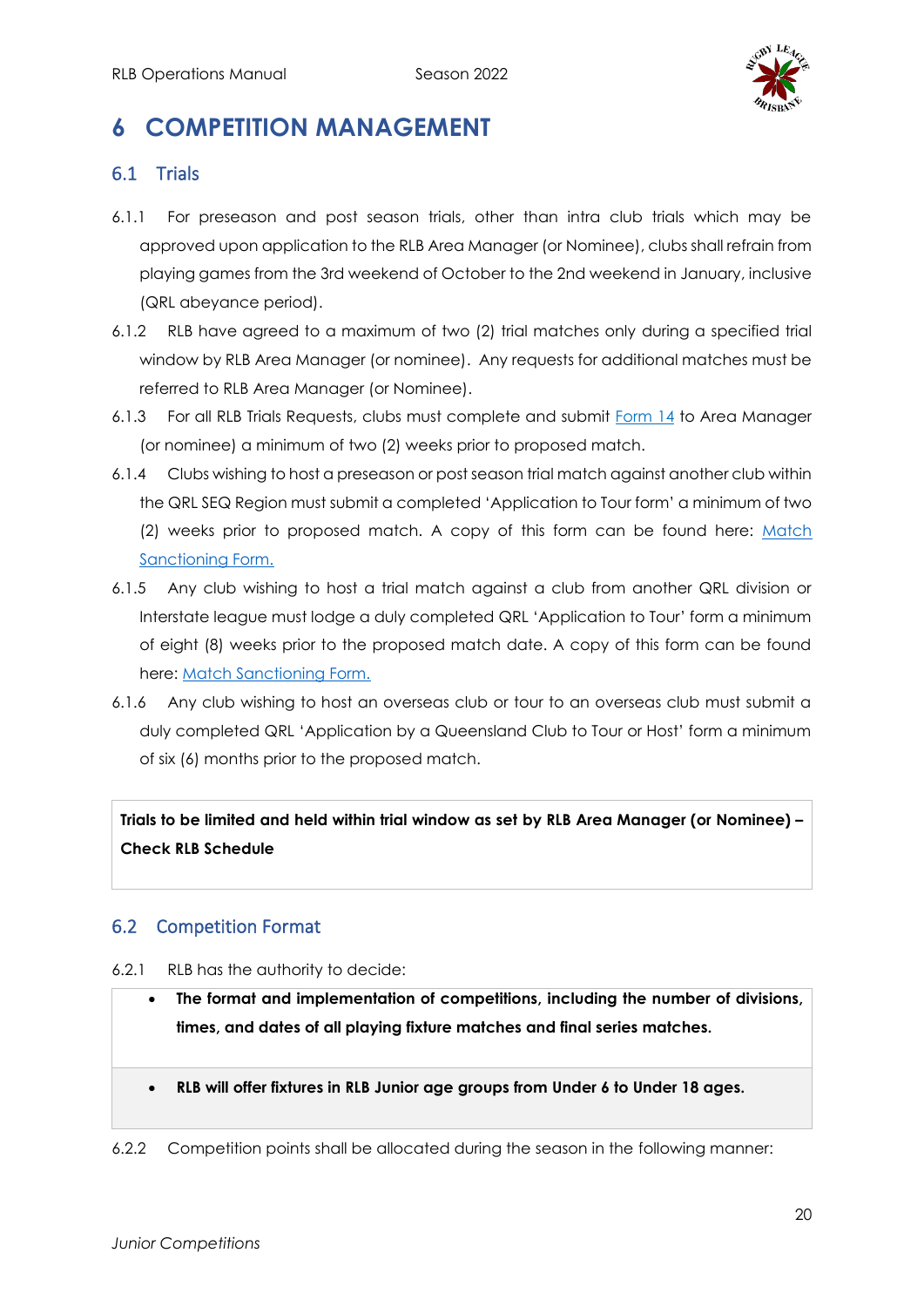

|                            | -name       |
|----------------------------|-------------|
| Result                     | Points      |
| Win                        | Three $(3)$ |
| Draw                       | Two $(2)$   |
| Loss                       | One $(1)$   |
| <b>BYE</b>                 | Three $(3)$ |
| Forfeit (receiving)        | Three $(3)$ |
| <b>Forfeit (declaring)</b> | Zero(0)     |

6.2.3 In the event of a Forfeit, teams receiving a forfeit will receive fifty (50) points added to the for, and zero (0) to the against. Teams declaring a forfeit will receive zero (0) points to the for, and fifty (50) points to the against.

6.2.4 Teams who forfeit for three (3) consecutive weeks or who reach a total of five (5) forfeits may receive additional fines from the RLB Board. A letter will be issued to the club asking why the team should not be excluded from the remainder of the season.

| Under 6 to Under 11 | - No match scores are to be record/published in this age group.                                                                                             |
|---------------------|-------------------------------------------------------------------------------------------------------------------------------------------------------------|
| Under 12            | - Scores must be recorded (but not for publication) and lodged to<br>RLB Office to assist with grading process for following season.                        |
| Under 13 and above  | - After the Premiership rounds all teams shall be ranked in<br>descending order according to the number of competition points<br>accrued during the season. |

6.2.5 If two (2) or more teams are equal on competition points, the final series rankings will be determined according to the following criteria: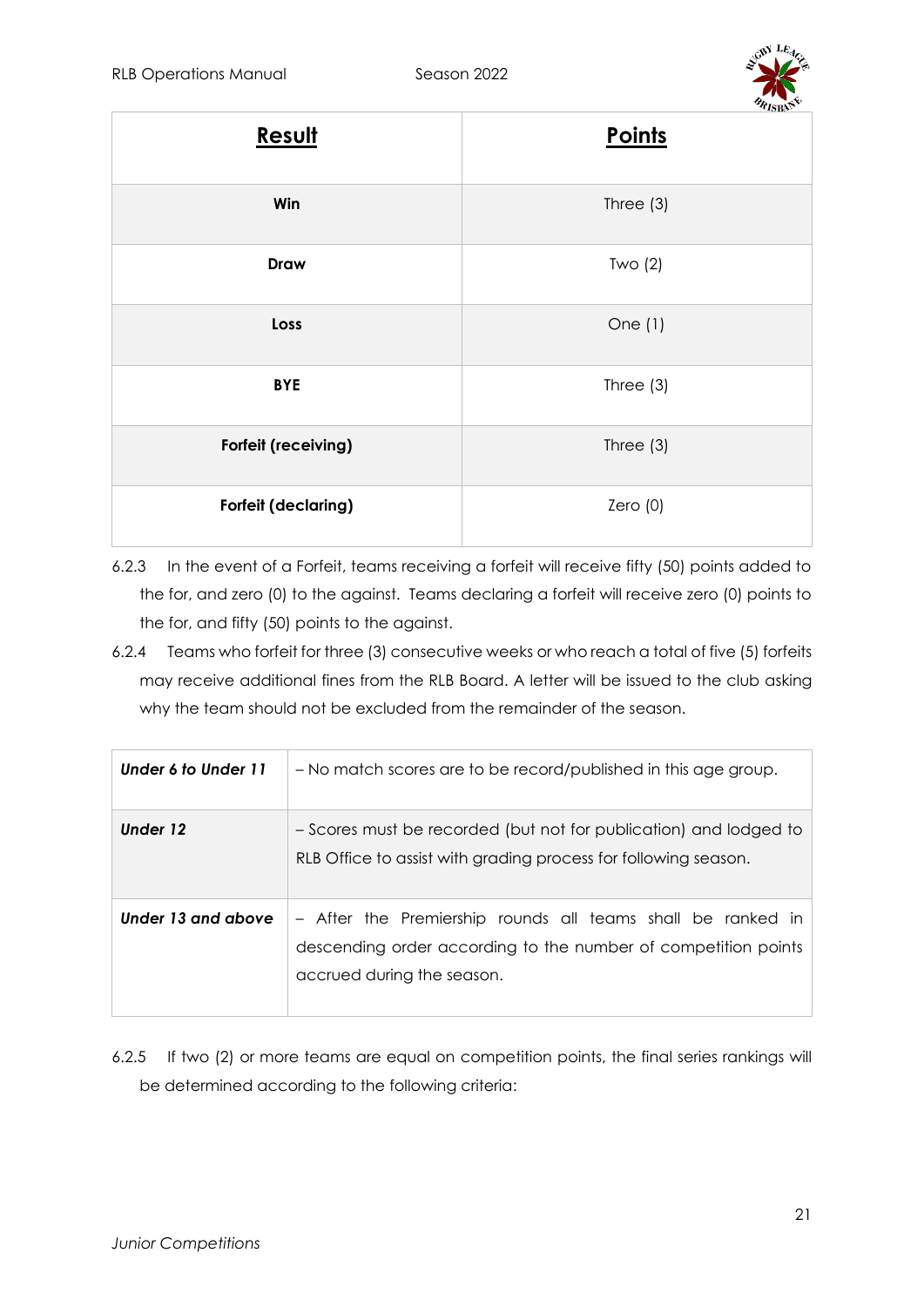

| i.<br>equal | The greater positive (+) difference between points scored for and against; then if |
|-------------|------------------------------------------------------------------------------------|
| ii.         | The greater percentage $(\%)$ of points for and against; then if equal             |
| iii.        | The most tries scored; then if equal                                               |
| iv.         | The most goals kicked; then if equal                                               |
| ۷.          | The most drop goals kicked; then if equal                                          |
| vi.         | By the toss of a coin                                                              |

#### 6.3 Mini Football Under 6 to Under 9

6.3.1 RLB will adopt the NRL Player Development Framework rule: Under 6 to play tag (nontackle rule) and Under 7 to play 10 rounds of tag (non-tackle) and progress to Tackle for the final 4 rounds. A Tackle ready program will be delivered to each participant in the Under 7 competition.

| Under 6 | - The coach is permitted to be on the field of play during the entire season.                                                                                                     |
|---------|-----------------------------------------------------------------------------------------------------------------------------------------------------------------------------------|
| Under 7 | - The coach is permitted to be on the field of play up to and including round 6.<br>Coaches are then required to remain off the field of play for the remainder of<br>the season. |

**For further information, refer to [Mini & Mod Laws of the game.](https://www.playrugbyleague.com/laws-of-the-game-community/junior-league-laws-6-12s/)** 

#### 6.4 Mod League Under 10 to Under 12

- 6.4.1 No Premiership Points will be allocated to Under 6 Under 12 competitions (Under 12 NRL Player Development Framework Trial Rule).
- 6.4.2 Teams in these age groups should be 'talent' equalised across competitions within the age group to avoid mismatches.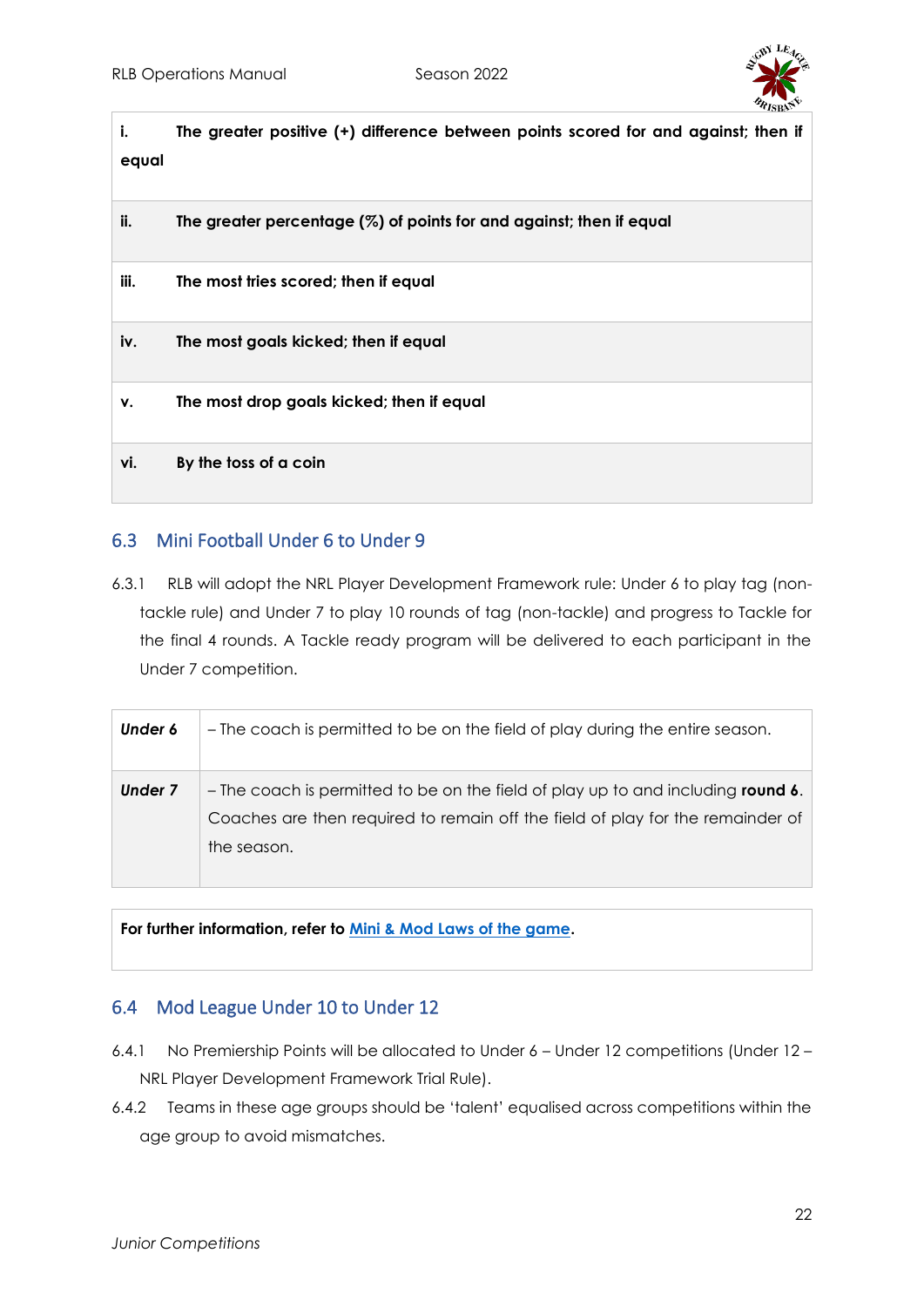

**Note: The official modified rules state that a player's minimum time on the field must be unbroken but coaches should use a common-sense approach where factors such as heat, and fatigue are concerned; players may be rotated in these instances the coach must ensure each player is given the required total minimum (20 minutes) game time.**

**For further information, refer to [Mini & Mod Laws of the game.](https://www.playrugbyleague.com/laws-of-the-game-community/junior-league-laws-6-12s/)**

#### 6.5 International Under 13 to Under 18

- 6.5.1 The minimum number of players per team allowed on the field in a match is nine (9). For further information refer to [NRL International Laws of the Game.](https://www.playrugbyleague.com/laws-of-the-game-community/international-13splus-laws/)
- 6.5.2 Should a team begin a match with less than 13 players it may fill the vacant places at any time during the game, provided late players are listed on the official match report.
- 6.5.3 There is no requirement for coaches to give players a minimum time on the field. However, all coaches, officials and Clubs have an obligation under the [NRL Code of](https://www.playrugbyleague.com/media/9949/2020nrl-dev19_code_of_conduct_v4.pdf)  [Conduct.](https://www.playrugbyleague.com/media/9949/2020nrl-dev19_code_of_conduct_v4.pdf)

#### 6.6 Match Scheduling

- 6.6.1 Match days and times will be as determined and published by the RLB office. Any match alterations inside of fourteen (14) days shall require the approval of the opposition club and RLB.
- 6.6.2 Night games must commence no later than 8.30pm unless approval has been granted by the RLB Area Manager (or Nominee).
	- **Mod-league games to take precedence over Mini-league games,**
	- **International rule games to take precedence over Mod-league games, and**
	- **Senior Club games to take precedence over Junior Club games.**

*Under no circumstances can individual clubs change any game without prior consent from the RLB Area Manager (or Nominee).*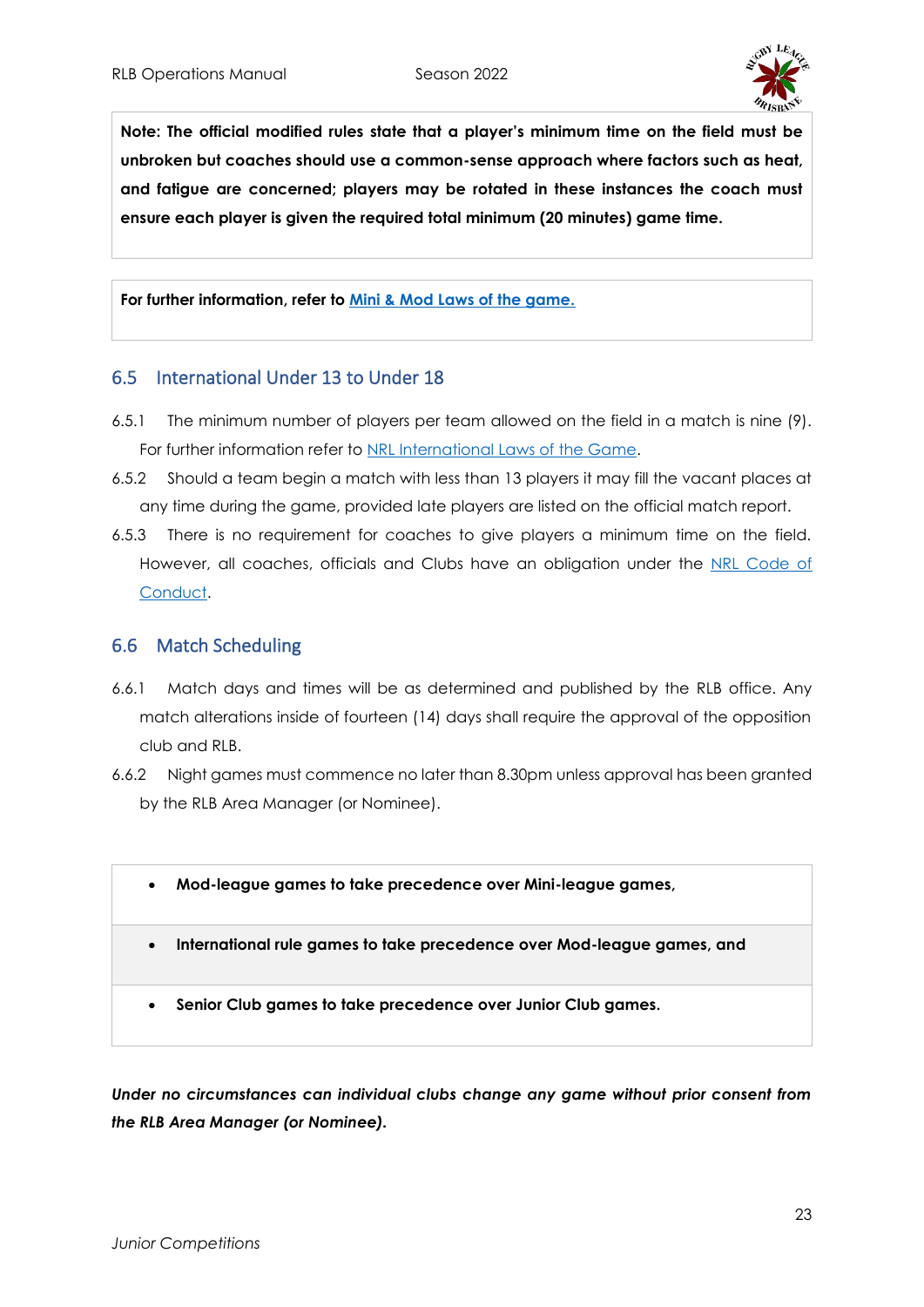

#### 6.7 Match Times

6.7.1 All games must start on time; however, the referee can delay the start of play by up to a maximum of ten (10) minutes if a team has failed to appear. If after this time has elapsed a team cannot take the playing field; a forfeit will be declared in favour of the conforming team.

#### 6.8 Game Duration

| Mini League (Under $6 - 9$ )         | 4 x 8-minute quarters, 1-minute break between<br>quarters. |
|--------------------------------------|------------------------------------------------------------|
| Mod League (Under 10 -12)            | 2 x 20-minute halves, 5-minute half time break             |
| Junior International (Under 13 - 18) | 2 x 30-minute halves, 10-minute half time break            |

6.8.1 Clubs shall ensure that all games they host start on time. The League may, in their discretion, impose a fine for any games that start late.

**There will be NO time off during regular season fixtures for all grades.**

#### 6.9 Cancellation, Suspension, Postponement

6.9.1 Emergency circumstances include the following:

**A natural disaster (E.g., Fire, flood, cyclone etc)**

**State Government Public Health Directives (E.g**., **COVID Safety Protocols)**

**Scheduled transport has been delayed or cancelled;**

**Other circumstances deemed to be an emergency by the RLB Area Manager (or Nominee).**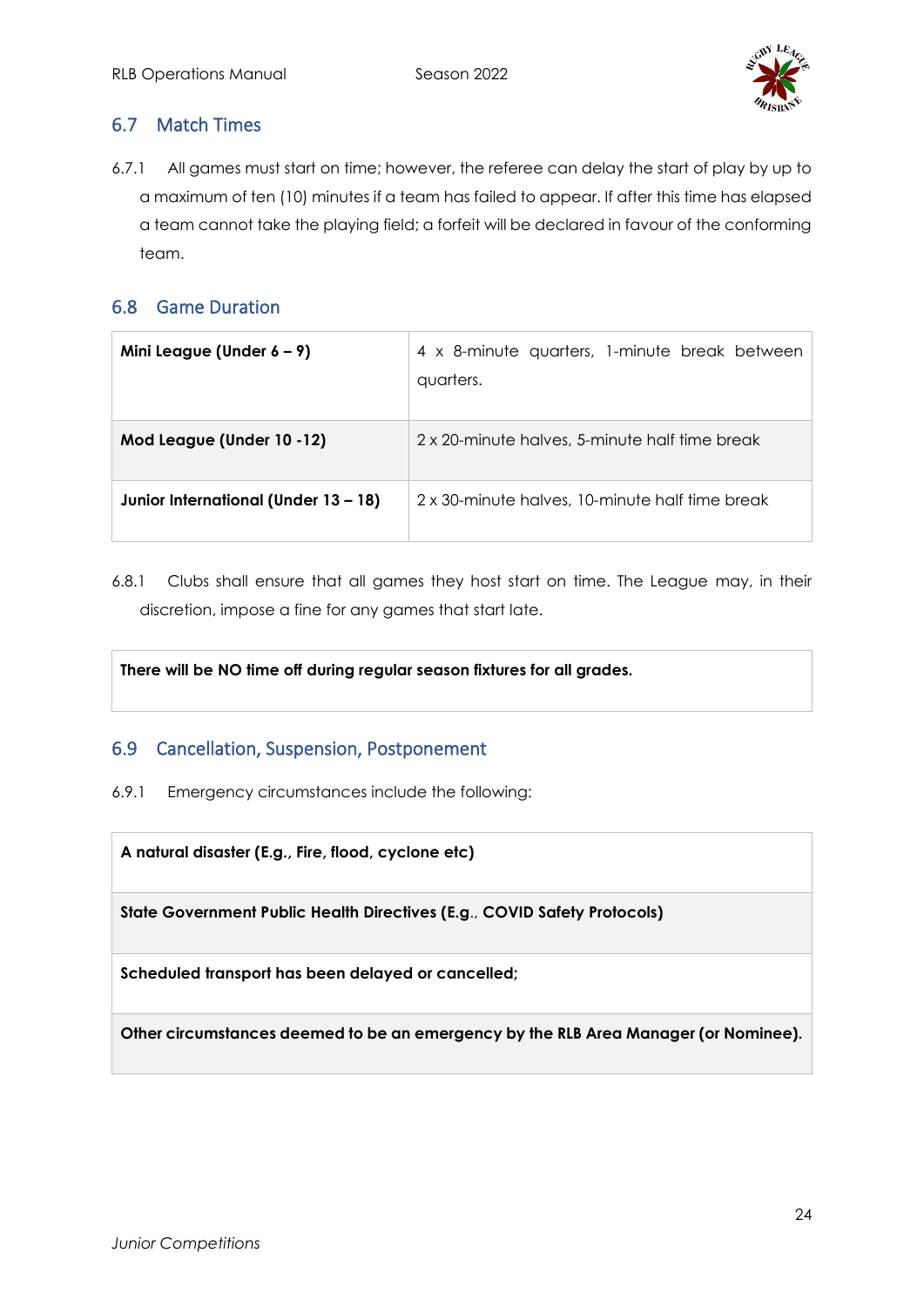

#### 6.10 Procedure

- 6.10.1 The RLB Area manager (or Nominee) will make the decision on the postponing or cancelling of any scheduled game, in consultation with referee and both teams' management.
- 6.10.2 Competition matches may only be cancelled, suspended, postponed, or abandoned with the prior approval of the RLB Area Manager (or Nominee).
- 6.10.3 After the commencement of a competition match, a referee may suspend play if continuation of play would put the safety of players, match officials and/or spectators at risk.
- 6.10.4 If a game is to be delayed due to severe weather conditions, a decision will be made on the length of delay.

#### 6.11 Emergency Procedure

6.11.1 Where a game is in progress and is stopped due to an **emergency** the following steps must be taken:

**As the emergency is a 'time-out', a direction will be given by the referee;**

**If the game re-commences within a reasonable time, play will continue as with any 'timeout';**

**If the game cannot be continued, the circumstances shall be reported to the RLB Area Manager (or Nominee).** 

**Must complete** RLB Form 2 – [Major Critical Incident Report](https://www.rugbyleaguebrisbane.com.au/_files/ugd/a0779d_2b4b212b6795419c9a89add91790d8b6.pdf)

#### 6.12 Outcome

- 6.12.1 If the referee suspends play and the match is cancelled or abandoned there shall be no replay of that fixture. An incident report must be lodged immediately to the Area Manager (or nominee) and remaining fixtures may be cancelled/rescheduled.
- 6.12.2 If more than half of the match has been completed, the score at the time of the suspension of play in the match will be the result for determining the competition points table.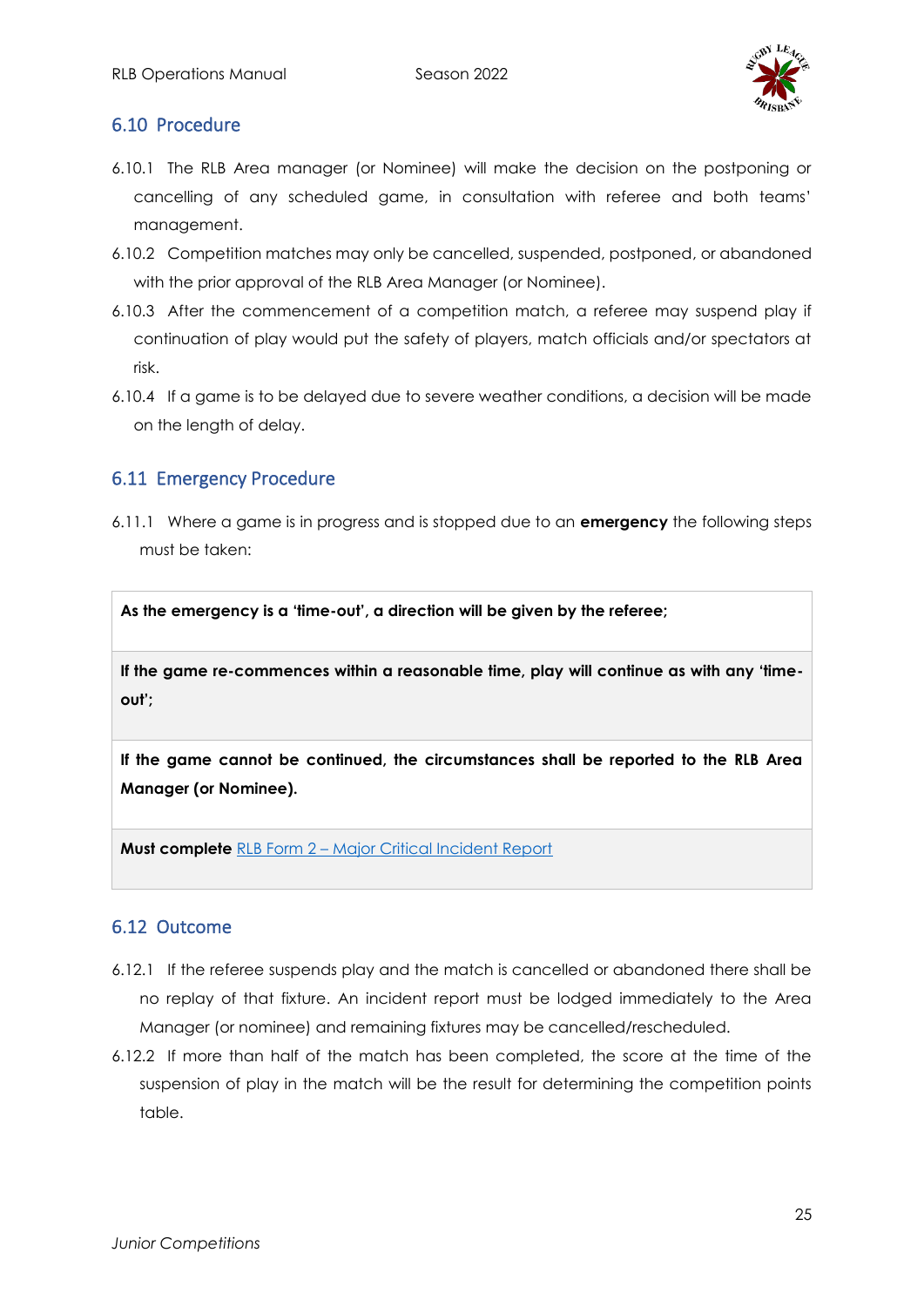

- 6.12.3 If less than half of the match has been completed, the match shall be declared drawn and two (2) competition points awarded to each of the teams. For Competition Points Table purposes, the score for the match will be recorded as nil all  $(0 - 0)$ .
- 6.12.4 If any scheduled match cannot be played due to a 'wash out' the match will not be replayed.
- 6.12.5 If any team is unable to play a scheduled match, due to extenuating prior circumstances and it cannot be replayed, and with prior approval from the RLB Area Manager (or Nominee).
- 6.12.6 If any scheduled match cannot be played due to the assigned match official failing to attend, the teams will be provided with an option to:

1. Replay the match at a venue, date and time as set by the RLB Area Manager (or nominee) or

2. Have the match declared drawn and two (2) points awarded to each of the teams. For Competition Points Table purposes, the score for the match will be recorded as nil all (0-0).

- 6.12.7 In the event of the referee stopping a fixture match after the kick-off because a team has an insufficient number of players to continue the match, the match shall be deemed a loss by the team with insufficient number of players. Players in the Sin Bin are counted as players. Players dismissed from the field or who have retired from the game due to injury are not counted. Points scored, (for and against) at the time of the abandonment shall stand regardless of which team was leading.
- 6.12.8 Any preliminary matches which, due to serious injury or other delay, encroach on the next scheduled game may be abandoned after receiving authorisation from the RLB Area Manager (or Nominee).
- 6.12.9 Where preliminary matches are played under the jurisdiction of a Local League or other governing body the abandonment and procedures of such abandonment will be the responsibility of the Local League or other relevant governing body.

#### 6.13 Coin Toss and Team Run On

- 6.13.1 The captains of each team must make themselves available for the coin toss as directed to do so by the match referee. If the captain is unavailable to attend the toss, he must appoint and authorise another player from the team to attend in his/her place.
- 6.13.2 In all cases the visiting team will take the field first when directed by the match officials, followed by the home team also when directed by the match officials.

#### 6.14 Grading and Regrading of Teams

6.14.1 RLB will grade all teams in all competitions. If applying for a re-grading the club secretary must: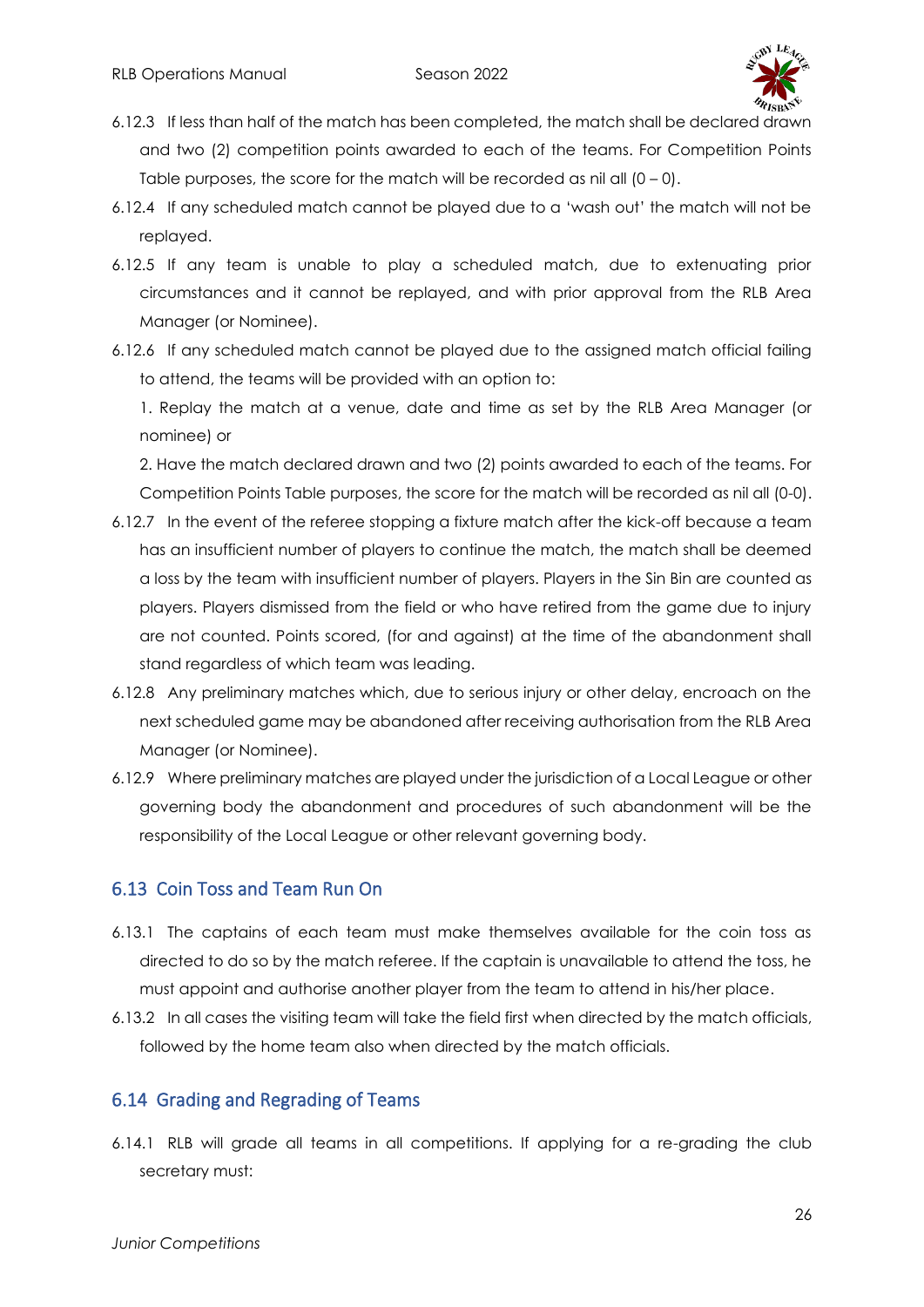

**1. List all players transferring into the club in that division.**

**2. List all players transferring out of the club in that division and to which club/s they are transferring.** 

**3. List all players who have left the club in that division and their reason for leaving.**

**4. Provide all the above information to RLB prior to the nominated closing day for season grading.**

**5. RLB Area Manager (or nominee) will review information provided before decision is approved or denied.** 

- 6.14.2 At the completion of each season to review, the results of all graded competitions and to make a preliminary assessment of where teams should be graded in the following season based on the assumption that all players/teams will be returning. This preassessment will allow RLB to make informed decisions when reviewing each club's list of team nominations for the new season.
- 6.14.3 Immediately following the cut-off date for team nominations and prior to the commencement of the premiership rounds to finalise initial teams grading - **All clubs must carefully consider the grade for which they nominate each team as requests for regrades after Round 3 will not be considered.**
- 6.14.4 Any regrading that may be required will only be undertaken with the express approval of the RLB Area Manager (or Nominee).
- 6.14.5 Teams requesting to be dropped down a Division **after Round 3** will be ineligible to play finals in that lower Division should that request be approved. If the regrading is approved, all opposing teams in that Division will automatically receive three (3) points.
- 6.14.6 In those instances, where a team is withdrawn from a competition before the end of a complete competition round, all premiership and 'For' and 'Against' points associated with the matches played by the team withdrawn will be nullified.
- 6.14.7 For teams being added to the competition:
	- **A 'bye' must exist in the relevant competition.**
	- **The team nomination fee must be paid before the team will be added to the competition.**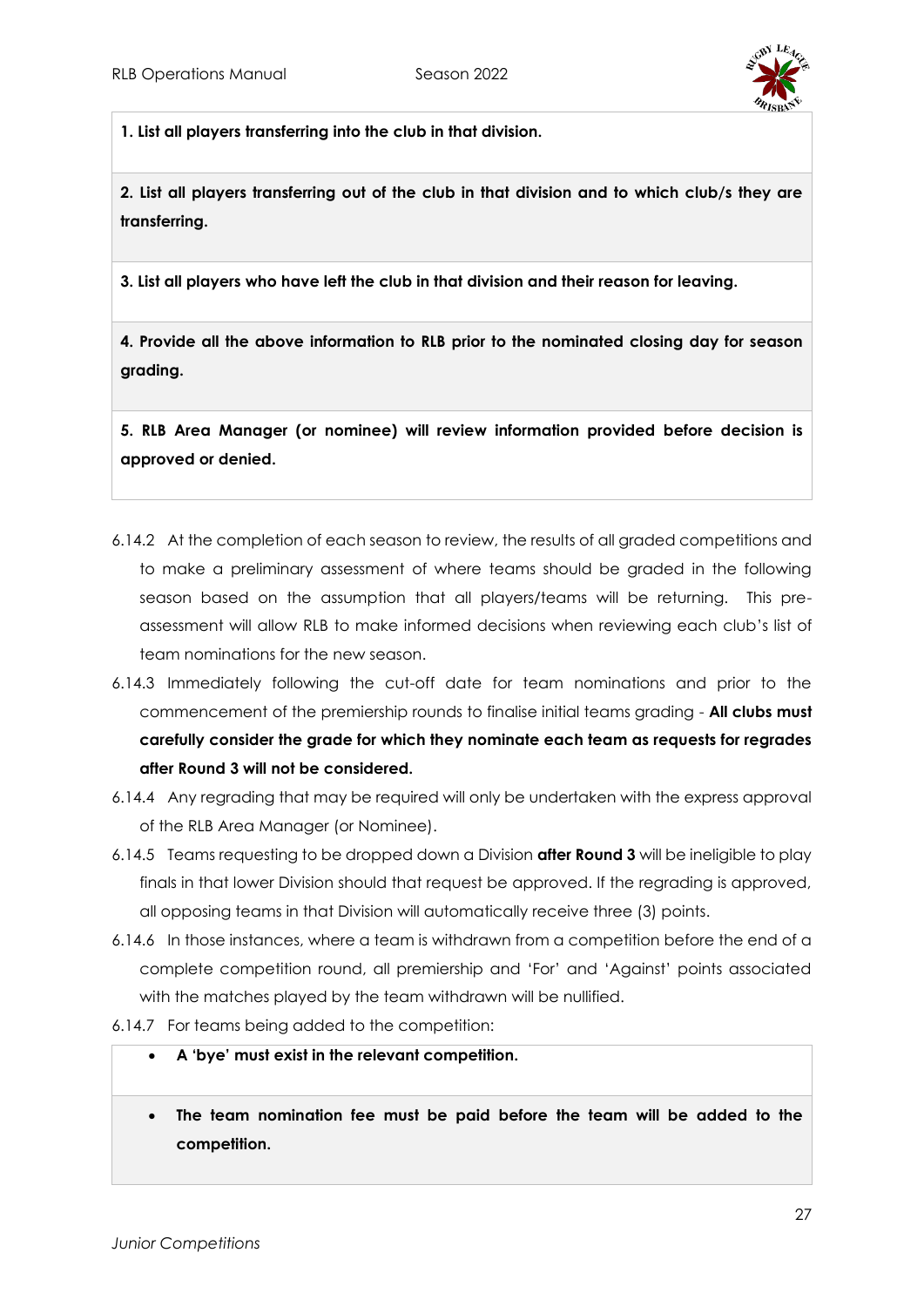

- **Team insurance must be paid before the team is added to the competition.**
- **New teams added to the U13 – U18 age group competitions will start with zero points.**
- **Existing teams will be awarded three (3) premiership points for each bye they had prior to the addition of the new team.**

6.14.8 For teams (juniors only) being withdrawn from the competition:

- **A team withdrawal fee of \$200.00 will be payable for each team withdrawn.**
- **Those clubs with multiple teams in a division seeking to withdraw a team will be required to withdraw the lowest graded team.**
- **Requests for regrading will be subject to the approval of the RLB Area Manager (or Nominee).**

## <span id="page-28-0"></span>**7 GAME DAY MANAGEMENT**

#### 7.1 Match Officials

| Under 6 - 11               | Host club are responsible for appointment and payment of match officials                                                                          |
|----------------------------|---------------------------------------------------------------------------------------------------------------------------------------------------|
| Under 12                   | Zone allocators responsible for appointment, however the <b>Brisbane Rugby</b><br>League Referees Association (BRLRA) are responsible for payment |
| Under 13 - 18              | The Brisbane Rugby League Referees Association (BRLRA) are responsible<br>for the payment                                                         |
| Referee or<br>Touch judges | Not Accredited – at least sixteen (16) years of age; or                                                                                           |
| (Junior games)             | Accredited – at least fourteen (14) years of age.                                                                                                 |

7.1.1 All teams are expected to supply accredited touch judges and accredited touch judges will always take precedence, even if this means both touch judges are supplied by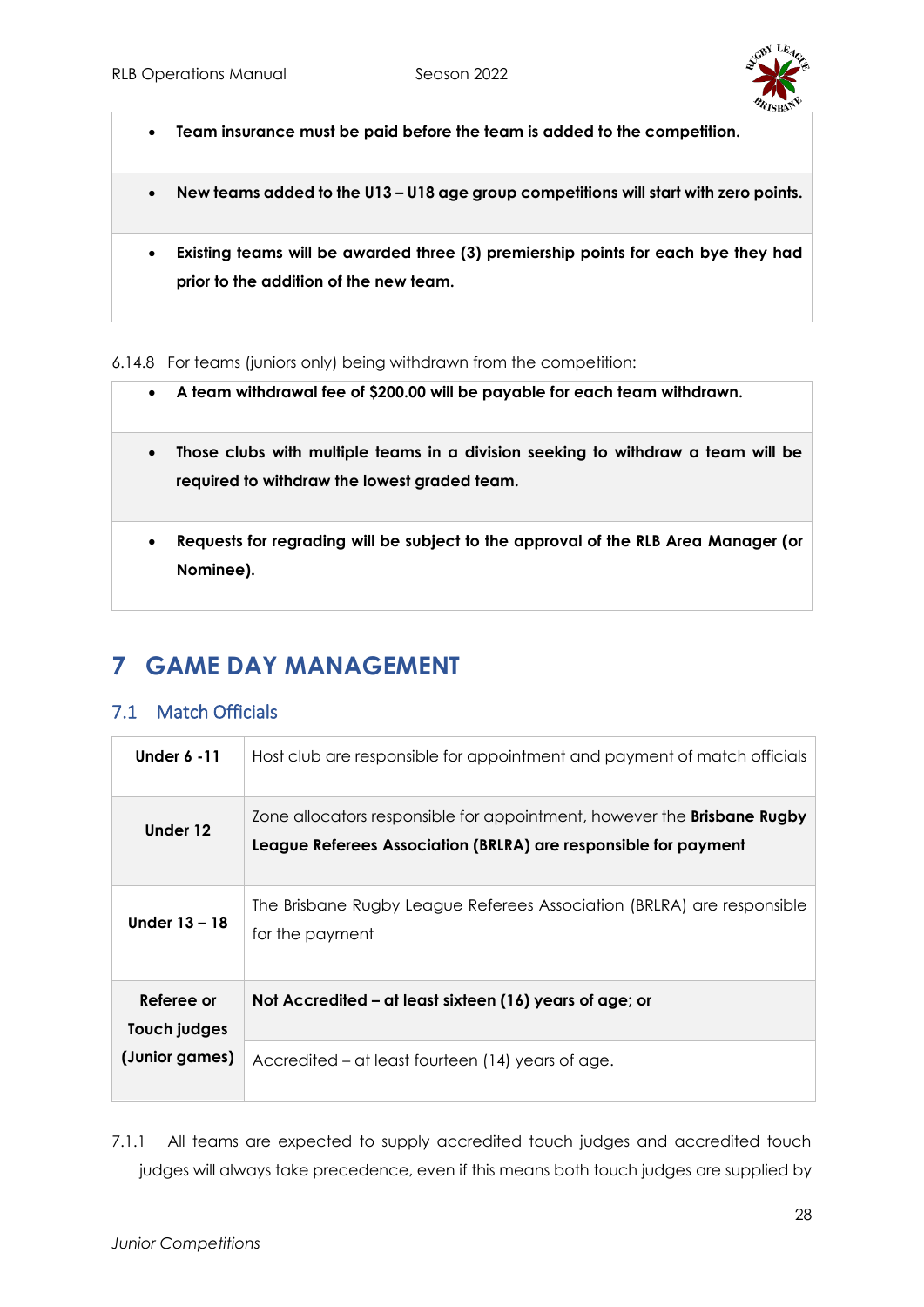

the same club or the away side supplies an accredited touch judge if the home side cannot supply one.

7.1.2 The host club shall be responsible for providing adequate security for the match official's dressing room, their entry to and exit from the playing field and venue.

**Under no circumstances are match officials to be approached, questioned, or harassed in any way by club officials, players, or spectators either during, or after a match.**

- 7.1.3 All complaints regarding the performance of the match officials shall be lodged in writing through the complainant's club in the first instance. The club executive will then decide whether to forward the complaint onto the RLB Area Manager (or nominee).
- 7.1.4 All written complaints must be lodged in the RLB Office by close of business no more than two (2) days following the relevant match. Under no circumstances are written complaints to be sent to the BRLRA directly nor should any referee or BRLRA Official be approached regarding the performance of any match official.

#### 7.2 Team Sheet

- 7.2.1 The home team shall be responsible for the supply of the team sheet.
- 7.2.2 Teams that fail to submit their team list by the specified cut off times as per the RLB Game Day Process could face sanctions that may include but not limited to, forfeiture of match, a fine or loss of competition points.
- 7.2.3 If both teams fail to submit their team list by the specified cut off times as per the RLB Game Day Process the match could be declared a no result with no points allocated to each team. Both teams could face further sanctions that may include but not limited to, a fine or loss of competition points.

#### **For further information – refer to** [RLB Game Day Process](https://www.rugbyleaguebrisbane.com.au/_files/ugd/a0779d_82f04223c25d40b2b880323405aa33ac.pdf)

#### 7.3 Volunteer Registration

7.3.1 All Clubs must register all volunteers on MySideline such as team managers, sports trainers, Leaguesafe, League First Aid, touch judges and other volunteers who hold any official position within the Club. In addition, all Clubs must upload a recent photograph to MySideline of those volunteers, directly involved with a team.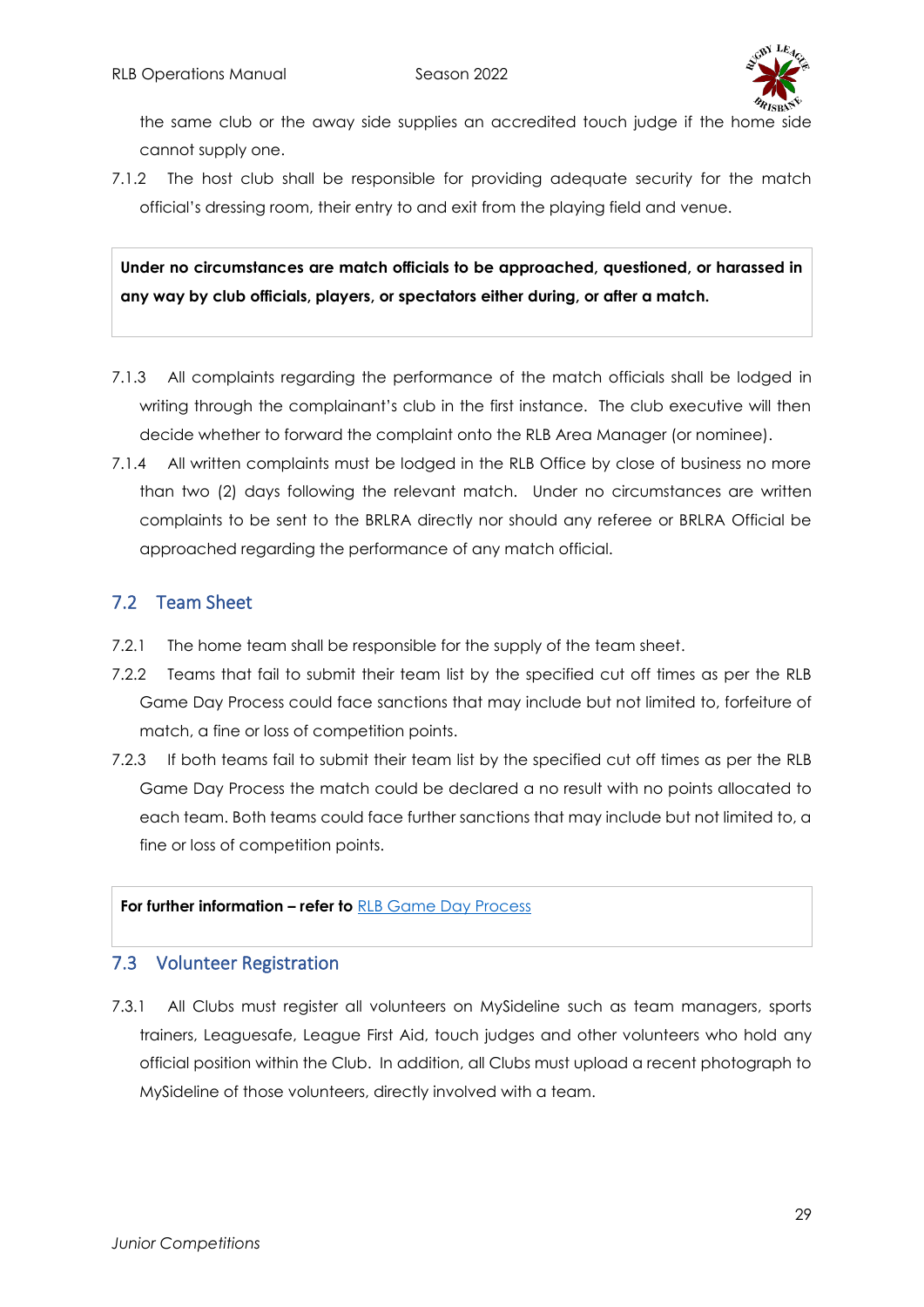

#### 7.4 On Field Personnel

7.4.1 RLB adopts the recommended [NRL On Field Policy](https://www.playrugbyleague.com/media/11096/nrl-on-field-policy_p005_v40_21022019-1.pdf?_ga=2.186502305.928592808.1639458492-1851551710.1633482972) for all levels of Competition. For further information regarding team officials – refer to Team Nomination.

| Age         | <b>Minimum Personnel</b><br><b>Required for Contact Rugby</b><br>League                                       | <b>Minimum Personnel</b><br><b>Required for League Tag</b>                                                    | <b>Minimum Accreditation Required</b>                                                      |
|-------------|---------------------------------------------------------------------------------------------------------------|---------------------------------------------------------------------------------------------------------------|--------------------------------------------------------------------------------------------|
| $U6-7$      | One (1) x First Responder for<br>up to four (4) matches being<br>played on an International<br>Field.         | One (1) x First Responder<br>for up to four (4) matches<br>being played on an<br><b>International Field.</b>  |                                                                                            |
| <b>U8-9</b> | One (1) x First Responder for<br>up to three (3) matches<br>being played on an<br><b>International Field.</b> | One (1) x First Responder<br>for up to three (3) matches<br>being played on an<br><b>International Field.</b> | • League First Aid; or<br>• NRL Level 1 Sports Trainer; or<br>• NRL Level 2 Sports Trainer |
| $U10-12$    | One (1) x First Responder per<br>match                                                                        | One (1) x First Responder<br>per match                                                                        |                                                                                            |
| $U13-15$    | One (1) x First Responder per<br>team for each match.                                                         |                                                                                                               |                                                                                            |
| $U16+$      | One (1) x First Responder per<br>team for each match.                                                         | One (1) x First Responder<br>per team for each match.                                                         | • NRL Level 1 Sports Trainer; or<br>• NRL Level 2 Sports Trainer.                          |

#### 7.5 On Field Personnel – Roles

- 7.5.1 Each team may engage and use a maximum of four (4) On Field personnel during a game (one of which must hold a minimum qualification of Level One Sports Trainer for Under 16 and above; League First Aid for Under 6 to Under 15.
- 7.5.2 The four (4) On Field personnel referred to in clause above shall be the only On Field personnel permitted inside the playing area.
- 7.5.3 Great care and diligence must be exhibited when assessing an injured/ill player and removing an injured/ill player from the field of play. Liaison with the match referee in a respectful manner will be of great assistance in such cases.

**All on-field personnel must be registered as a volunteer in [MySideline](https://profile.mysideline.com.au/register/) under the volunteer type and carry appropriate accreditation** and identified with the following shirt/vest below:

- **Leaguesafe – yellow shirt/vest - LEAGUESAFE must be printed on the back of the shirt/vest.**
- **League First Aid – green shirt/vest – LEAGUE FIRST AID must be printed on the back of the shirt/vest.**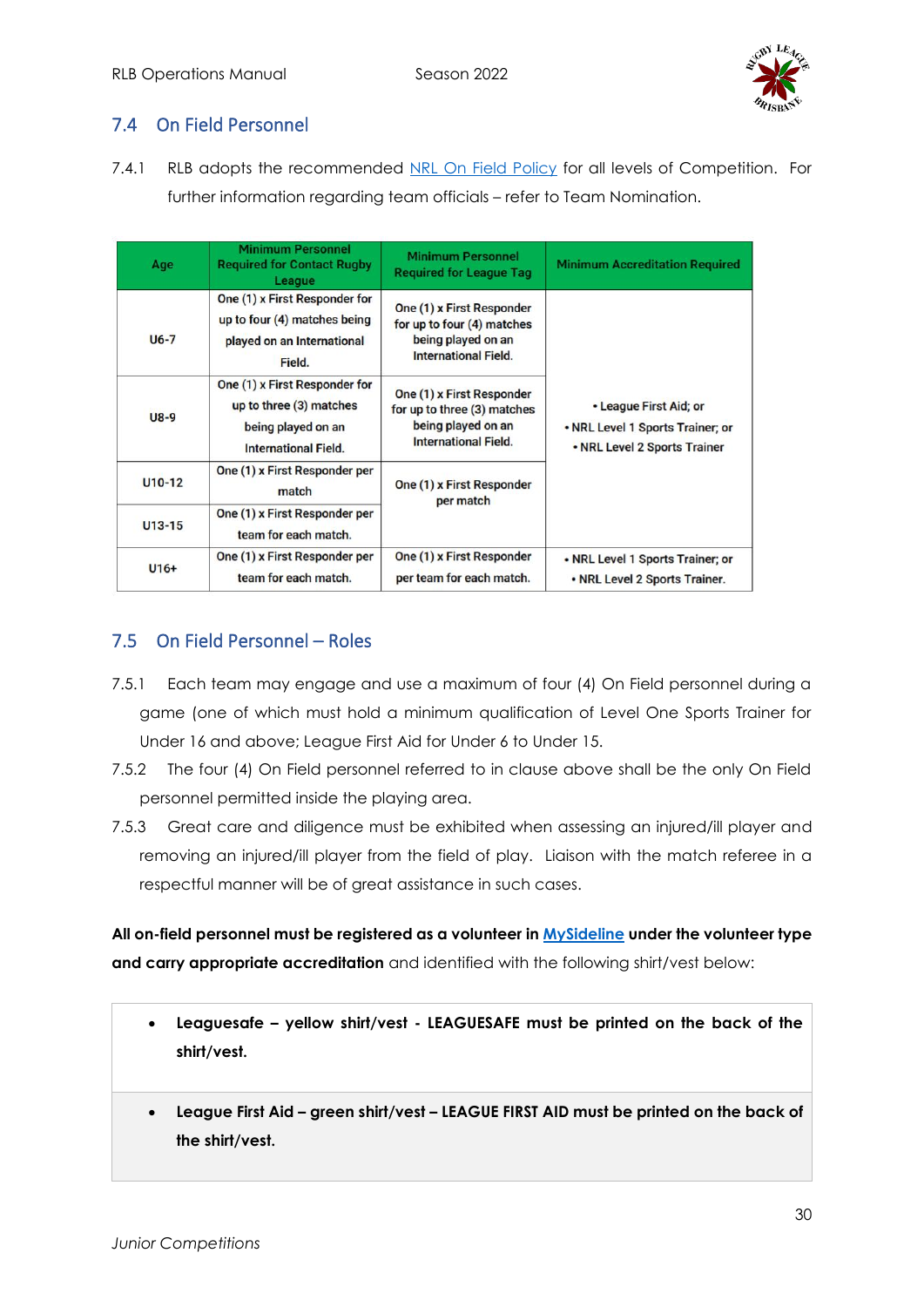

- **Sports Trainer – blue shirt/vest – SPORTS TRAINER must be printed on the back of the shirt/vest.**
- **Head Trainer – orange shirt/vest – HEAD TRAINER must be printed on the back of the shirt/vest.**

**For further information on roles and responsibilities – refer to [NRL On Field Policy](https://www.playrugbyleague.com/media/11096/nrl-on-field-policy_p005_v40_21022019-1.pdf?_ga=2.186502305.928592808.1639458492-1851551710.1633482972)**

#### 7.6 Concussion

7.6.1 RLB recommends early management of concussion should include:

- Recognising the injury,
- Removing the player from the game/training, and
- Referring the player to a medical practitioner (doctor) for assessment.

For further information, refer to NRL Concussion Management Guidelines.

#### 7.7 Health and Safety Guidelines

- 7.7.1 RLB adopts the NRL Infectious Diseases Policy and this will apply in all cases where a player is:
	- **Bleeding; or**
	- **His/her person clothing is contaminated by blood; or**
	- **His/her person's equipment is contaminated by blood**

**For further information – refer to [NRL Infections Diseases](https://www.playrugbyleague.com/media/11100/nrl_infectious-diseases-policyp002_21_011220202019-1.pdf) Policy.** 

#### 7.8 Interchanges

7.8.1 The RLB will conduct the Limited Player Interchange in the current season. This will be conducted in **Division 1 grades only.**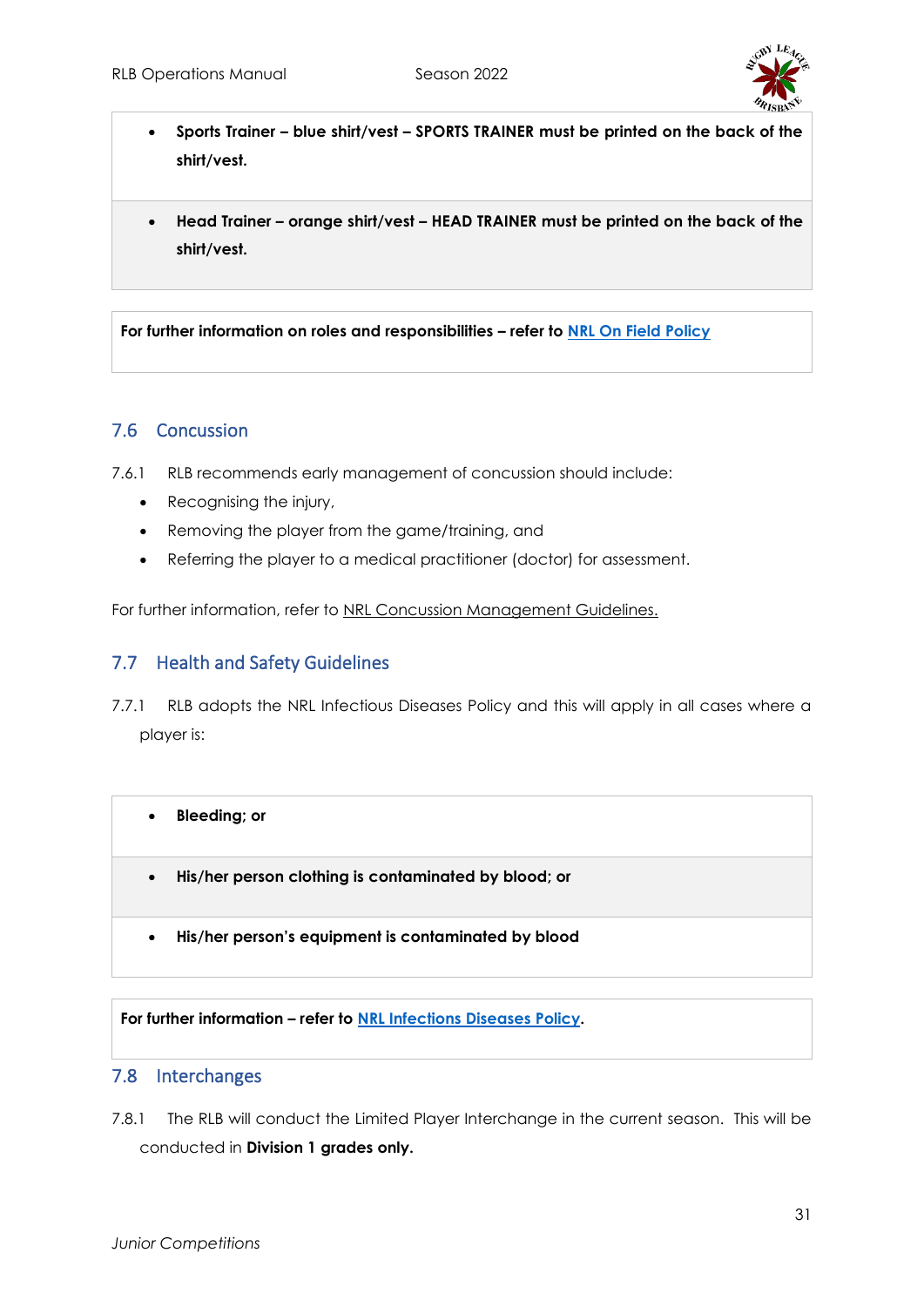

- 7.8.2 **Division 1** A maximum of 17 players are to be included on the official match card (four interchange players). A maximum of eight (8) interchanges only may be made by each team during a match.
- 7.8.3 **Division 2 and below (U13-U18s)** A maximum of 19 players are to be included on the official match card. Unlimited interchanges for each team during a match.
- 7.8.4 Each club will be responsible for ensuring compliance with these interchange provisions.
- 7.8.5 A maximum of two (2) interchange/replacement players can report to the interchange official at any one time. Other players must remain on the bench until the two interchanges being managed by the interchange official have been affected.

**For further information – refer to [RLB Form 26 Interchange Rules and Procedures.](https://www.rugbyleaguebrisbane.com.au/_files/ugd/a0779d_a02d2a3f1fd04b439748a221e248c1af.pdf)** 

#### 7.9 "Free" Interchanges

- 7.9.1 If a player is to be replaced due to an injury incurred because of 'Foul Play' and the referee deems the foul play as serious enough to warrant a free interchange, the referee will point to the player involved (i.e., the injured player) and then signal to the interchange official and the replacement will not be counted as an interchange.
- 7.9.2 The referee's signal for this replacement will be arms crossed in front of chest with hands on shoulders. The interchange official is to acknowledge the referee so that he/she knows that they have seen the signal.
- 7.9.3 The interchange official will be required to record FREE interchanges on the player interchange sheet.

#### 7.10 Sideline Area and Bench Locations

- 7.10.1 Where team benches are located within the playing area (i.e., Inside the fence) the following provisions must be adhered to:
	- **Adequate seating provided for each team and placed parallel to touch line. Located as near to the 40m line as possible.**
	- **Only personnel directly related to the conduct of the match itself (i.e.**, **Coaches, interchange players, trainers, manager, medical officer).**
	- **Division 1 - No more than ten (10) persons on the bench from each team.**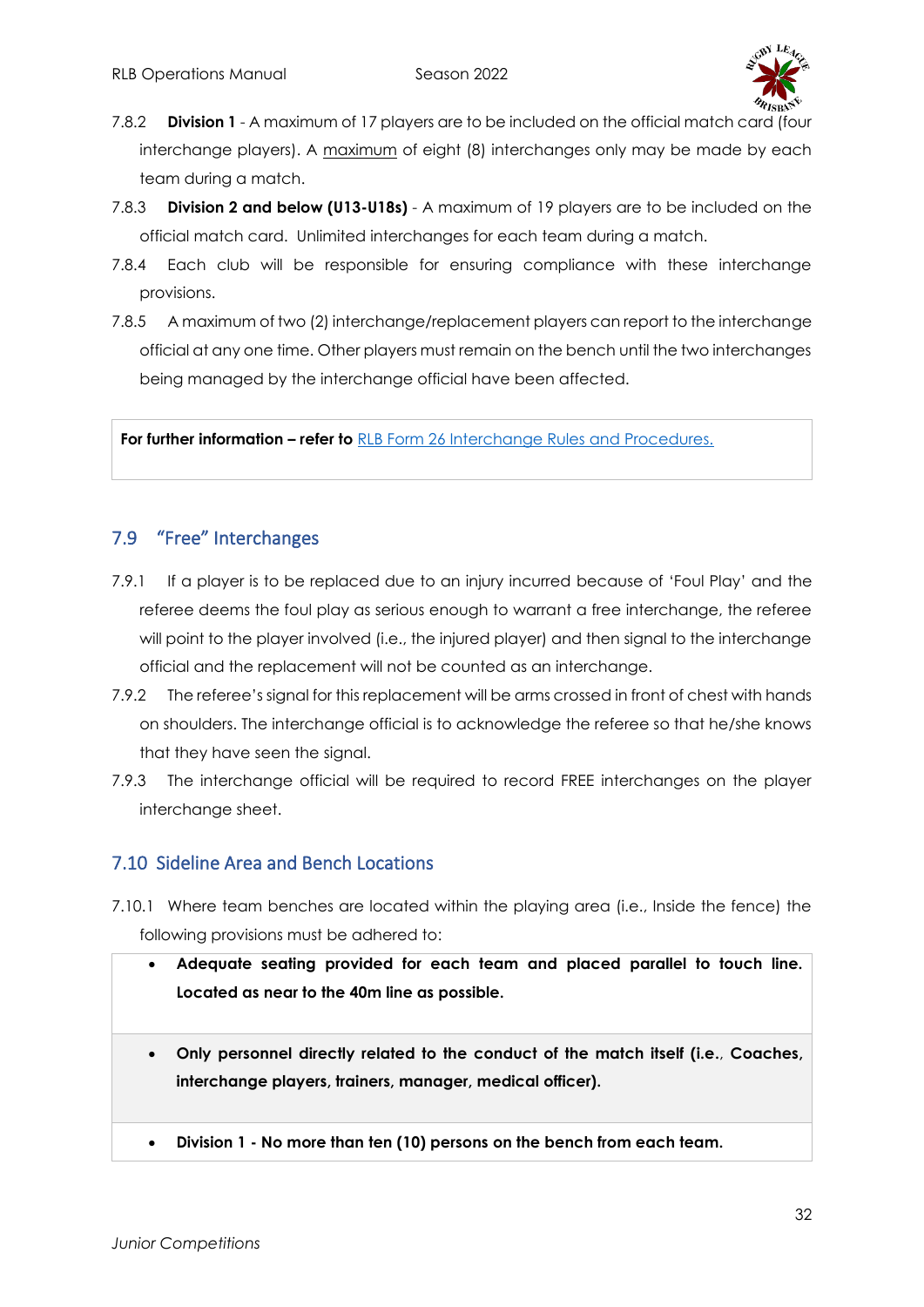

- **Division 2 and below - No more than twelve (12) persons on the bench from each team.**
- 7.10.2 Under no circumstances "barracking" or "abuse" from the bench will be permitted. This not only refers to abuse, but also to what might be described as offering advice or assistance to the match officials in relation to their performance or how they should be carrying out their duties.
- 7.10.3 Players and officials on the bench must always remain at the bench allocated to their team (except for player warm-ups). Any player(s) warming up must remain at least 1m from the field of play.
- 7.10.4 No player or players may temporarily leave the field of play and subsequently re-enter the field of play without the permission of the referee or a touch judge.
- 7.10.5 Under no circumstances, is a suspended player permitted on the sideline or bench area.
- 7.10.6 No members of the public or any other unauthorised persons are permitted within the playing area (i.e., inside the fence surrounding the field of play).

#### 7.11 Timekeeping – Official Match Time (Field Manager)

- 7.11.1 It should be noted that the match clock on display at the venue does not necessarily accurately represent the official match time.
- 7.11.2 The home team, in conjunction with the visiting team shall be responsible for the keeping of match time. If a visiting team does not nominate anyone for this purpose, they must accept the timing of the home team.
- 7.11.3 All decisions of the official timekeeper(s) shall be final and not open to review or appeal unless the League Manager (or nominee), at his/her absolute discretion, so determines.
- 7.11.4 Match clocks should be in good working order and showing second hand if analogue or indicating seconds if digital. A back up system should be available at all venues.

#### 7.12 Sin Bin Officials

- 7.12.1 Visiting clubs must nominate their personnel for timing of "temporary suspensions" and make themselves known to the home club nominee prior to the start of the match.
- 7.12.2 If a visiting club does not nominate anyone for this purpose, they must accept the timing of the home team sin bin operator.
- 7.12.3 Operators must be provided with time pieces displaying minutes and seconds by their clubs.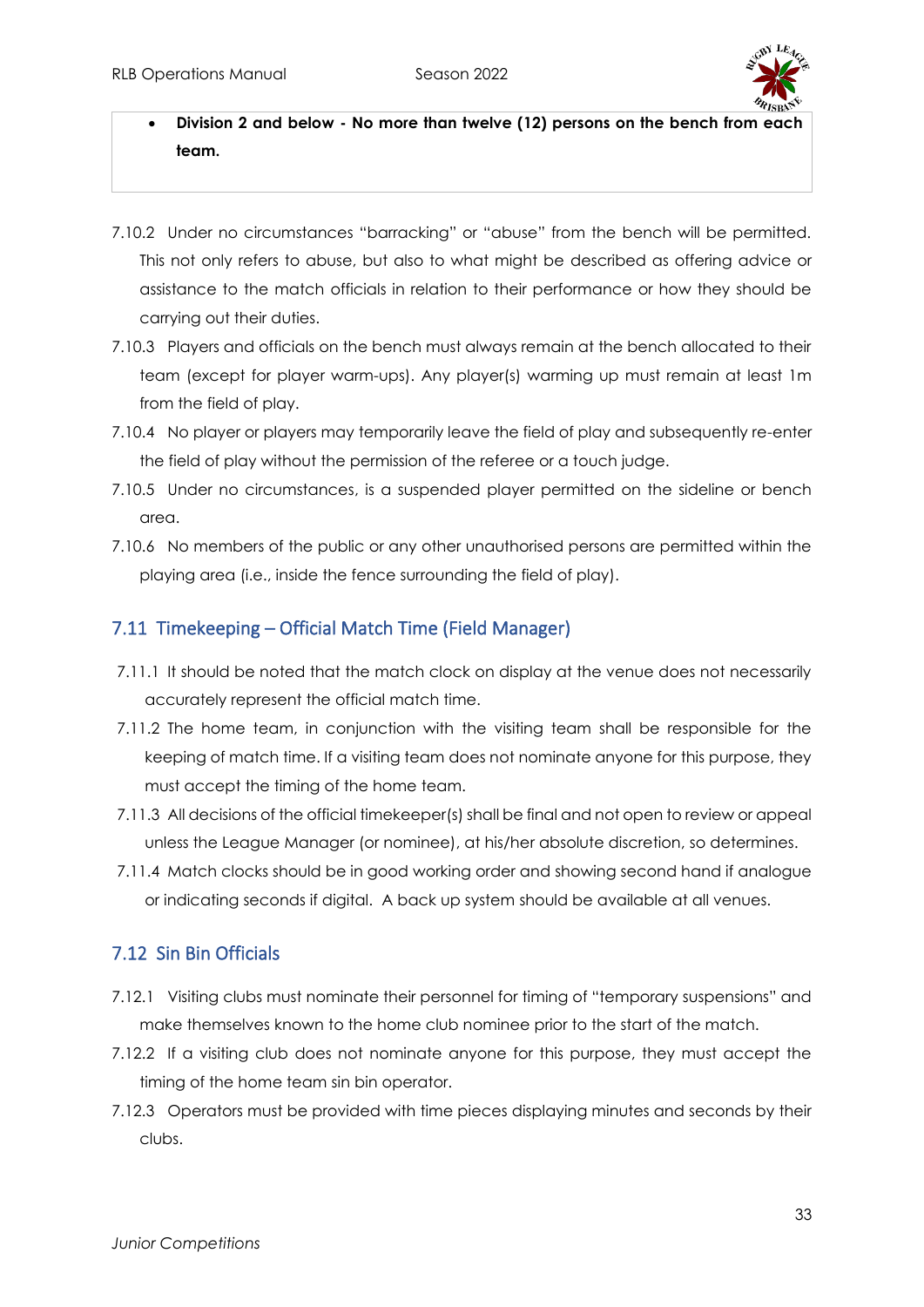

## <span id="page-34-0"></span>**8 FINALS**

#### 8.1 Finals Format

- 8.1.1 After the completion of competition fixtures the team leading on the points table shall be number one (1) and the next team number two (2) and so on.
- 8.1.2 The team at the top of the premiership table will be declared minor premiers.

The following format for a Top Two (2) Finals Series will apply:

| Week | Game   Match Name  | Team                                                                         | Team                |
|------|--------------------|------------------------------------------------------------------------------|---------------------|
|      | <b>Grand Final</b> | Team finishing 1st on the Team finishing $2nd$ on the<br>competition ladder. | competition ladder. |
|      |                    |                                                                              |                     |

The following format will apply for a Top Five (5) Finals Series will apply:

| Week           | Game         | <b>Match Name</b>          | Team          | Team                 |
|----------------|--------------|----------------------------|---------------|----------------------|
| 1              | $\mathsf{A}$ | <b>Elimination Final</b>   | Team 4        | Team 5               |
|                | B            | Qualifying Final           | Team 2        | Team 3               |
| $\overline{2}$ | $\mathsf{C}$ | 1st Semi Final             | Loser Game B  | Winner Game A        |
|                | $\mathsf{D}$ | 2 <sup>nd</sup> Semi Final | Team 1        | Winner Game B        |
| 3              | E            | <b>Preliminary Final</b>   | Loser Game D  | Winner Game C        |
| 4              | F            | <b>Grand Final</b>         | Winner Game D | <b>Winner Game E</b> |

- 8.1.3 RLB retains the option to alter the format of Semi Finals increasing or reducing the numbers of teams eligible to contest Semi Finals.
- 8.1.4 All dates, times and venues for all Finals Series Matches will be determined prior and adequate notification provided.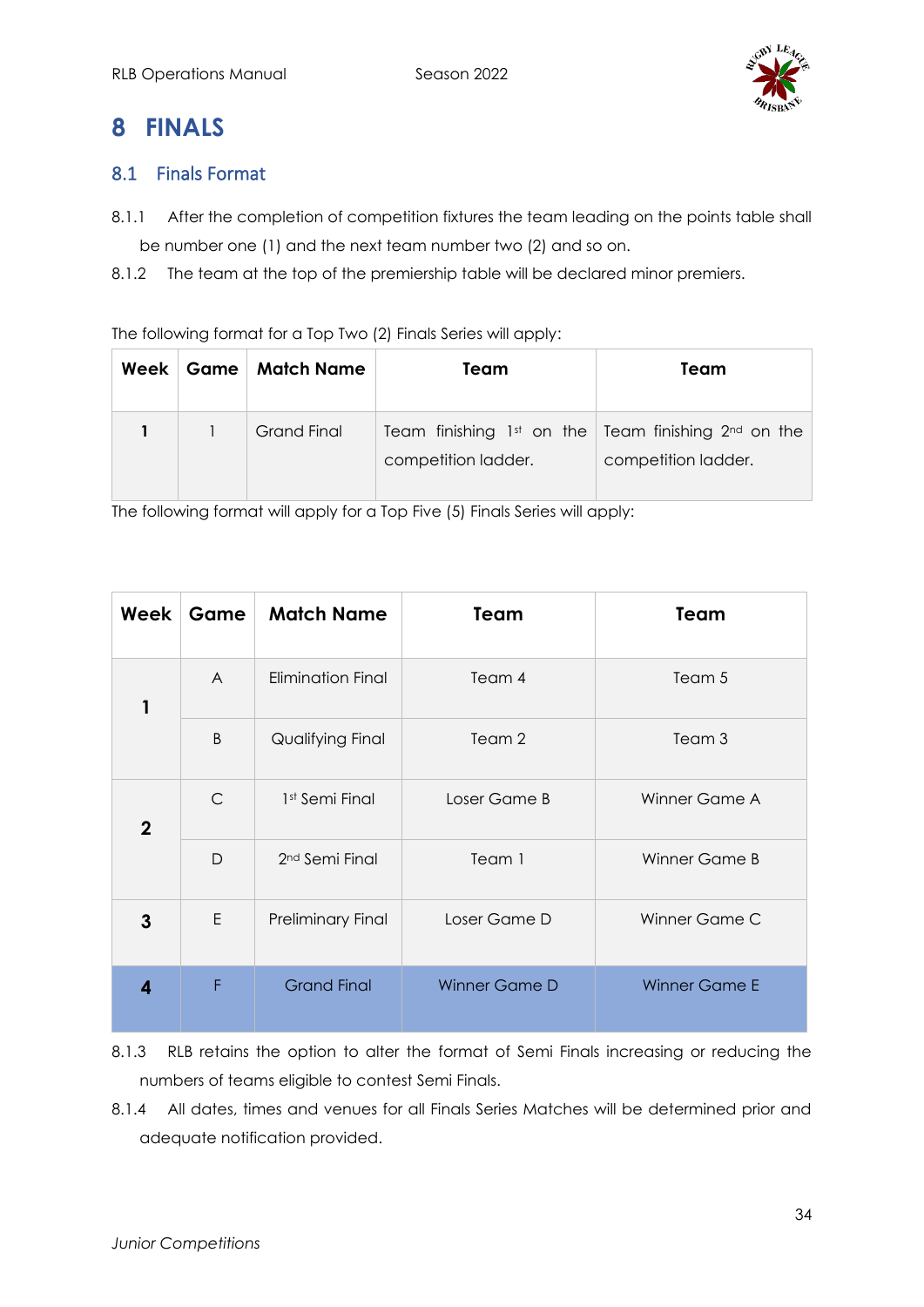

8.1.5 After the premiership rounds if two (2) or more teams are equal in competition points, the final series rankings will be determined.

#### 8.2 Extra Time – Golden Point (Finals Series Only)

- 8.2.1 If scores are equal after normal time in any Finals Series match, then in such matches a period of extra time – Golden Point, shall follow.
- 8.2.2 The commencement of the period of extra time shall be determined by the toss of a coin as described under the Laws of the Game.
- 8.2.3 If no point or points have been scored after the 1st period of five (5) minutes, the referee shall cease play and teams shall immediately change ends. The team that did not kick-off to commence the initial period of extra time, will kick-off to recommence the second period.
- 8.2.4 Play shall then continue for an unlimited time basis until the first point or points have been scored to determine the winner of the match.
- 8.2.5 In such extra time, the first scorer of any point or points (e.g., field goal, penalty goal or try) will immediately be declared the winner.
- 8.2.6 If a try is scored in extra time the conversion kick will not be permitted.
- 8.2.7 In the case of any 'Extra Time' (finals) matches being played, any unused interchanges remaining from the total maximum number allowed will be cancelled after the normal period of play (fulltime). For the 'Extra Time' period, each team will be allowed a maximum of two (2) interchanges, with these two numbered cards to be returned to each team by the interchange official.

#### 8.3 Admission Prices

- 8.3.1 The League shall confirm admission prices for Finals Series Matches with the Board and will provide sufficient notification to all Clubs.
- 8.3.2 Aged, invalid, and service pensions shall be recognised by all clubs throughout the season. Eligible holders of these pensions shall be permitted entry into general admission areas for all matches free of charge.
- 8.3.3 Children seventeen (17) years and under shall be permitted entry into general admission areas for all matches free of charge.
- 8.3.4 RLB season passes shall be recognised by all clubs during premiership rounds only. Entry shall be subject to the terms and conditions printed on the passes.
- 8.3.5 Each club secretary is to take all reasonable action to ensure all club members are aware that a gate entry fee is payable for all Finals Matches. Abuse of gate officials by host or visiting club members and their spectators will not be tolerated. The parent club of a guilty offender could also be subject to a fine/disciplinary tribunal action.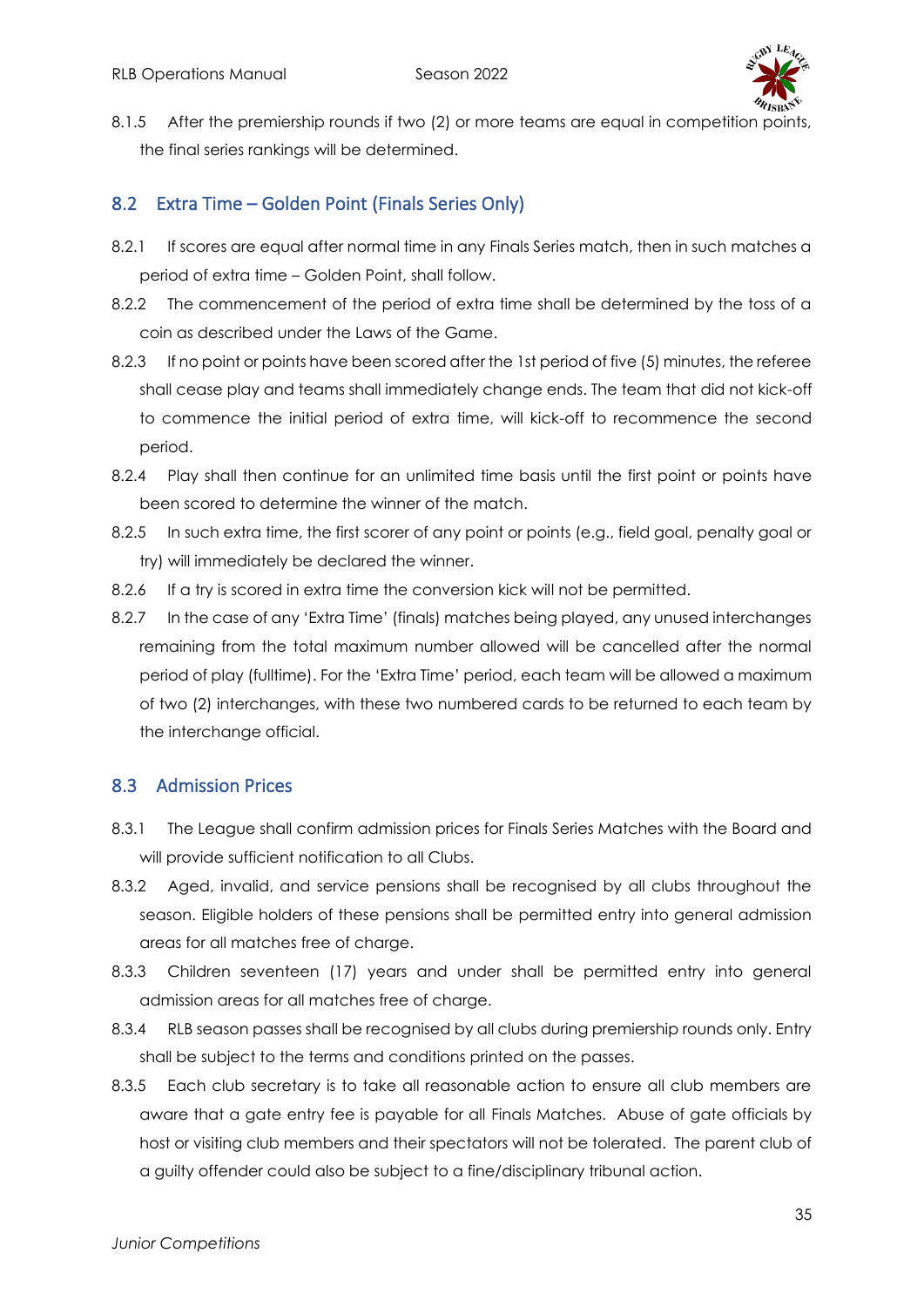

8.3.6 Entry to the grounds for team staff of six (6) will be allowed free of charge. Each team staff member's name must be on a list held at the gate. Details of team staff will be as per 'team list' forwarded by the club to RLB Office prior to the game.

#### 8.4 Hosting Finals Series Matches

- 8.4.1 Club's hosting finals gams conducts these games for and on behalf of RLB. The RLB Board sets an admission fee for these finals, which the host club collects from all persons that enter the grounds, excepting persons nominated by RLB. Total gate receipts for the day are to be paid to RLB and/or any agreed hosting fee set by RLB.
- 8.4.2 Host clubs as a minimum are to supply the following:



- 8.4.3 *For Juniors* those clubs that have more than one team in the same age group, the names submitted on finals eligibility sheet should match those on Player Grading Register **[RLB Form 05](https://www.rugbyleaguebrisbane.com.au/_files/ugd/a0779d_45185eab8fd94f889a766c0a4e38e32a.pdf)**
- 8.4.4 For finals eligibility please ensure all clubs run Player Stats Report at least two (2) weeks prior to the first finals match.
- 8.4.5 Eligibility lists must include all eligible players, coaches, First Aid Officers, Leaguesafe officers and managers.

#### **Only those players listed on the team list may participate in the match. No exceptions.**

8.4.6 Only those players who qualify to take part in finals are eligible. Breaches of the rules relating to player eligibility for finals as defined in the Rules and any deliberate playing of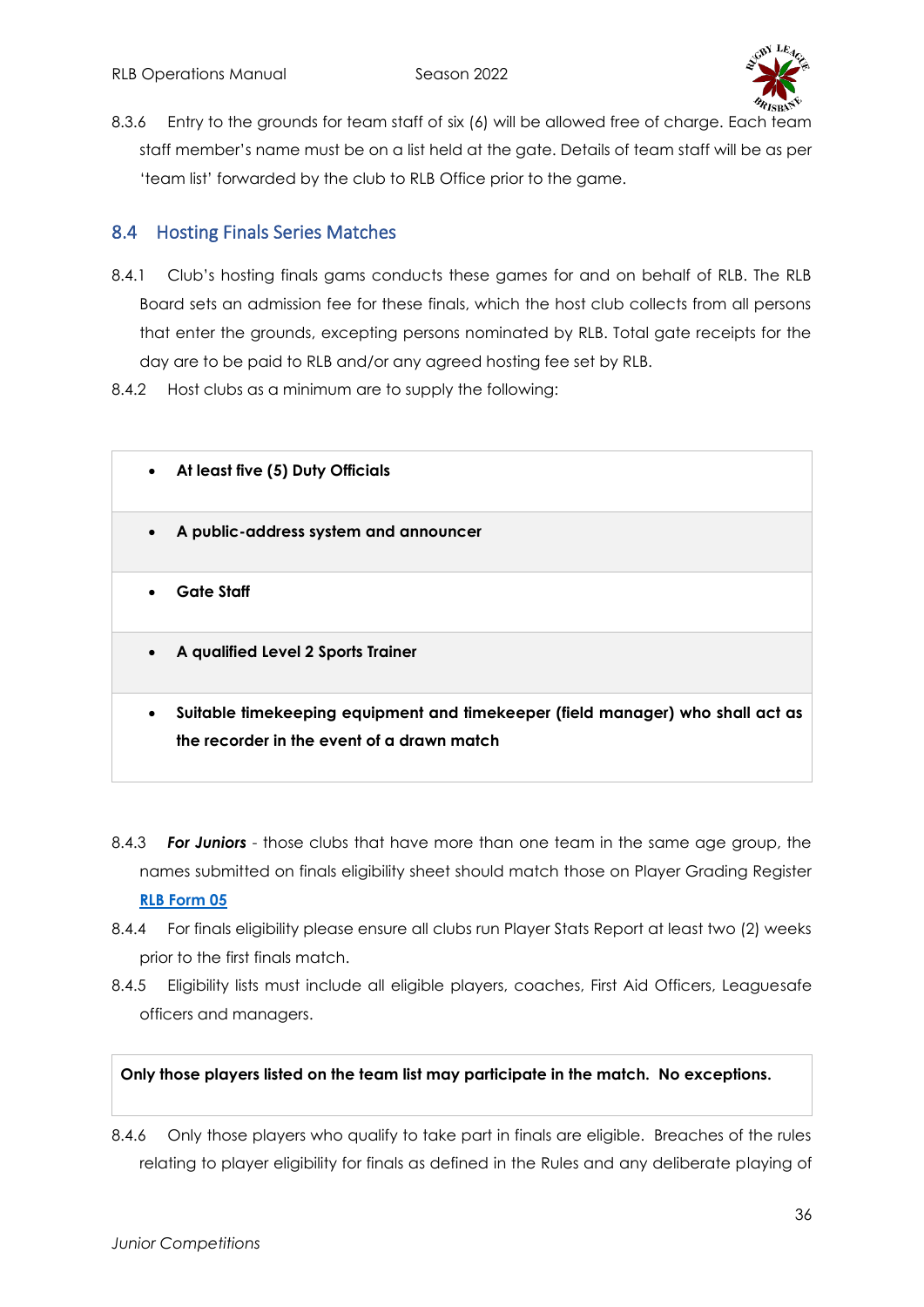

ineligible player/s in lower grades may result in the loss of the match and a maximum fine of \$500.00 per player being issued against the offending club.

| <b>Duty Officials</b>    | Maintaining a minimum two duty officials inside of the playing field    |
|--------------------------|-------------------------------------------------------------------------|
|                          | perimeter in front of where spectators are gathered during a            |
|                          | match (if possible, use five duty officials, two on either side and one |
|                          | to act as field manager). Field Manager responsibilities:               |
|                          | Official timekeeper.                                                    |
|                          | Referee Escorts                                                         |
|                          | <b>Ground Controller</b>                                                |
|                          | All persons acting in the role of a duty official must wear the         |
|                          | approved RLB Duty Official bib.                                         |
| Visiting<br>Team<br>Duty | Each team participating in a Final Series matches will be required      |
|                          | to supply a duty official to assist in the management of spectators.    |
| <b>Official</b>          |                                                                         |
| <b>First Aid</b>         | Accredited sports trainers are to be provided by each host club.        |
| <b>Ball Boys/Girls</b>   | Host clubs are to provide a minimum of two ball persons for each        |
|                          | game dressed in the neutral colours to be readily distinguishable       |
|                          | from players, touch judges, sports trainer, or League safe. Minimum     |
|                          | 10 years of age.                                                        |

#### 8.5 Referees and Touch Judges

- 8.5.1 Referees and touch judges will be allocated by the RLB Referee Appointment Officers. Depending on the number of match officials available host clubs may be asked to provide a touch judge.
- 8.5.2 In the event touch judges need to be supplied by the host club, a person qualified and registered as a referee will have precedence over a qualified touch judge and a qualified touch judge will have precedence over any unqualified person. The use of unqualified touch judges is to be avoided.
- 8.5.3 Referees and touch judges are to be escorted on and off the field of play by the duty officials.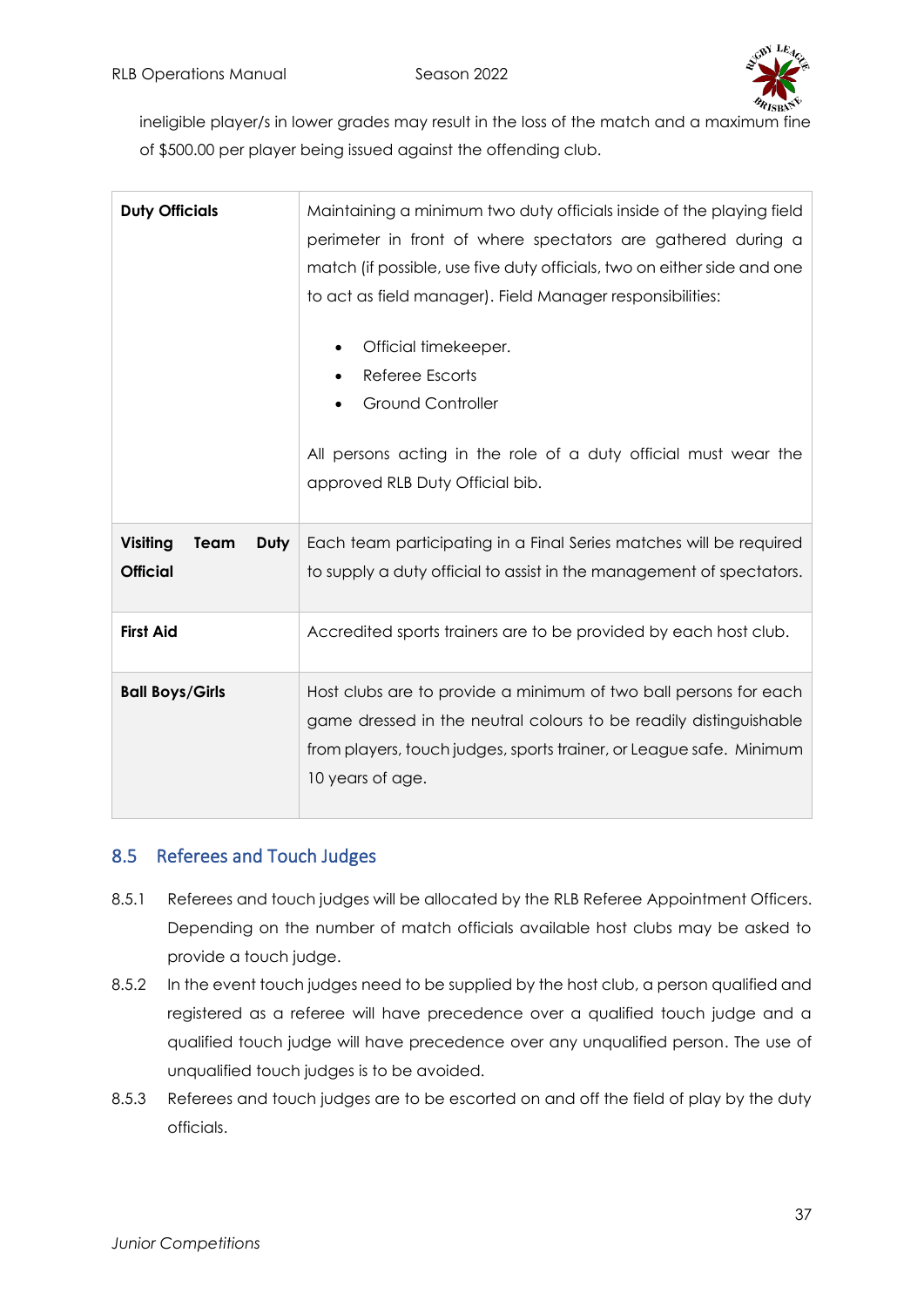

#### 8.6 Player ID and Team Official Checks

8.6.1 Player/team officials ID checks must be undertaken for each team prior to each match by a host club duty official and/or RLB Official.

#### **No photo in MySideline – NO PARTICIPATION – NO EXCUSES – NO EXCEPTIONS**

8.6.2 The player and team official name must be listed on the approved team sheet, team sheets will be supplied by RLB.

#### 8.7 Ground Announcements

- 8.7.1 If available excerpts from the [NRL Code of Conduct](https://www.playrugbyleague.com/media/9949/2020nrl-dev19_code_of_conduct_v4.pdf) Ground Announcement are to be broadcast across the PA system at regular intervals.
- 8.7.2 Official Photographers (refer [NRL Member Protection Policy\)](https://www.playrugbyleague.com/media/1939/nrl-member-protection-policy-revised-27072015-002.pdf)

## <span id="page-38-0"></span>**9 FINANCIAL MANAGEMENT**

#### 9.1 Forfeits

- 9.1.1 If a club forfeits a match, the club must forfeit the lower division/grade team first. This rule is subject to special consideration with junior teams.
- 9.1.2 Clubs having to forfeit games before match day must immediately notify the opposition club and the RLB office by 7.00pm on the Thursday evening prior to the weekend game.
- 9.1.3 [RLB Form 07](https://781a37eb-2439-4df7-8027-996dae519650.filesusr.com/ugd/a0779d_a6fb52d94010443d903aa50b5a36dfd1.pdf) must then be completed and emailed to the League office by the Secretary of the Club forfeiting the match no later than 8.00am on the Friday morning prior to the weekend of the game.
- 9.1.4 Failure to advise the League of a forfeit by 7pm Thursday evening may attract a \$200.00 fine. Failure to notify the opposition club of the forfeit may attract an additional fine of up to \$500.00.
- 9.1.5 RLB Juniors If a match is forfeited on game day, the forfeiting club shall pay a fine up to a maximum of \$1500 to the League. Half of the fine (50%) will be retained by the League and the remaining half (50%) will be available to be paid to the host club by the League to cover all unavoidable costs incurred for the forfeited game on the day (e.g., food and drink purchased). If the host club forfeits, they will not receive the 50% portion.
- 9.1.6 In those instances where a team forfeits to avoid travelling to North Stradbroke Island, the forfeiting club may incur an additional fine of \$750.00.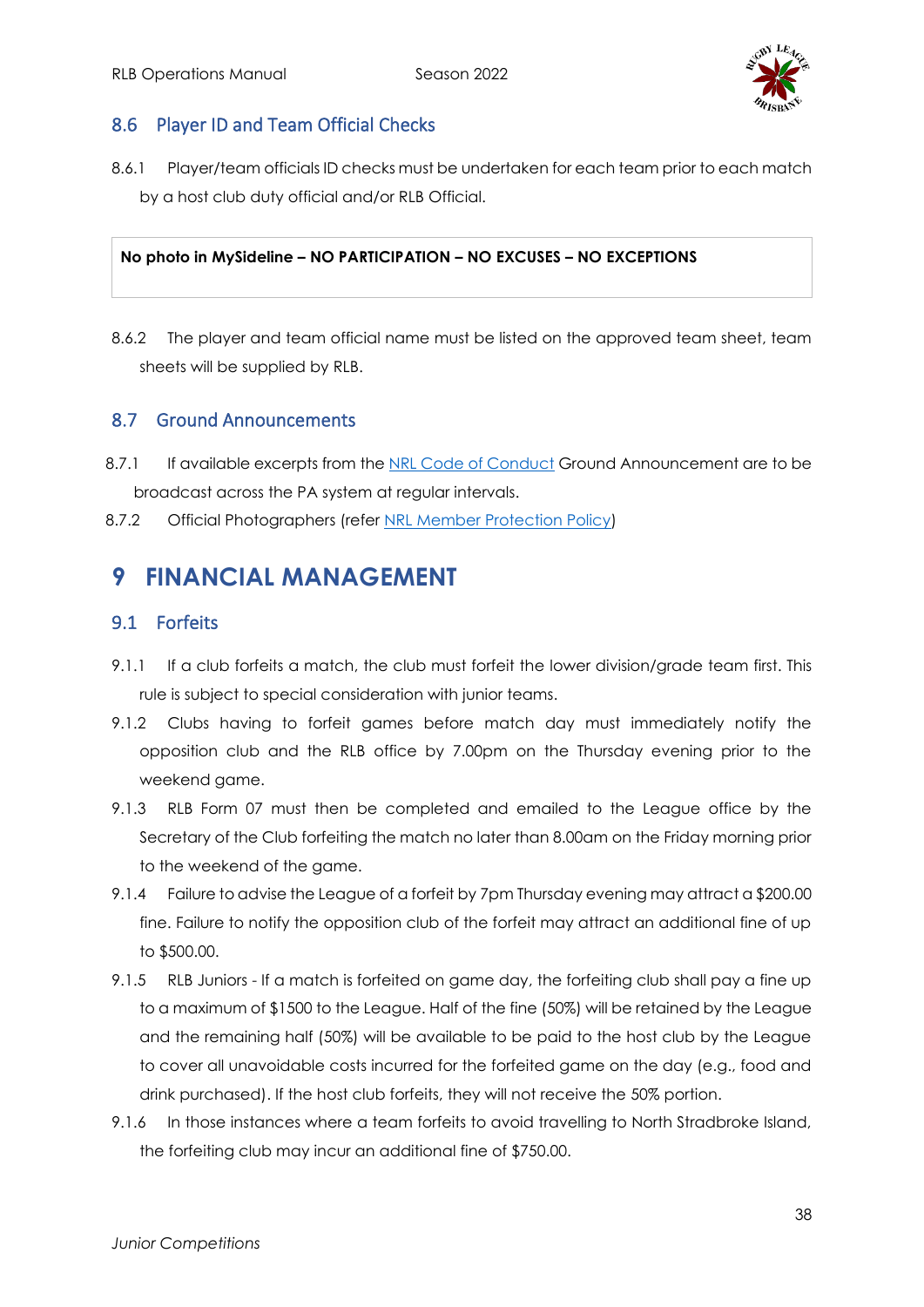

- 9.1.7 Any team or members of a team who leave the field of play whilst a match is in progress, other than through injury, without the permission of the Referee must be reported in writing to RLB by the Referee and Host Club Secretary. The Club to which the team/players belong will be subject to disciplinary action and a fine/suspension may be imposed.
- 9.1.8 The League has the discretion to choose not to apply the rules of forfeiture in the interests of developing participation in the game of rugby league.

#### 9.2 Team Levy

| <b>TEAMS</b>                      | <b>NOMINATION FEE PER TEAM</b> |
|-----------------------------------|--------------------------------|
| U6                                | \$69.30                        |
| U7                                | \$133.35                       |
| U8                                | \$133.35                       |
| U9                                | \$199.50                       |
| U10                               | \$199.50                       |
| U11                               | \$267.75                       |
| U12                               | \$360.13                       |
| U13                               | \$531.30                       |
| U14                               | \$531.30                       |
| U15                               | \$531.30                       |
| U16                               | \$531.30                       |
| <b>U17</b>                        | \$531.30                       |
| U18                               | \$531.30                       |
| <b>AFFILIATION FEE (PER CLUB)</b> | \$449.59                       |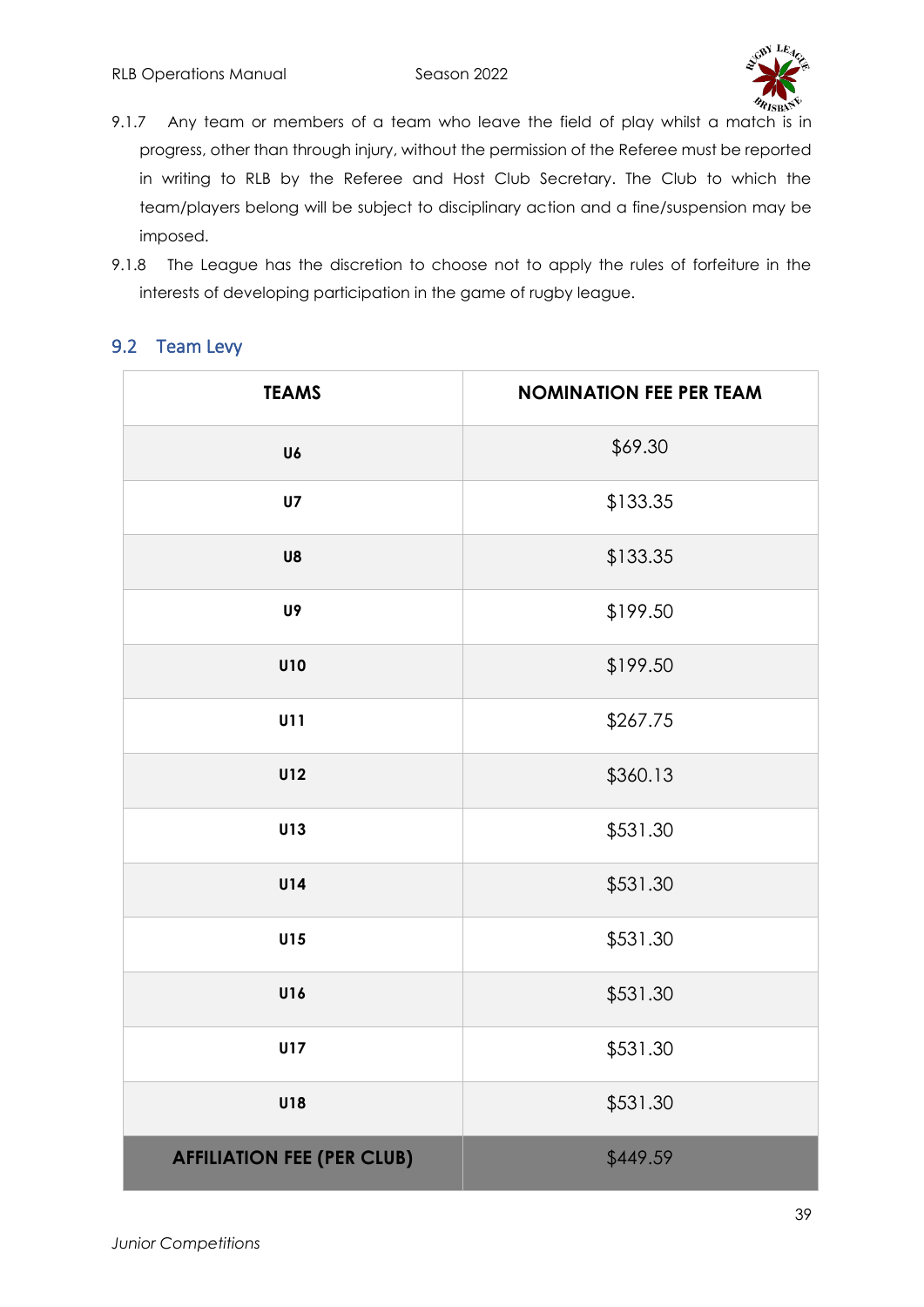

#### 9.3 Tribunal / Judiciary Administration Fees

9.3.1 Junior Grade or charge appeal \$100.00, if the appeal is successful, \$100 will be refunded.

**\*Please note the appeal fee must be paid into RLB accounts by COB the day before the hearing. \***

#### 9.4 Transfer Appeal and Administration Fees

- 9.4.1 Junior appeal for special circumstances fee is \$200.00 and must be paid prior to online application. If appeal is successful or participant takes up the option provided \$100 will be refunded.
- 9.4.2 Please refer to the following flowchart regarding the [process/procedure.](https://www.rugbyleaguebrisbane.com.au/_files/ugd/a0779d_b1239cebf8f84d0b82cc9538c94fd2ef.pdf)
- 9.4.3 Online application and any supporting documentation must be submitted via Special [Considerations form.](https://www.cognitoforms.com/QueenslandRugbyLeague1/Brisbane2022ClearanceSpecialConsiderations)

#### 9.5 Schedule of Fines

| <b>OFFENCE</b>                                                                                                      | <b>PENALTY</b>                                                                |
|---------------------------------------------------------------------------------------------------------------------|-------------------------------------------------------------------------------|
| Playing an ineligible player                                                                                        | \$300 fine and \$500 bond and automatic<br>forfeit of the game                |
| Late notification of forfeit to league (RLB)                                                                        | \$200 fine                                                                    |
| Failure to notify the opposition club                                                                               | \$500 fine                                                                    |
| Match forfeited on game day                                                                                         | Up to a maximum of \$1500                                                     |
| Withdrawal of player or teams from the field<br>of play \$250 fine and \$500 bond and loss of<br>premiership points | \$250 fine and \$500 bond and loss of<br>premiership points                   |
| <b>Poaching players</b>                                                                                             | \$500 fine and \$1000 bond and/or suspension<br>from the game of rugby league |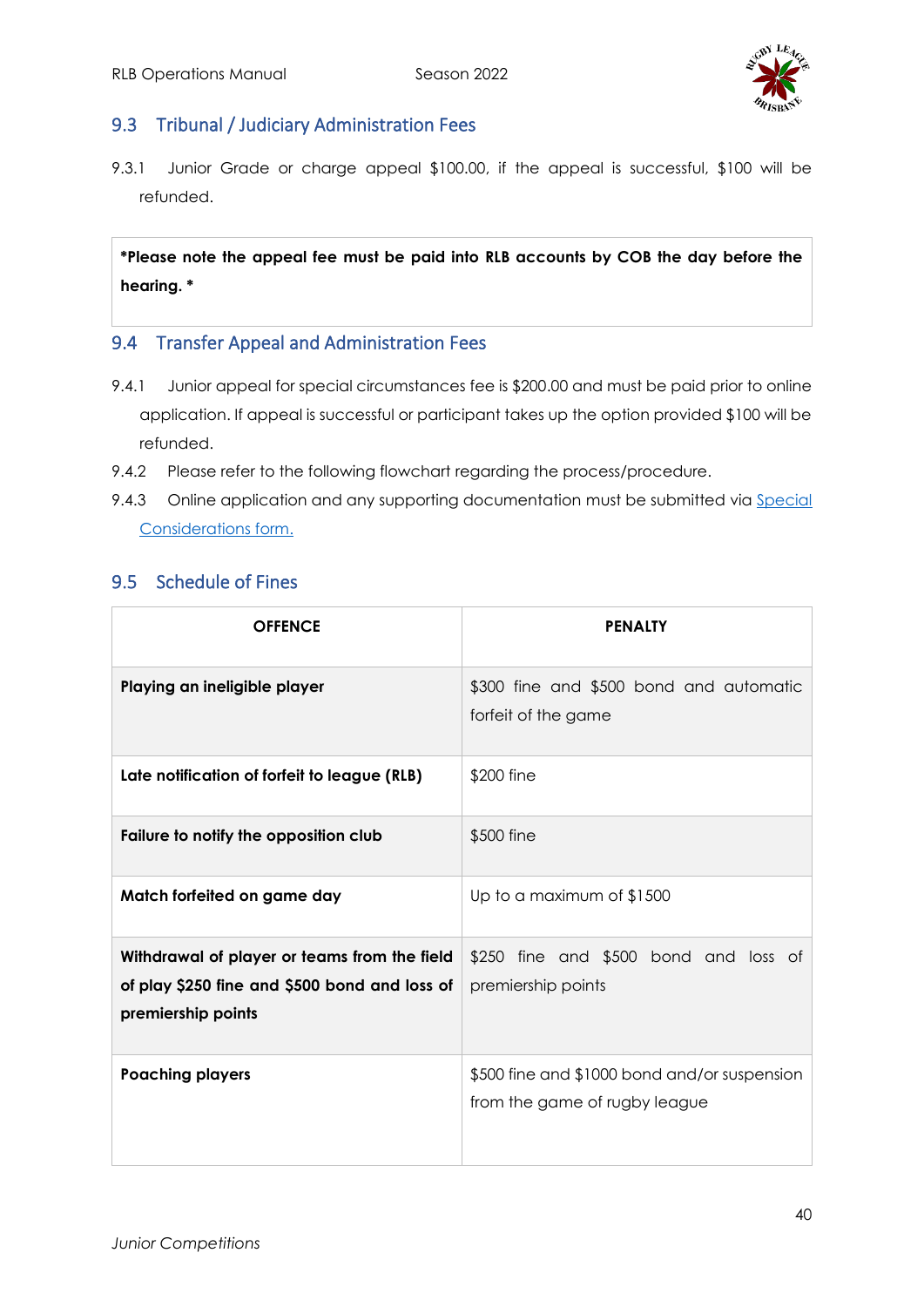

| Noncompliance of field standards                                               | \$100 fine for each offence and /or loss of<br>home games                                                                                                                                                                                                                                          |
|--------------------------------------------------------------------------------|----------------------------------------------------------------------------------------------------------------------------------------------------------------------------------------------------------------------------------------------------------------------------------------------------|
| Clubs with teams failing to have all players in<br>the registered Club uniform | \$100 fine for each breach                                                                                                                                                                                                                                                                         |
| Failure to enter team list via MySideline by<br>required due date and time     | 1st offence - Warning letter<br>2nd offence - \$200 fine per breach<br>3rd offence - \$200 fine and loss of three (3)<br>competitions points per breach.<br>Continual<br>breaches<br>could<br>result<br>in.<br>withdrawal of team from competition or<br>withdrawal of club from all competitions. |
| QRL & Lion (XXXX) Partnership Circular 358                                     | 1st offence – Warning letter<br>2nd offence - \$500 fine<br>3rd offence - \$1000 fine and loss of three (3)<br>competitions points.<br>Continual breaches could result in loss of<br>hosting rights for the club and/or withdrawal<br>of teams from all competitions.                              |
| <b>Interchange Breaches</b>                                                    | 1st breach by a team<br>Loss of premiership points for that<br>match.<br>2nd breach by a team (in a different match<br>to the first breach)                                                                                                                                                        |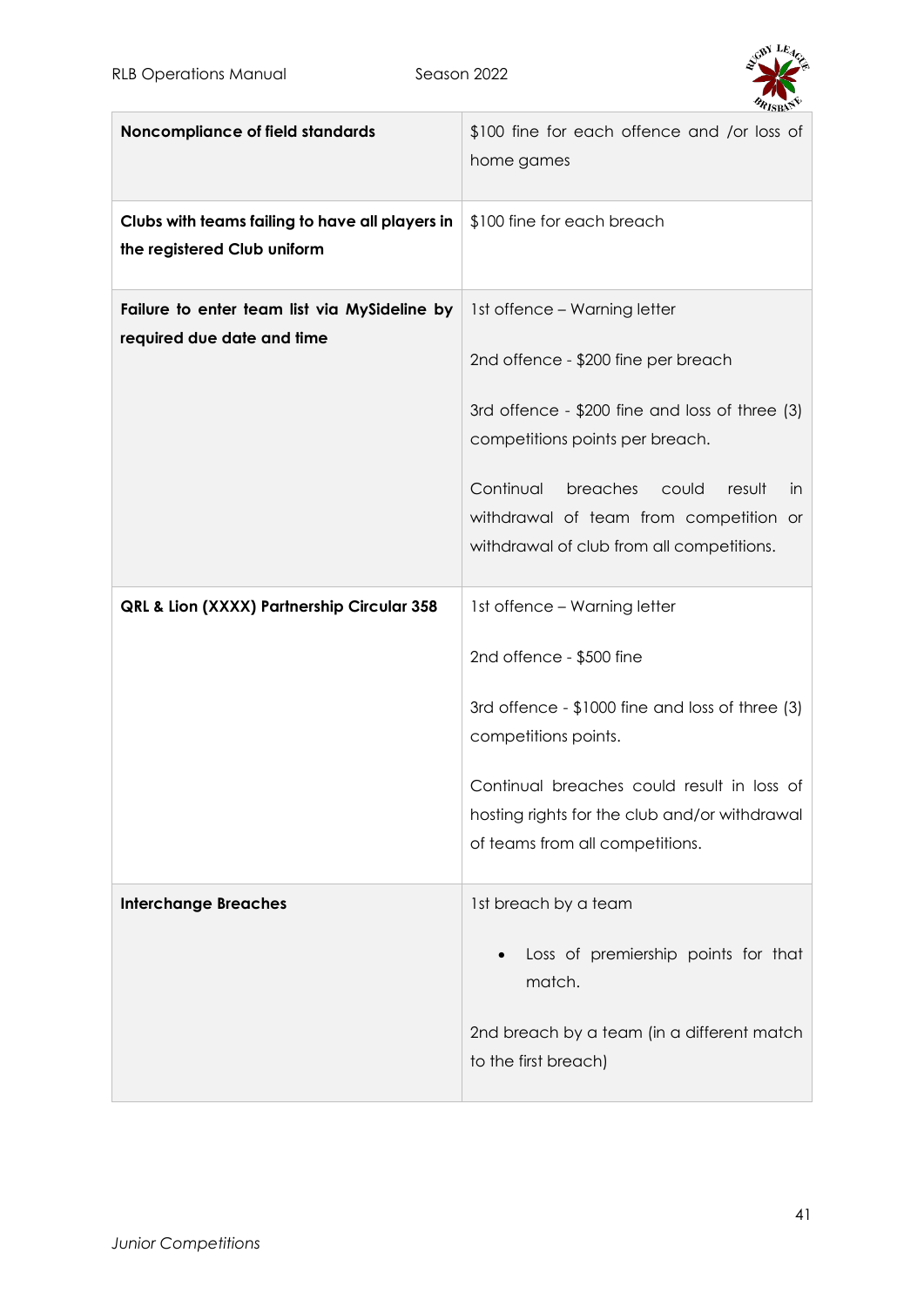

• Loss of premiership points for that match; and loss of an additional 3 premiership points; and \$500 fine.

#### Subsequent offences

• Loss of all premiership points for the season (includes future matches where the team will not be able to accumulate premiership points, although the opposition may); and \$500 fine for each offence (multiple fines may apply in each match if more than the maximum number of interchanges take place); and withdrawal of participation in the game by the coach.

### <span id="page-42-0"></span>**10 INSURANCE**

#### 10.1 Insurance Declaration

- 10.1.1 The QRL [Insurance Declaration](https://sport.ajg.com.au/qld-rugby-league/declaration/) must be completed and team insurance premiums paid for prior to:
	- **28th February each year or** 
		- **before the team plays a game,**
		- **either by lump sum or by a funding agreement with the insurer.**
- 10.1.2 The club shall hold at least the minimum cover of insurance for each team that participates in the competitions as outlined in the QRL Insurance Handbook.
- 10.1.3 The club shall hold a valid certificate of currency for public liability insurance to the value of not less than \$20 million.